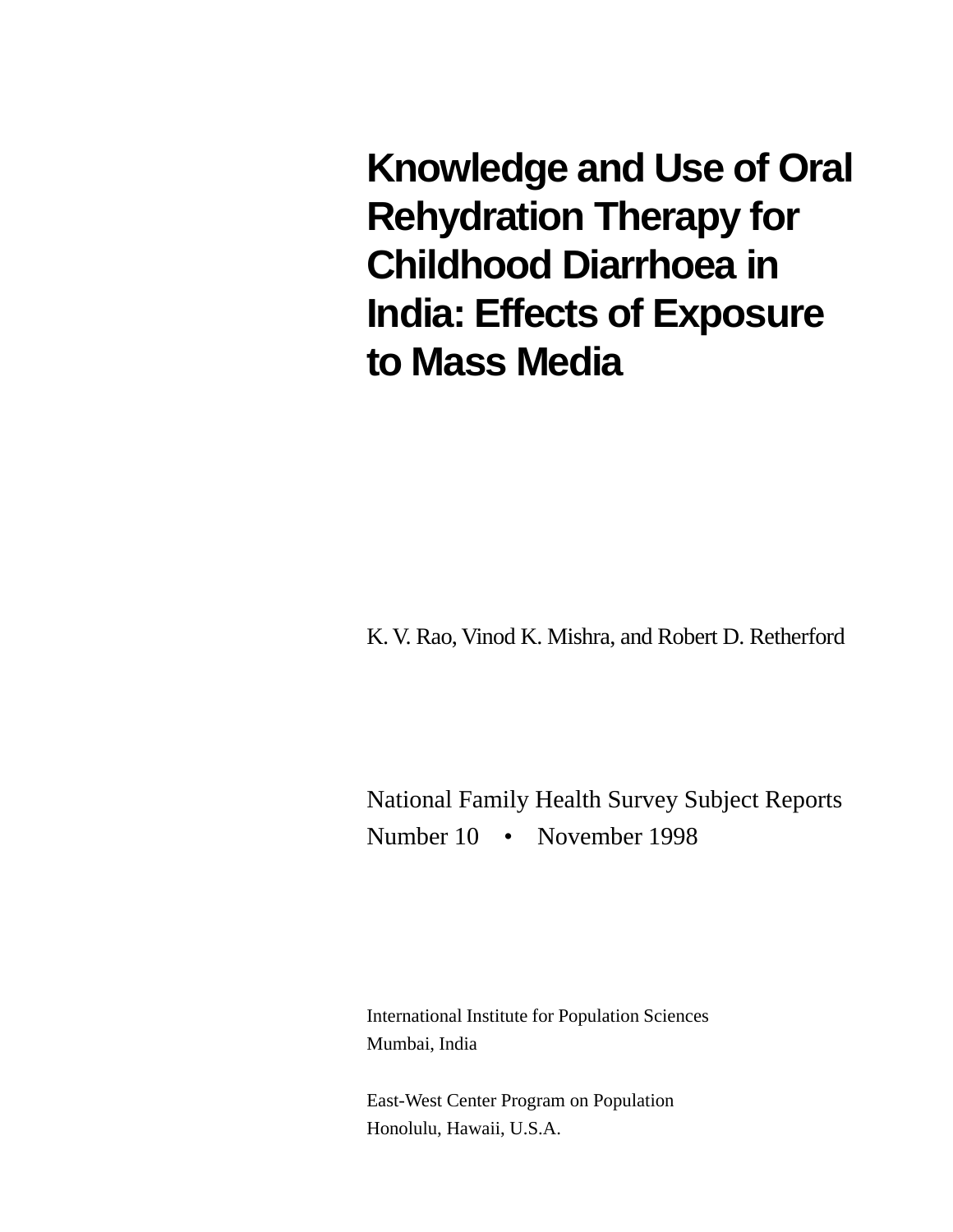India's National Family Health Survey (NFHS) was conducted in 1992–93 under the auspices of the Ministry of Health and Family Welfare. The survey provides national and state-level estimates of fertility, infant and child mortality, family planning practice, maternal and child health, and the utilization of services available to mothers and children. The International Institute for Population Sciences, Mumbai, coordinated the project in cooperation with 18 population research centres throughout India, the East-West Center Program on Population in Honolulu, Hawaii, and Macro International in Calverton, Maryland. The United States Agency for International Development provided funding for the project.

ISSN 1026-4736

This publication may be reproduced for educational purposes.

*Correspondence addresses:*

International Institute for Population Sciences Govandi Station Road, Deonar, Mumbai - 400 088, India Fax: 91-22-556-3257 • E-mail: iips.nfhs@axcess.net.in

East-West Center, Program on Population/Publications 1601 East-West Road, Honolulu, Hawaii 96848-1601, U.S.A. Fax: 1-808-944-7490 • E-mail: poppubs@ewc.hawaii.edu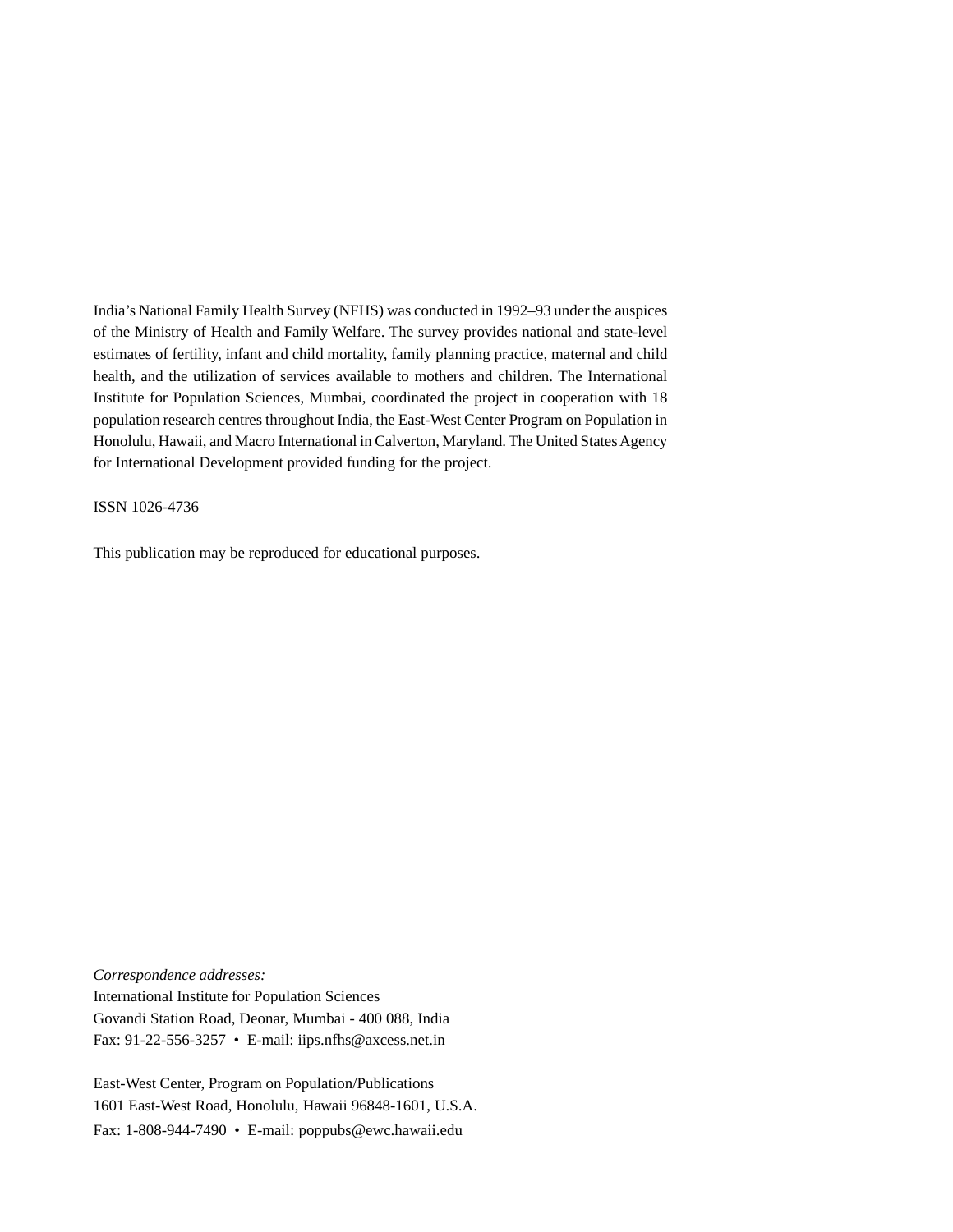# **Knowledge and Use of Oral Rehydration Therapy for Childhood Diarrhoea in India: Effects of Exposure to Mass Media**

**Abstract.** Diarrhoea is a major cause of illness and death among young children in India. Treatment guidelines issued by the World Health Organisation indicate that most cases of childhood diarrhoea can be treated at home by increased fluid intake and continued feeding during diarrhoeal episodes. In accordance with WHO guidelines, the Government of India promotes oral rehydration therapy, including the use of oral rehydration salt (ORS) packets or a recommended home-made solution (RHS) made from salt, sugar, and water. In its Oral Rehydration Therapy Programme, the government has relied heavily on the electronic mass media, including radio, television, and cinema. It also supports community-level mass media and group educational activities, which are carried out routinely in rural areas.

This Subject Report evaluates the effects of mother's exposure to the mass media on knowledge and use of oral rehydration therapy, using data from India's 1992– 93 National Family Health Survey. Results indicate that, despite a vigorous Oral Rehydration Therapy Programme for more than a decade, knowledge and use of oral rehydration therapy remain quite limited. Very small percentages of children who fall ill with diarrhoea are treated with ORS, RHS, or increased fluids, despite the fact that many of these children receive treatment from a health facility or provider. Many of the children who are treated by a health facility or provider are given unnecessary, and sometimes harmful, antibiotics and other antidiarrhoeal drugs but not ORS or RHS. The proportion receiving inappropriate treatment is slightly higher among children who are treated in the private sector.

The analysis indicates that mother's exposure to electronic mass media increases awareness and use of oral rehydration therapy. Women who are regularly exposed to radio, television, or cinema are much more likely than are unexposed women to know about ORS packets and to use ORS or RHS to treat childhood diarrhoea. In rural areas, community-level mass media and group educational activities also have positive effects on knowledge and use of ORS and RHS, independent of mother's exposure to electronic mass media and other demographic and socioeconomic variables. The results show some discrimination against girls in the use of ORS.

These findings indicate a lack of awareness of proper treatment of diarrhoea not only among mothers but also among health-care providers. There is clearly a need to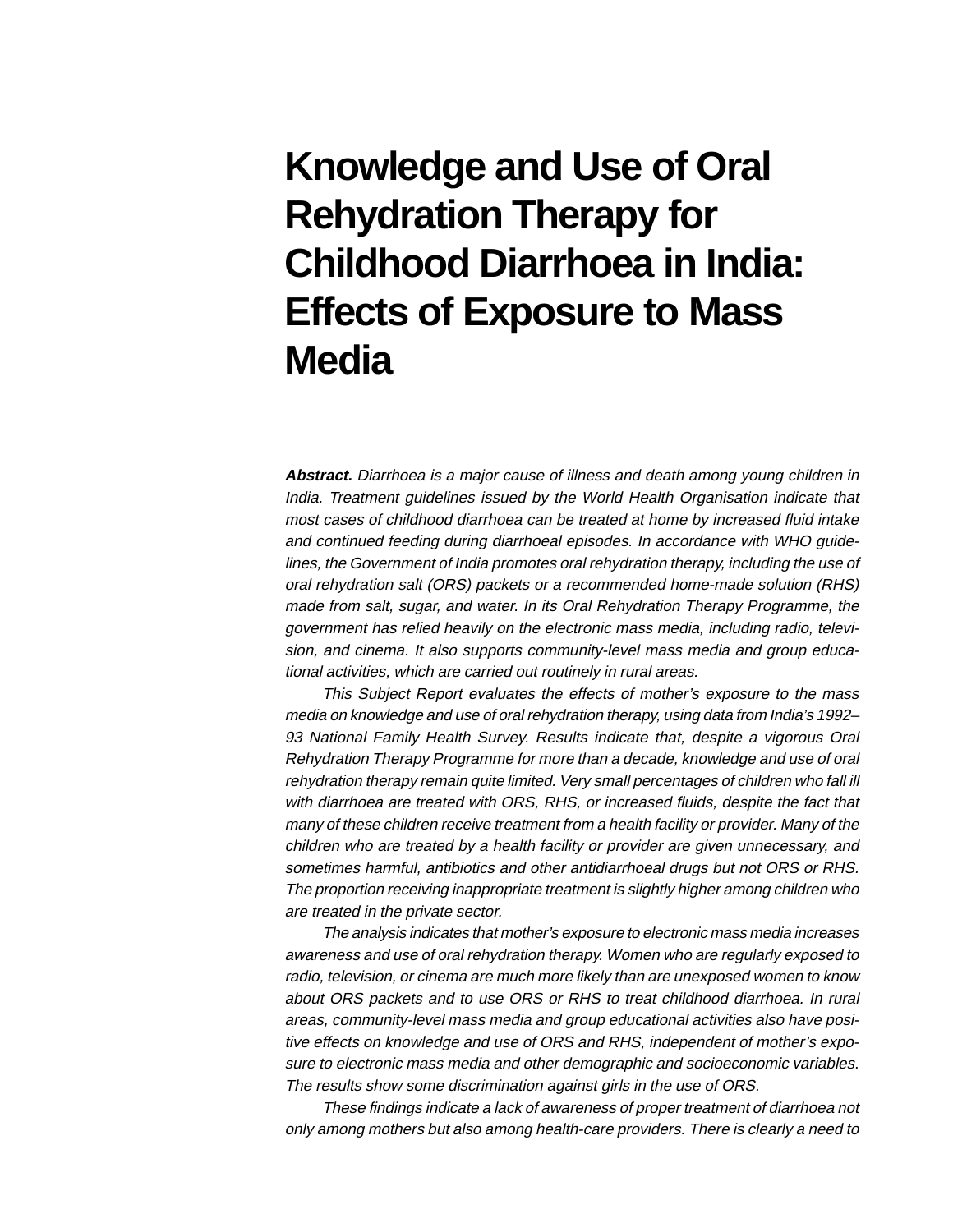*National Family Health Survey Subject Reports, No. 10*

strengthen education programmes for mothers and to provide supplemental training to health-care providers, emphasizing the importance of increased fluid intake and continued feeding and discouraging the use of drugs. The Oral Rehydration Therapy Programme also needs to address the problem of discrimination against girls in the use of ORS packets. The results of this study indicate that the mass media can help in these efforts.

# *K. V. Rao, Vinod K. Mishra, and Robert D. Retherford*

*K. V. Rao is a Joint Director in the Department of Family Welfare, Ministry of Health and Family Welfare, New Delhi. Vinod K. Mishra is a Fellow, and Robert D. Retherford is a Senior Fellow in the East-West Center's Program on Population.*

*National Family Health Survey Subject Reports, Number 10 • November 1998*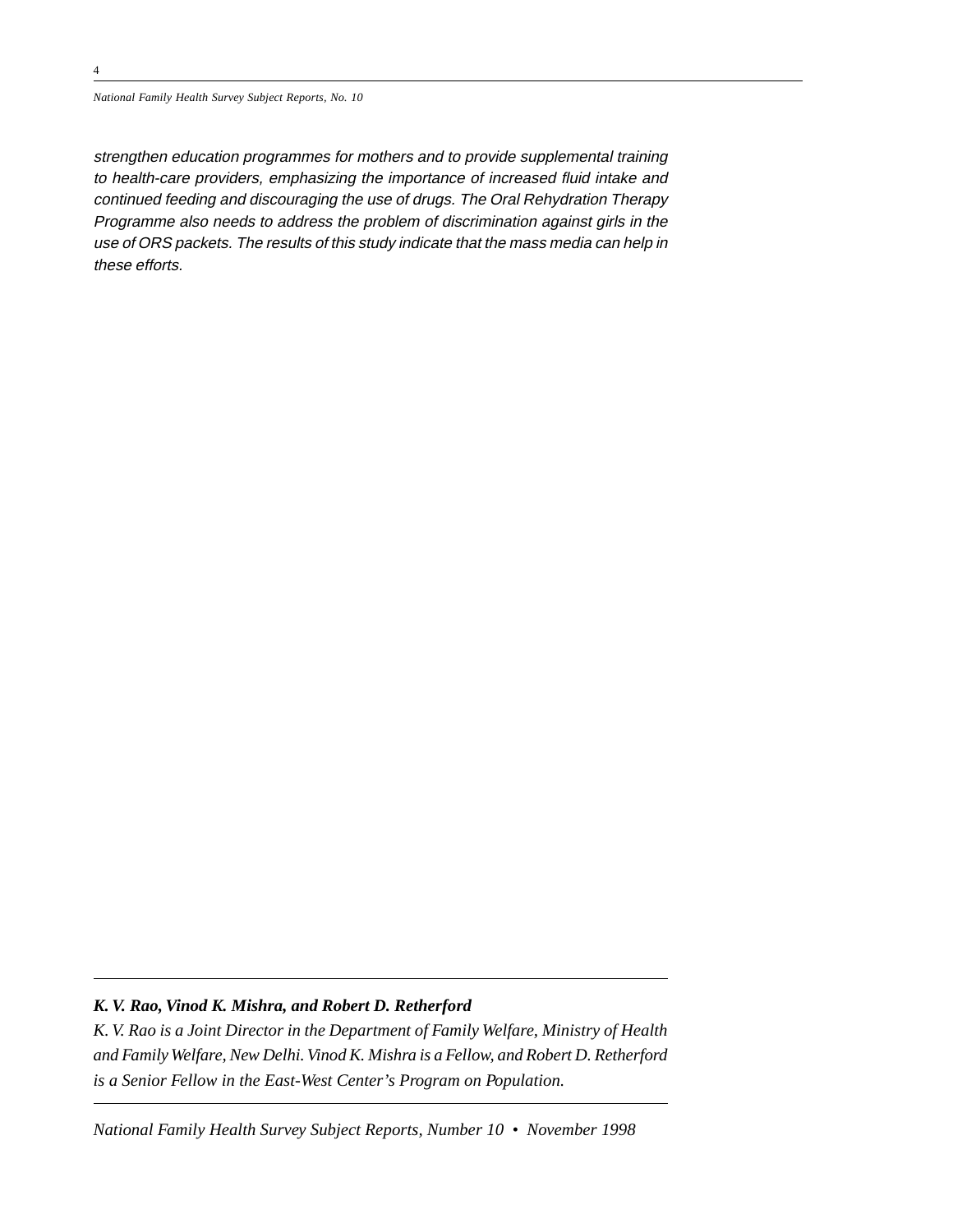# **FOREWORD**

This Subject Report is a product of the Project to Strengthen the Survey Research Capabilities of the Population Research Centres (PRC) in India, more commonly known as the PRC project. The 1992–93 National Family Health Survey (NFHS) is a major component of this project. Findings from the NFHS provide the basis for this report.

The Ministry of Health and Family Welfare (MOHFW) launched the PRC project in 1991. The MOHFW designated the International Institute for Population Sciences (IIPS), Mumbai, as the nodal agency to provide coordination and technical guidance for the project. Various consulting organisations collected survey data during 1992– 93 in collaboration with Population Research Centres in the various states. Basic survey reports and summary reports for India as a whole and for 25 states (including Delhi, which recently attained statehood) were published during 1994–95. The East-West Center (Honolulu, Hawaii, U.S.A.) and Macro International (Calverton, Maryland, U.S.A.) provided technical assistance for all survey operations. The United States Agency for International Development (USAID) provided funding for the PRC/ NFHS project.

Upon completion of the basic survey reports and summary reports in December 1995, the NFHS data were released to the scientific community for further study. As part of this further research and as a continuation of the PRC/NFHS project, a Subject Reports series was established. The present Subject Report on the effects of exposure to mass media on knowledge and use of oral rehydration therapy is the 10th in this series. The research on which this report is based was conducted while K. V. Rao was a Visiting Fellow at the East-West Center. Selected findings from this report have also been published in summary form in *NFHS Bulletin* No. 11.

We thank Fred Arnold, Norman Y. Luther, B. M. Ramesh, and T. K. Roy for helpful comments on an earlier draft of the report. We also thank Victoria Ho, Gayle Yamashita, and Noreen Tanouye for computing and research assistance, Sidney B. Westley for editorial assistance, and O. P. Sharma for assistance with printing and distribution.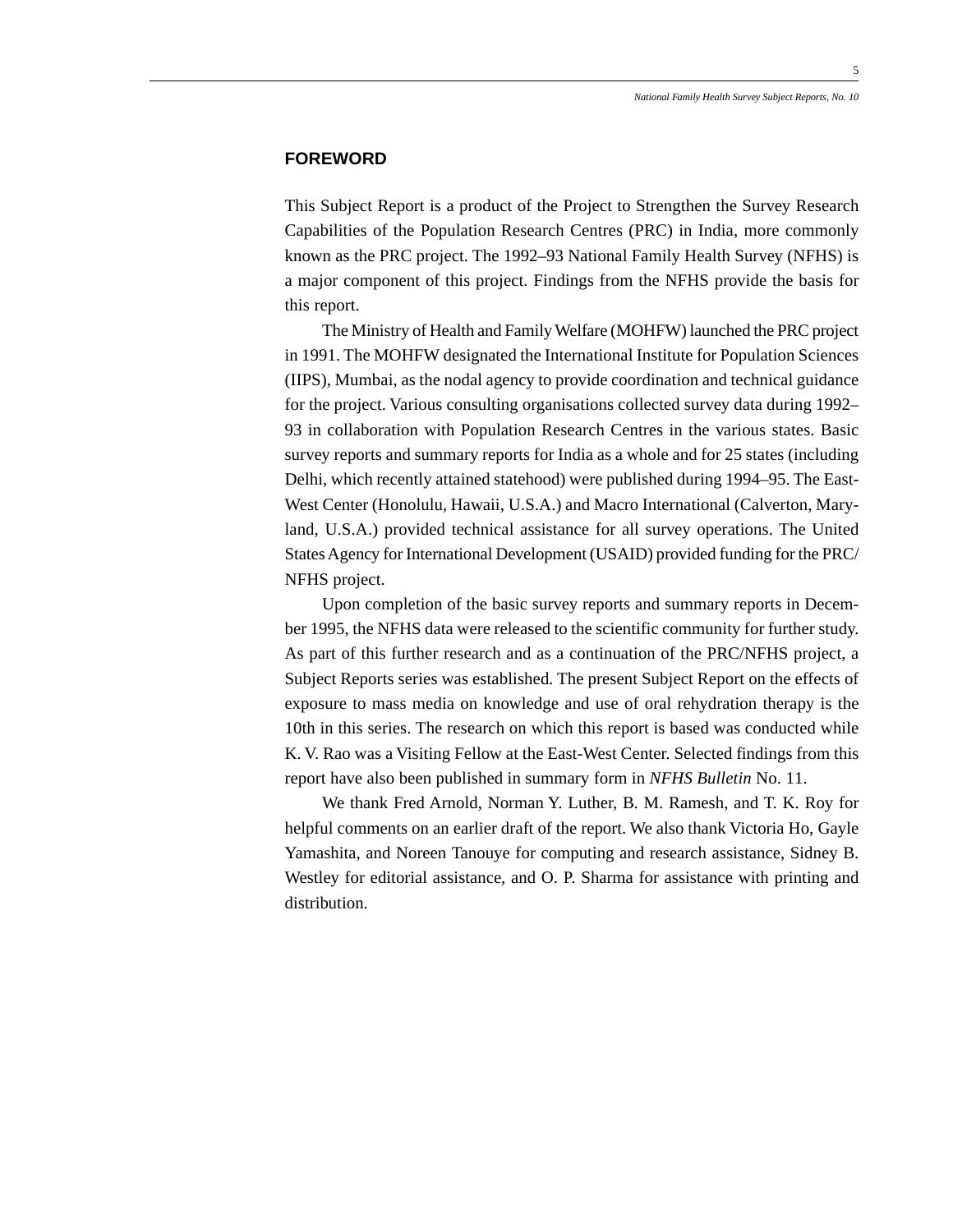*National Family Health Survey Subject Reports, No. 10*

# **INTRODUCTION**

Diarrhoea is a major cause of illness and death among young children in developing countries. Globally, an estimated 1.8 billion episodes of childhood diarrhoea occur every year—a higher annual incidence than that of any other disease—and more than three million children under age five die from diarrhoea or diarrhoea-related causes annually (WHO 1995). As in other developing countries, diarrhoea is a major cause of illness and death among young children in India (GOI 1998). The main immediate cause of death from acute diarrhoea is dehydration. According to treatment guidelines issued by WHO (1995), most cases of childhood diarrhoea can be treated at home by continuing feeding and increasing fluid intake.

Because diarrhoea accounts for a significant proportion of childhood mortality in India, the government considers the Oral Rehydration Therapy Programme one of its priority activities for promoting child survival. This programme aims at educating mothers and communities about the causes, symptoms, and treatment of diarrhoea. Mothers are instructed to increase fluid intake, continue feeding, and recognize danger signs requiring treatment at a health facility. For more than a decade, the programme also emphasized the use of a solution made from widely available Oral Rehydration Salt (ORS) packets and an alternative home-made solution made from salt, sugar, and water, referred to here as Recommended Home Solution (RHS).

It is widely believed that the electronic mass media can play an important role in educating women about oral rehydration therapy in a country such as India, where about two-thirds of mothers are illiterate. Accordingly, the government has relied heavily on the electronic media to educate mothers and communities about home management of diarrhoea. Spot messages on home treatment of diarrhoea using ORS and RHS are aired on radio and television, and longer documentaries are shown in cinema halls. A number of community-level activities are also conducted to educate rural people about major public health issues, including oral rehydration therapy. Such activities include film shows, drama and song performances, exhibitions, group meetings, and training camps.

India's 1992–93 National Family Health Survey (NFHS), which provides the data for this report, does not contain questions about specific exposure to media messages on oral rehydration therapy, but it does include general questions about exposure to electronic mass media and community-level mass media and group educational activities. Using responses to these questions, this report estimates the effects of exposure to mass media on knowledge and use of oral rehydration therapy to treat childhood diarrhoea.

Exposure to mass media has been shown to have substantial effects on people's attitudes and behaviors in India. For example, in a recent study also based on NFHS data, Retherford and Mishra (1997) found that electronic mass media exposure has a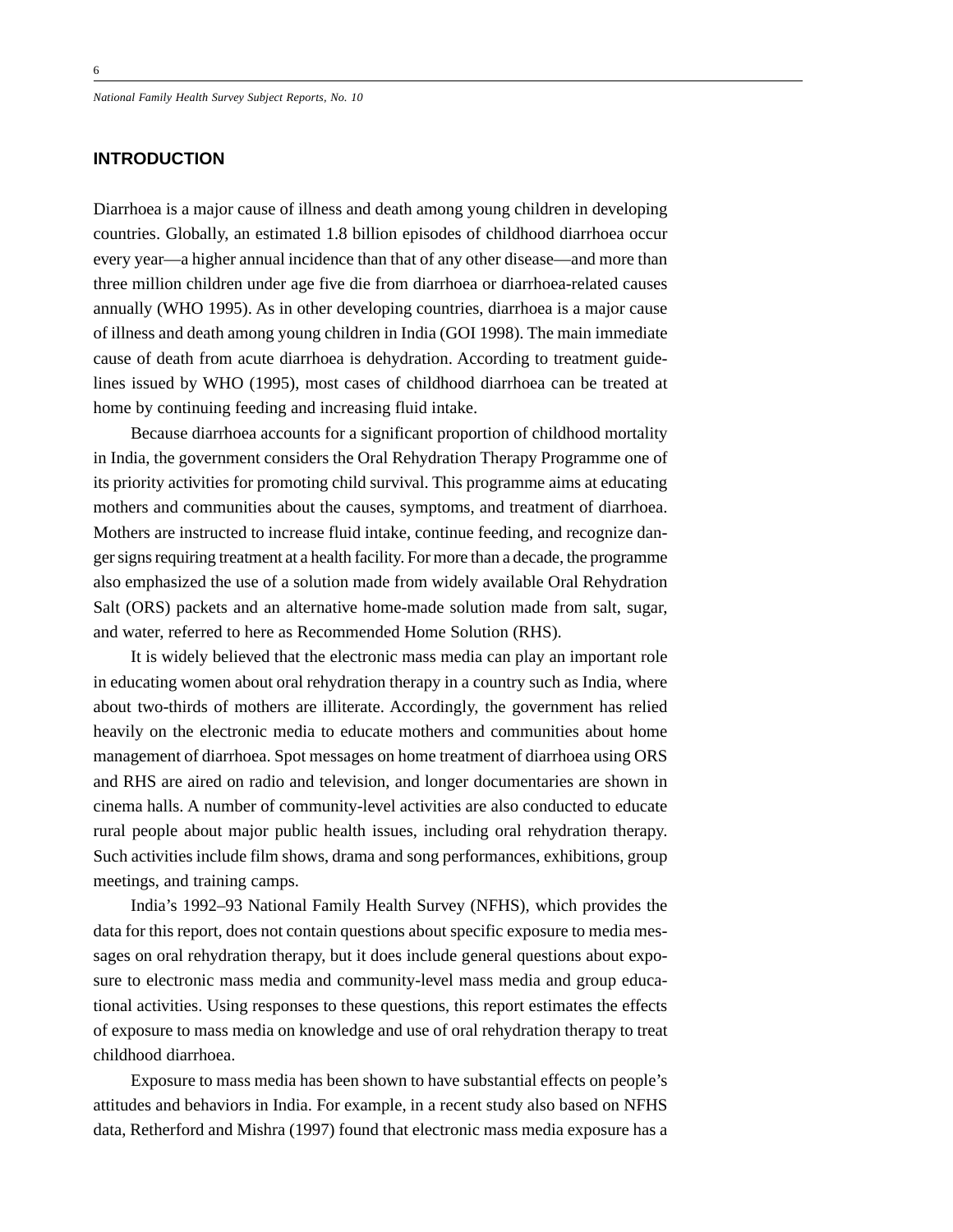substantial positive effect on current use and intended future use of family planning, even after controlling for number of living children, urban/rural residence, and education. In another recent study based on NFHS data, Gandotra and others (1998) found that women who are regularly exposed to electronic mass media have significantly lower fertility than do other women, even after controlling for urban/rural residence and education. It appears that little research has been done on the effects of mass media exposure on knowledge and use of oral rehydration therapy to treat childhood diarrhoea. This report attempts to fill this gap.

# **DATA AND METHODS**

This study is based on data from India's 1992–93 National Family Health Survey (NFHS). The NFHS covered 25 states (including Delhi, which recently attained statehood), representing 99 percent of India's population. Data were collected from a nationally representative sample of 89,777 ever-married women age 13–49 residing in 88,562 households. This report is based on data for the 38,161 women covered by the NFHS who gave birth during the four years before the survey and on data for the 4,558 children born in the period 1–47 months before the NFHS who were ill with diarrhoea during the two weeks before the survey.

Three questionnaires were used in the NFHS—one for villages (administered only in rural areas), one for households, and one for ever-married women age 13–49 within households. Three data files correspond to these three questionnaires—the village data file, the household data file, and the individual data file. This report uses information from all three NFHS data files. Selected village characteristics are used only when the analysis is done separately for rural areas.

The sample design for some states is self-weighting, but in other states certain sectors of the population, such as urban areas, are over-sampled. It is, therefore, necessary to use weights to restore the correct proportions. For tabulations at the state level, weights are designed to preserve the total number of ever-married women interviewed in the state, so that the weighted state total equals the unweighted state total. For tabulations at the national level, a different set of weights is required because sampling fractions vary from state to state. The national-level weights are designed to preserve the total number of 89,777 ever-married women who were interviewed. Thus each woman has two weights, one that is used when the state is the unit for tabulation and a second that is used when the whole country is the unit for tabulation.

A number of tables in this report contain results both for India as a whole and for individual states. In such tables, the national-level results use the national weights, and the individual state results use the state-level weights. All results (including numbers of cases where specified) are based on the weighted data. The sample design for the survey is discussed in more detail in the original NFHS report (IIPS 1995).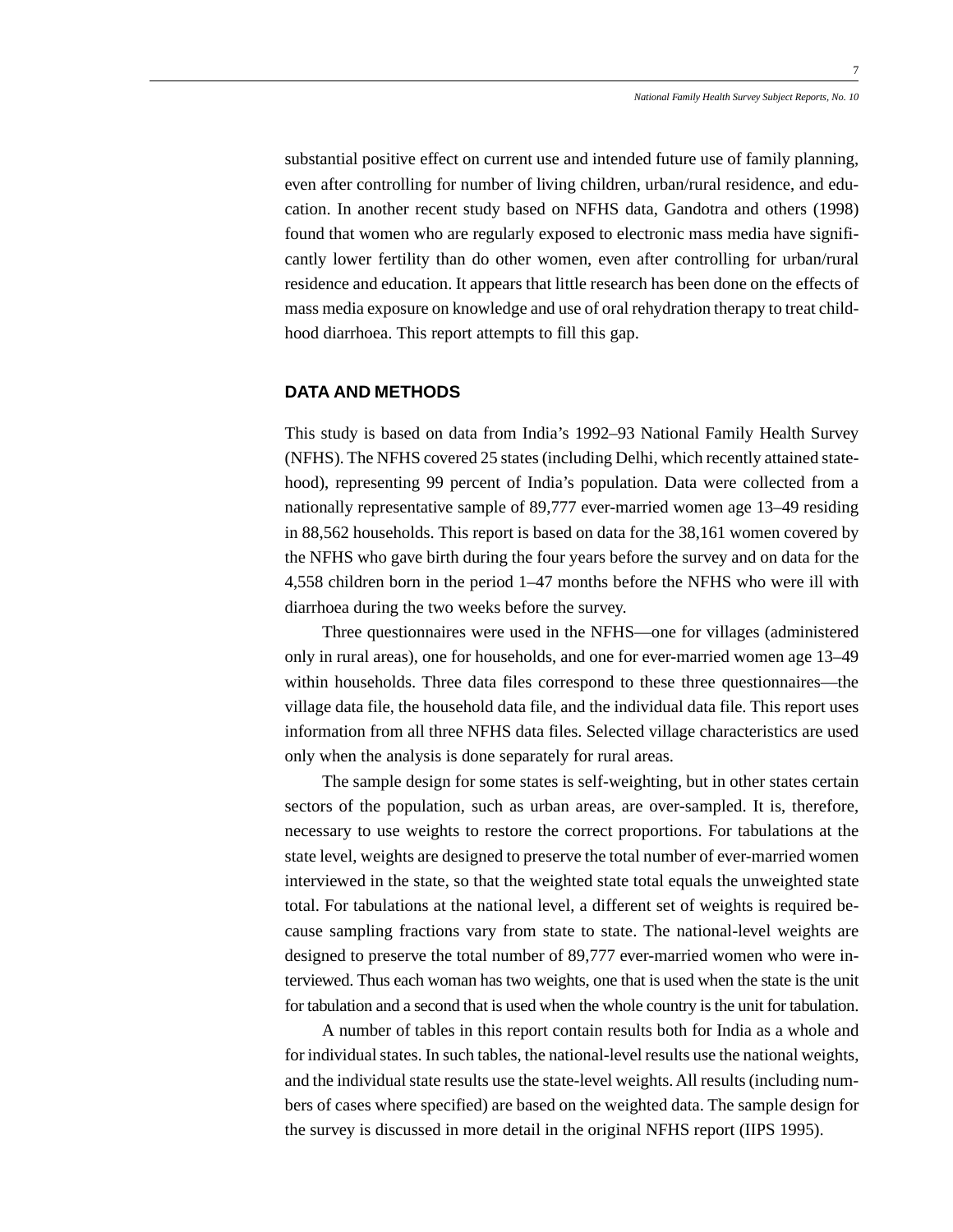The NFHS included three questions on women's general exposure to electronic mass media: 'Do you usually listen to a radio at least once a week?', 'Do you usually watch television at least once a week?', and 'Do you usually go to a cinema hall or theatre to see a movie at least once a month?'. In the analysis that follows, these three types of electronic mass media are sometimes considered separately, but usually they are grouped together. Exposure to the three media is measured by a single dummy variable, defined as 1 if the respondent answered 'yes' to any of the three questions, and 0 otherwise.

The village questionnaire, used in rural areas, had additional questions on organized mass-media activities in the village, including 'number of film shows held', 'number of exhibitions held', 'number of drama/song performances held', 'number of group meetings held', and 'any leaders' orientation training camp held?'. From these questions we constructed a variable, 'village media/educational activity'. This is represented by a dummy variable defined as 1 if the village had any film show, exhibition, drama/song performance, or group meeting during the year before the survey or if any leaders' orientation training camp was ever held in the village, and 0 otherwise.

Mothers of children born during the four years before the survey were also asked a series of questions about the incidence of diarrhoea among their children. The questions used here asked whether a child had been ill with diarrhoea in the previous two weeks, whether a child had been ill with diarrhoea in the previous 24 hours, and whether the diarrhoea had been bloody.

If the mother reported that a child had been ill with diarrhoea in the previous two weeks, she was asked about any treatment given for the diarrhoea. If the child was still breastfeeding, she was asked whether she had increased the frequency of breastfeeding (one way of increasing fluid intake). She was also asked whether the child had received increased fluids aside from breast milk. Then she was asked whether she had sought advice or treatment from any of several types of health facility or provider. She was also asked whether the child had received any treatment for diarrhoea, including ORS, RHS, antibiotics or other drugs, or intravenous rehydration.

Mothers whose children did not have diarrhoea during the two weeks before the survey or who did not treat an incidence of diarrhoea with ORS were asked whether they had heard of ORS or had ever used ORS packets. Mothers who had treated an incidence of diarrhoea with RHS were asked how they had learned to prepare the solution. The possible response categories to this last question included radio, television, and printed material.

From these questions on treatment of diarrhoea, we constructed several variables. Some pertain to mothers of children born during the four years before the survey, and others pertain to children born 1–47 months before the NFHS who were ill with diarrhoea at any time during the two weeks before the survey. The variables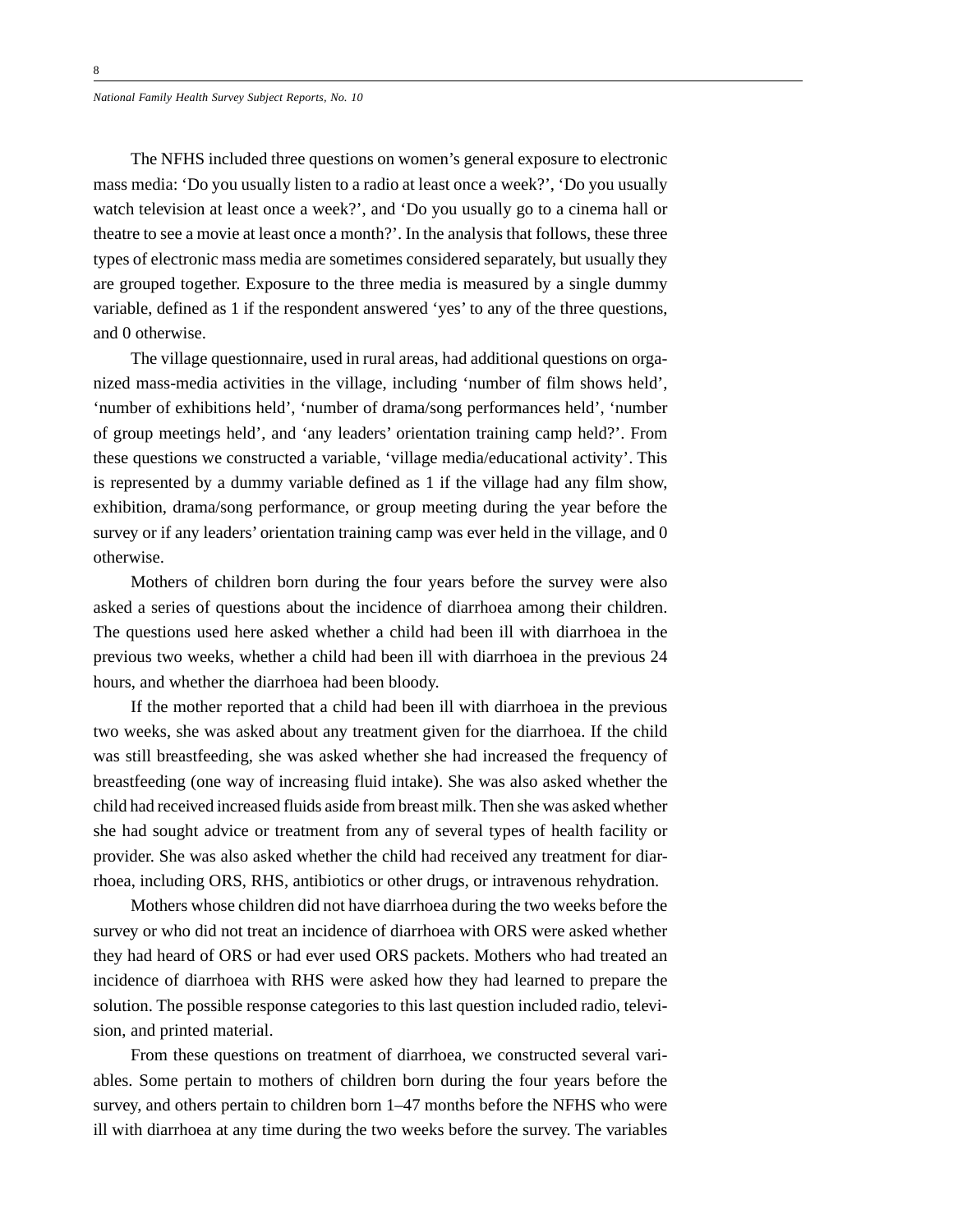for mothers include whether the mother knows about ORS and has ever used ORS packets. For mothers who have used RHS, there is also a variable on whether the mother learned how to prepare RHS from the mass media, defined for this question as radio, television, and printed material. The variables for children include whether the child received treatment from a health facility or provider during the recent bout of diarrhoea, whether the child received ORS, whether the child received RHS, whether the child received more frequent breastfeeding, whether the child received increased fluids, and whether the child received antibiotics or other antidiarrhoeal drugs.

The NFHS also collected information on various socioeconomic and demographic characteristics of children, mothers, and households. The effects of mass media exposure on knowledge and use of oral rehydration therapy are likely to be confounded with the effects of some of these other variables. To avoid this problem, it is useful to control statistically, or 'adjust', for selected socioeconomic and demographic characteristics by holding them constant at their mean values. The variables included as controls in this analysis are: child's age  $(1-5, 6-11, 12-23, 24-47,$  months); sex of child (boy, girl); mother's age (13–19, 20–29, 30–49 years); residence (urban, rural); mother's education (illiterate, literate with less than middle school complete, middle school complete or higher); religion (Hindu, Muslim, other); caste/tribe (scheduled caste or scheduled tribe, other)<sup>1</sup>; house type (*kachcha*, *pucca* or semi-*pucca*)<sup>2</sup>; crowding (less than three persons per room, three or more persons per room); safe drinking water (yes, no); sanitary toilet facility (yes, no); electricity in the household (yes, no); and geographic region (north, central, east, northeast, west, south). When rural areas are examined separately, the analysis also includes controls for village media/educational activity (yes, no); distance to a health-care facility (less than two kilometres, two kilometres or greater); and whether the village is connected to the outside by an all-weather road (yes, no). For further detail on definitions of variables, see Tables 7 and 12 later in this report.

Each control variable has a rationale for inclusion. Child's age is controlled because it is correlated with frequency of diarrhoeal episodes as well as with mother's exposure to mass media. Child's gender is controlled because in India boys are more likely than girls to receive treatment for diarrhoea. Mother's age is controlled because a mother's exposure to mass media and knowledge of oral rehydration therapy

<sup>1.</sup> Scheduled castes (SC) and scheduled tribes (ST) are castes and tribes identified by the Government of India as socially and economically backward and in need of special protection from social injustice and exploitation.

<sup>2.</sup> *Kachcha* houses are made from mud, thatch, or other low-quality materials; *pucca* houses are made from high-quality materials (such as bricks, tiles, cement, and concrete) throughout, including roof, walls, and floor; and semi-*pucca* houses are made from partly low-quality and partly high-quality materials.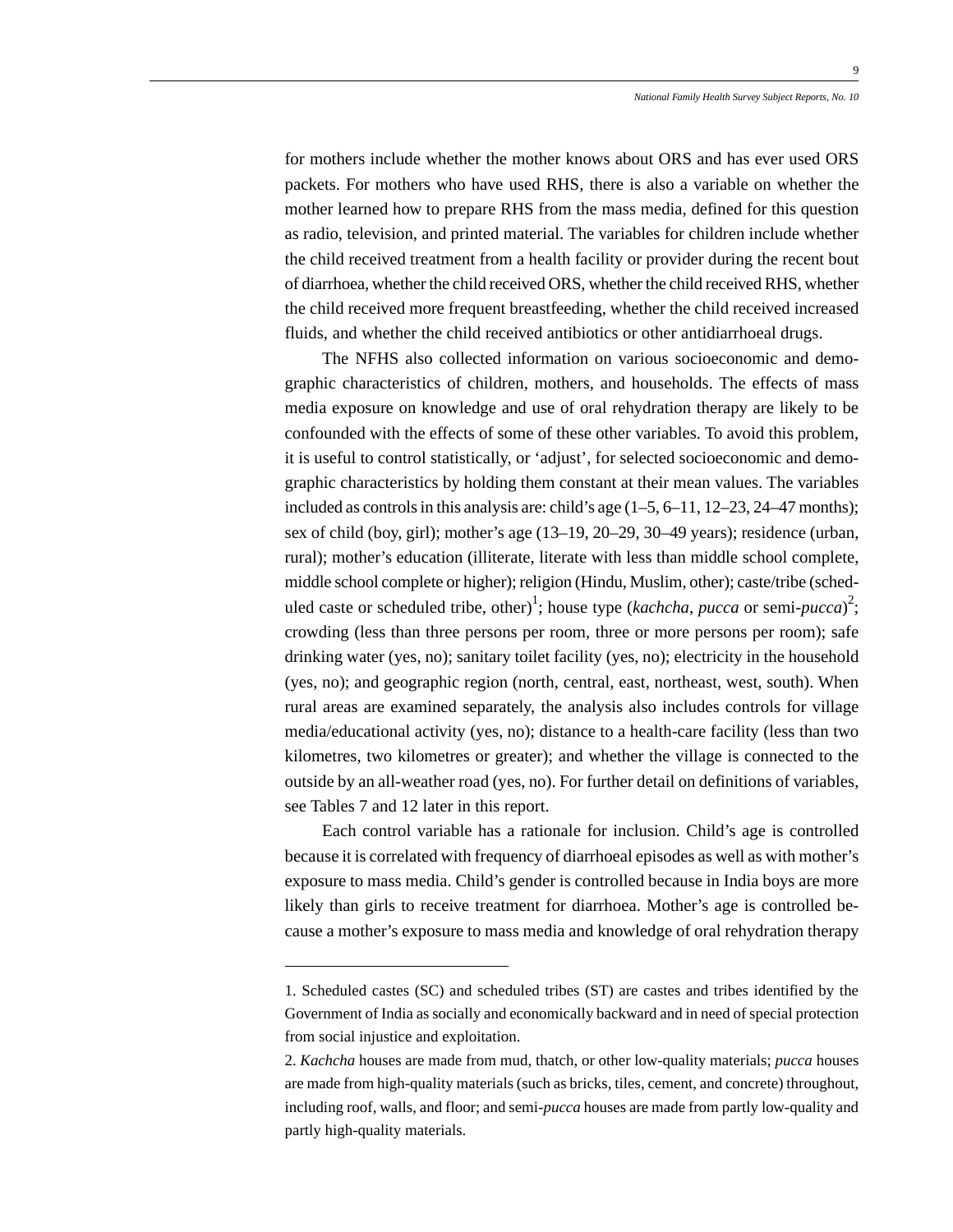are both correlated with her age. Mother's education and urban/rural residence are controlled because they are correlated with electronic mass media exposure and with access to health-care services. Religion and caste/tribe are cultural variables that control for cultural variations in child care and treatment practices. Religion and caste/tribe are also likely to be correlated with mothers' access to mass media and health-care facilities.

Controlling for household economic status is important because it is an indirect indicator of the nutritional and health status of the child as well as access to health care. Household economic status is also likely to be correlated with radio and television ownership and exposure to electronic mass media. House type, crowding, access to safe drinking water, access to a sanitary toilet facility, and household electricity all help to control for household economic status. Crowding, access to safe drinking water, and access to a sanitary toilet facility also control for unhygienic living conditions, which may be correlated with frequency of diarrhoeal episodes.

At the village level, availability of an all-weather road connecting the village to the outside is correlated with access to information and health-care facilities, and it may also be correlated with the general level of economic and social development of the village. Availability of a health-care facility within two kilometres is correlated with access to both health care and information about health care, including oral rehydration therapy. Geographic region is controlled because both media exposure and prevalence of diarrhoea in India vary by region.

The analysis focuses on how a mother's exposure to radio, television, or cinema affects her knowledge and use of oral rehydration therapy, after controlling for all these potentially confounding variables. For rural areas, the report also assesses the effects of community-level mass media and educational activities on knowledge and use of oral rehydration therapy.

The analysis is based on two sets of logistic or multinomial logistic regressions. In the first set, mothers are the units of analysis. These regressions analyse the effects of mass media exposure on mother's knowledge and ever-use of ORS packets. In the second set, the units of analysis are children who were ill with diarrhoea during the two weeks before the survey. These regressions analyse the effects of mother's mass media exposure on treatment of diarrhoea using ORS, RHS, frequency of breastfeeding, and fluid intake.

The logistic or multinomial logistic regressions are used to estimate the unadjusted and adjusted effects of mother's mass media exposure on knowledge and use of oral rehydration therapy. This involves calculating unadjusted and adjusted values of the response variable for each category of media exposure (regularly exposed or not regularly exposed). When women are the units of analysis, the unadjusted and adjusted values of the response variable are expressed as percentages of women who know about ORS packets or as percentages of women who have ever used ORS packets. When children are the units of analysis, the unadjusted and adjusted values of the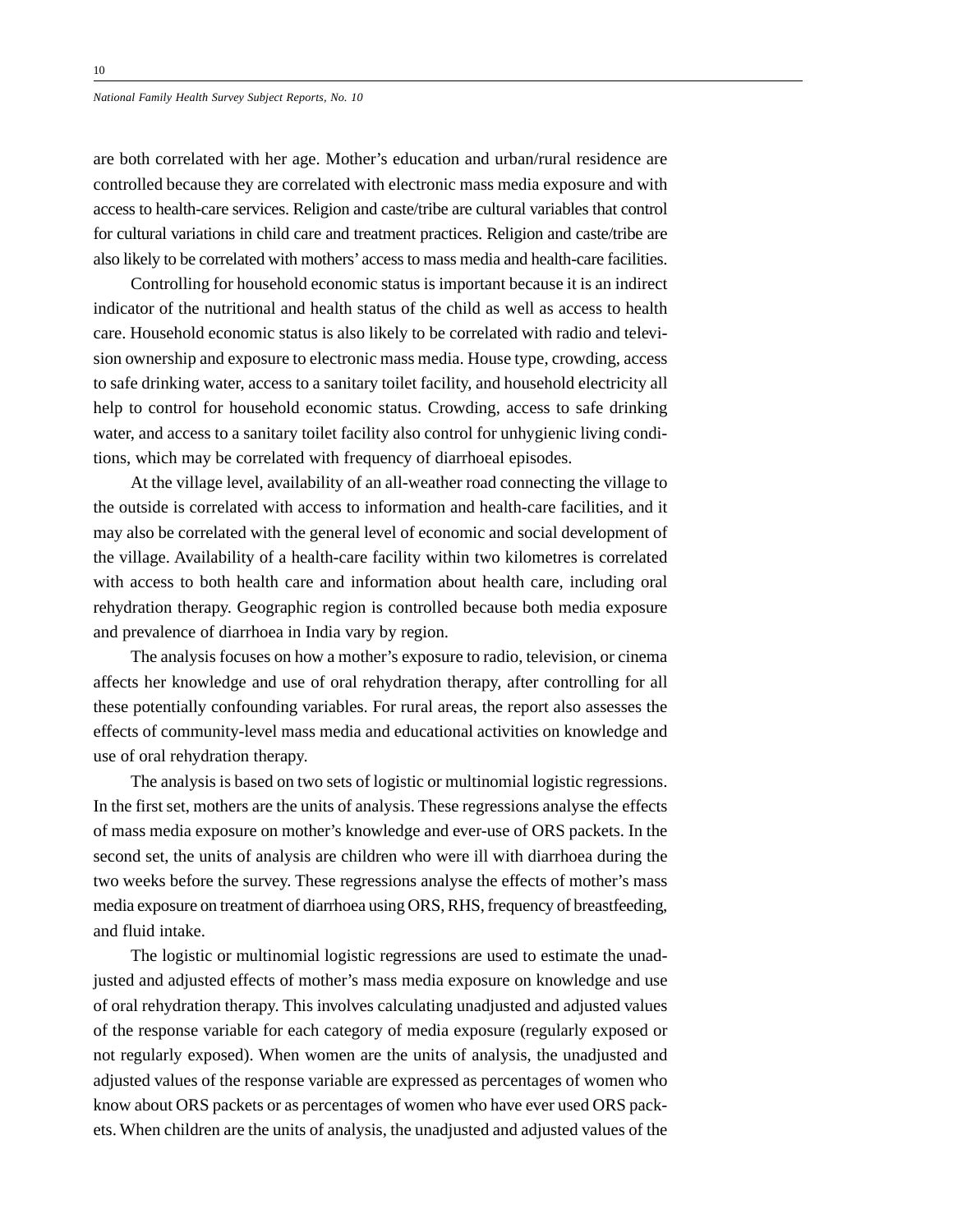response variable are expressed as percentages of children who have received a specified type of treatment (e.g., ORS or RHS).

Unadjusted percentages are calculated from logistic or multinomial logistic regressions that have only a single predictor variable, namely media exposure. Adjusted percentages are calculated from logistic or multinomial logistic regressions that include not only media exposure but also all the control variables as predictor variables. When calculating the adjusted percentages for categories of media exposure, the control variables are held constant by setting them to their mean values in the underlying regressions. For further details of this methodology, see Retherford and Choe (1993).

Each logistic or multinomial logistic regression is calibrated by resetting the value of the constant term in the regression so that the predicted percentage (either unadjusted or adjusted) that is obtained when all predictor variables are set to their mean values equals the observed percentage. The estimation of levels of statistical significance of underlying logistic regression coefficients takes into account design effects due to clustering at the level of the primary sampling unit. The regressions were estimated using the STATA statistical software package (Stata Corporation 1997).

The regression analysis is carried out not only for India as a whole, but also for urban and rural areas separately and for boys and girls separately. In the separate analyses for urban and rural areas, the residence variable is omitted from the set of control variables. Similarly, in the separate analyses for boys and girls, the gender variable is omitted from the set of control variables.

# **EXPOSURE TO ELECTRONIC MASS MEDIA, PREVALENCE OF DIARRHOEA, AND KNOWLEDGE AND EVER-USE OF ORS PACKETS**

This section describes variations in exposure to electronic mass media, prevalence of diarrhoea, and knowledge and use of ORS packets by selected demographic and socioeconomic characteristics, for India as a whole and for individual states.

## **Exposure to electronic mass media**

Figure 1 shows the extent of exposure to electronic mass media among Indian women who gave birth during the four years before the survey. Thirty-nine percent of these women listen to radio at least once a week, 27 percent watch television at least once a week, and 14 percent go to a cinema hall or theatre to see a movie at least once a month. Altogether, 48 percent are regularly exposed to at least one of these electronic mass media; 52 percent are not regularly exposed to any of them.

Table 1 shows how exposure to the three types of electronic mass media varies by selected demographic and socioeconomic characteristics. Exposure does not vary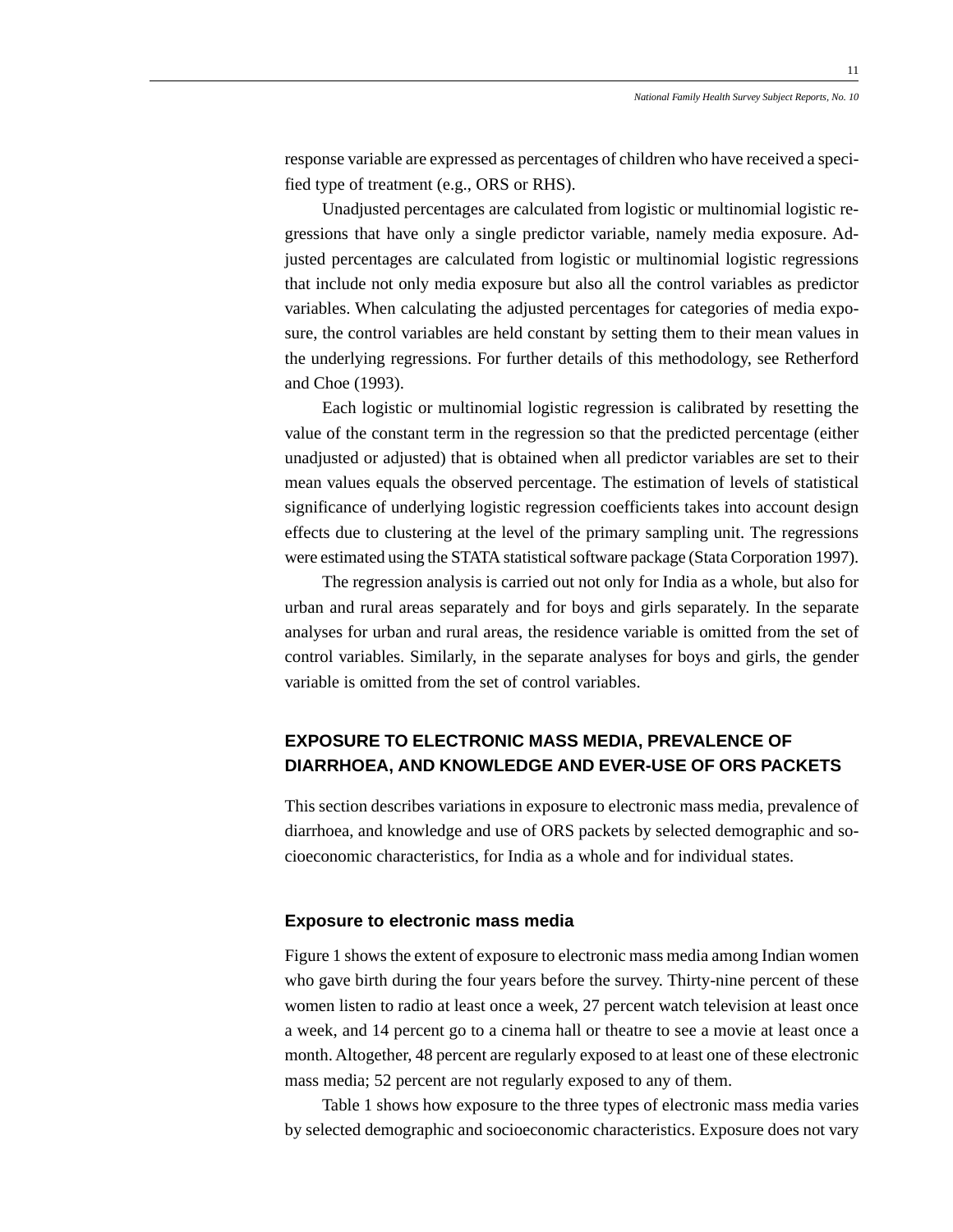*National Family Health Survey Subject Reports, No. 10*



**Figure 1 Exposure to radio or television at least once a week or cinema at least once a month among women who gave birth during the four years before the NFHS, India, 1992–93**

much between women age 13–19 and age 20–29, but women age 30–49 tend to be somewhat less exposed to these media than are younger women. Urban and more educated women have greater exposure than do rural and less educated women. Hindu and Muslim women have lower exposure than do women belonging to other religions, and women belonging to scheduled castes or scheduled tribes have lower exposure than do other women. Exposure is relatively high among women living in *pucca* or semi-*pucca* houses, in households with less than three persons per room, in households with access to safe drinking water, in households with access to a sanitary toilet facility, and in households with electricity, compared with women in households without these amenities. Women living in south India have comparatively high electronic mass media exposure, followed by women in the western region. Women in the central region are least exposed to the electronic mass media.

Figure 2 and Table 2 show state variations in exposure to electronic mass media. In Goa, Delhi, Tamil Nadu, and Kerala, more than three-fourths of women are regularly exposed to radio, television, or cinema. At the other end of the spectrum, less than 40 percent of women are regularly exposed to these media in Bihar, Rajasthan, Assam, Uttar Pradesh, Madhya Pradesh, and Orissa.

# **Prevalence of diarrhoea**

Table 3 shows prevalence of diarrhoea among children born 1–47 months before the NFHS, broken down by mother's exposure to electronic mass media and by selected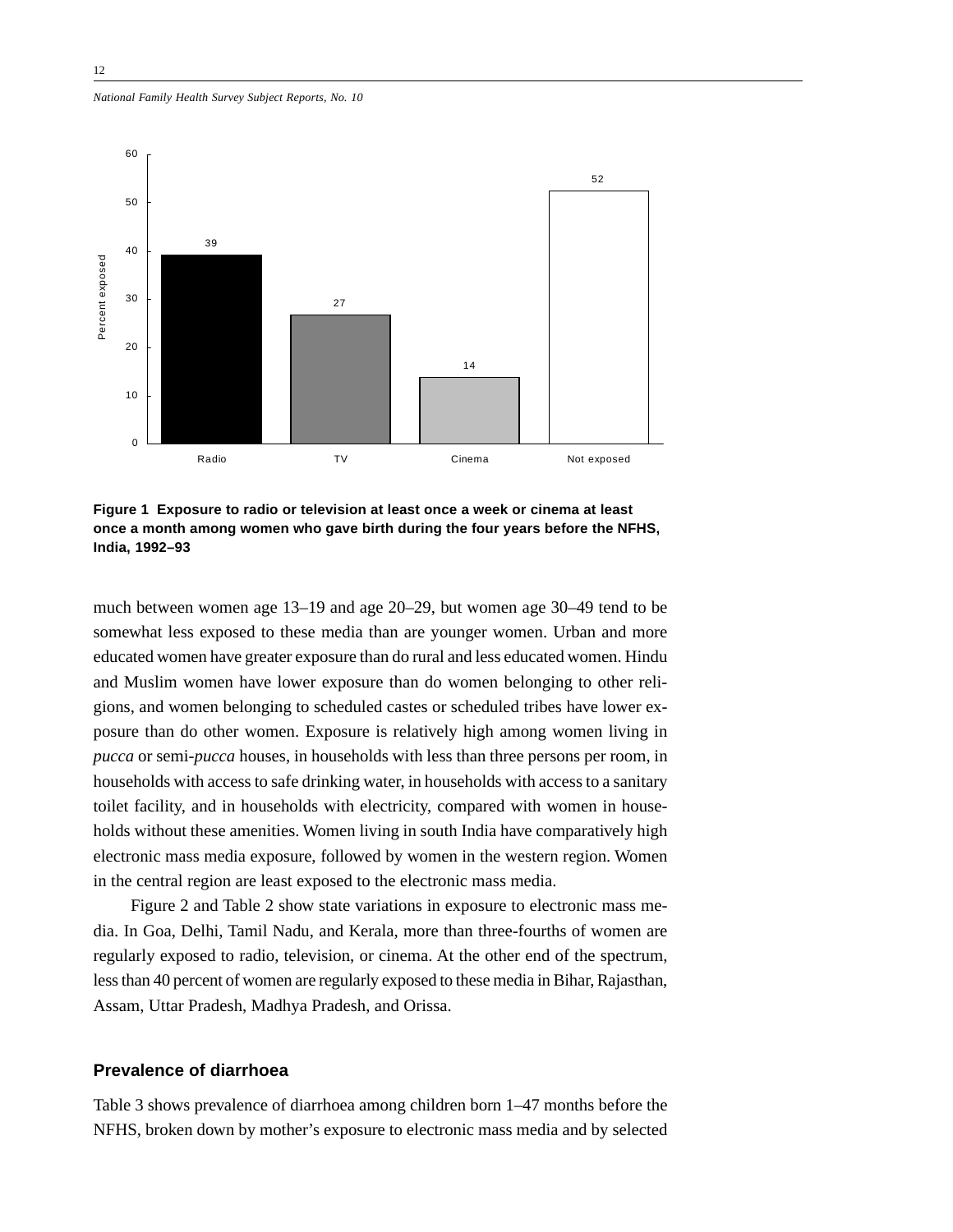|                                 | Exposure to electronic mass media                  |                                                      |                                                      |                                                 |                           |
|---------------------------------|----------------------------------------------------|------------------------------------------------------|------------------------------------------------------|-------------------------------------------------|---------------------------|
| Variable                        | <b>Listens to</b><br>radio at least<br>once a week | <b>Watches television</b><br>at least once<br>a week | Visits a cinema/<br>theatre at least<br>once a month | Not regularly<br>exposed to<br>electronic media | <b>Number</b><br>of women |
| Age                             |                                                    |                                                      |                                                      |                                                 |                           |
| $13 - 19$                       | 39                                                 | 21                                                   | 18                                                   | 52                                              | 4,275                     |
| $20 - 29$                       | 42                                                 | 30                                                   | 15                                                   | 49                                              | 24,517                    |
| $30 - 49$                       | 31                                                 | 21                                                   | 8                                                    | 62                                              | 9,369                     |
| <b>Residence</b>                |                                                    |                                                      |                                                      |                                                 |                           |
| Urban                           | 59                                                 | 62                                                   | 28                                                   | 23                                              | 8,727                     |
| Rural                           | 33                                                 | 16                                                   | 9                                                    | 61                                              | 29,434                    |
| <b>Education</b>                |                                                    |                                                      |                                                      |                                                 |                           |
| Illiterate                      | 26                                                 | 12                                                   | 8                                                    | 68                                              | 25,061                    |
| Literate, < middle complete     | 59                                                 | 44                                                   | 21                                                   | 28                                              | 9,041                     |
| $\geq$ middle complete          | 78                                                 | 79                                                   | 33                                                   | 8                                               | 4,059                     |
| Religion                        |                                                    |                                                      |                                                      |                                                 |                           |
| Hindu                           | 39                                                 | 26                                                   | 14                                                   | 53                                              | 30,560                    |
| Muslim                          | 37                                                 | 24                                                   | 10                                                   | 56                                              | 5,634                     |
| Other                           | 49                                                 | 44                                                   | 15                                                   | 38                                              | 1,968                     |
| Caste/tribe <sup>a</sup>        |                                                    |                                                      |                                                      |                                                 |                           |
| SC/ST                           | 27                                                 | 15                                                   | 9                                                    | 66                                              | 8,616                     |
| Other                           | 42                                                 | 30                                                   | 15                                                   | 49                                              | 29,545                    |
| House type <sup>b</sup>         |                                                    |                                                      |                                                      |                                                 |                           |
| Kachcha                         | 28                                                 | 11                                                   | 9                                                    | 67                                              | 20,208                    |
| Pucca or semi-pucca             | 52                                                 | 45                                                   | 19                                                   | 36                                              | 17,827                    |
| Crowding                        |                                                    |                                                      |                                                      |                                                 |                           |
| < 3 persons per room            | 48                                                 | 35                                                   | 16                                                   | 43                                              | 17,045                    |
| $\geq$ 3 persons per room       | 32                                                 | 20                                                   | 12                                                   | 60                                              | 21,052                    |
| Safe drinking water             |                                                    |                                                      |                                                      |                                                 |                           |
| Yes                             | 42                                                 | 33                                                   | 16                                                   | 48                                              | 25,661                    |
| No                              | 33                                                 | 15                                                   | 10                                                   | 62                                              |                           |
| <b>Sanitary toilet facility</b> |                                                    |                                                      |                                                      |                                                 | 12,432                    |
| Yes                             | 71                                                 | 75                                                   | 29                                                   | 13                                              | 5,925                     |
| No                              | 33                                                 | 18                                                   | 11                                                   | 60                                              |                           |
| <b>Electricity</b>              |                                                    |                                                      |                                                      |                                                 | 32,193                    |
|                                 |                                                    |                                                      |                                                      |                                                 |                           |
| Yes                             | 55                                                 | 48                                                   | 21                                                   | 32                                              | 17,926                    |
| No                              | 25                                                 | 7                                                    | 7                                                    | 71                                              | 20,181                    |
| Geographic region               |                                                    |                                                      |                                                      |                                                 |                           |
| North                           | 37                                                 | 36                                                   | 4                                                    | 52                                              | 4,464                     |
| Central                         | 28                                                 | 18                                                   | 6                                                    | 66                                              | 11,090                    |
| East                            | 32                                                 | 16                                                   | 9                                                    | 62                                              | 8,685                     |
| Northeast                       | 33                                                 | 16                                                   | 5                                                    | 62                                              | 1,600                     |
| West                            | 47                                                 | 40                                                   | 14                                                   | 43                                              | 4,975                     |
| South                           | 61                                                 | 40                                                   | 40                                                   | 26                                              | 7,347                     |
| Total                           | 39                                                 | 27                                                   | 14                                                   | 52                                              | 38,161                    |

**Table 1 Percentage of women who gave birth during the four years before the NFHS who usually listen to radio or watch television at least once a week or visit a cinema at least once a month, by selected characteristics, India, 1992–93**

a. Scheduled castes (SC) and scheduled tribes (ST) are those castes and tribes identified by the Government of India as socially and economically backward and in need of special protection from social injustice and exploitation.

b. Kachcha houses are made from mud, thatch, or other low-quality materials. Pucca houses are made from high-quality materials (such as bricks, tiles, cement, and concrete) throughout, including roof, walls, and floors. Semi-pucca houses are made from partly low-quality and partly high-quality materials.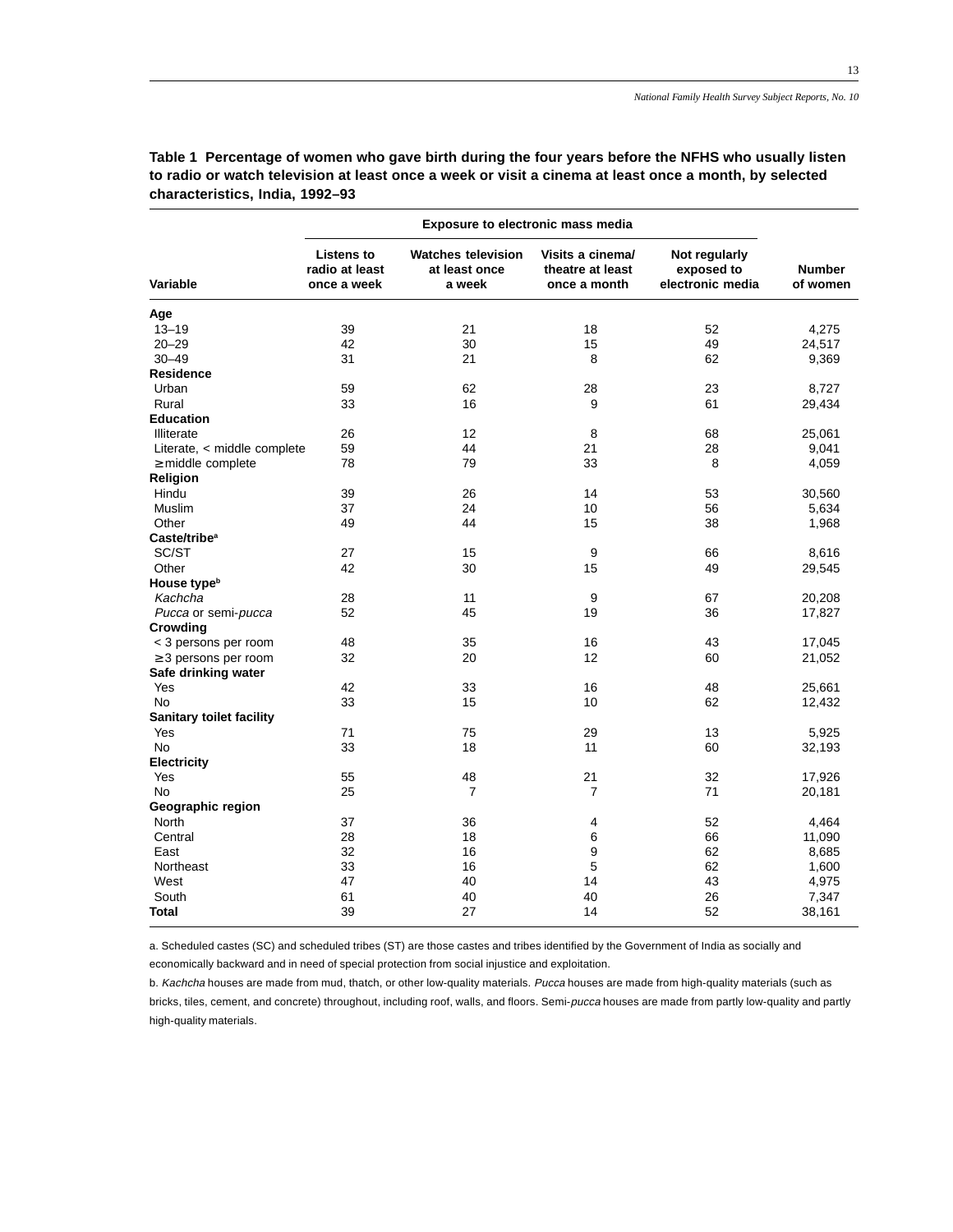*National Family Health Survey Subject Reports, No. 10*





demographic and socioeconomic characteristics. In India as a whole, about 10 percent of children born 1–47 months before the NFHS suffered from diarrhoea during the two weeks before the survey. Among these children, about one in eight had bloody stools, a sign of serious illness. The percentage of children suffering from diarrhoea at any time during the two weeks before the survey does not vary much by electronic mass media exposure or by any of the other socioeconomic characteristics. The only variable that appears to be substantially correlated with diarrhoea is child's age, with a peak of 16 percent prevalence among children age 6–11 months, dropping to 7 percent prevalence among children age 24–47 months. The peak at 6–11 months reflects the shift from breast milk to other liquids and foods that may be contaminated.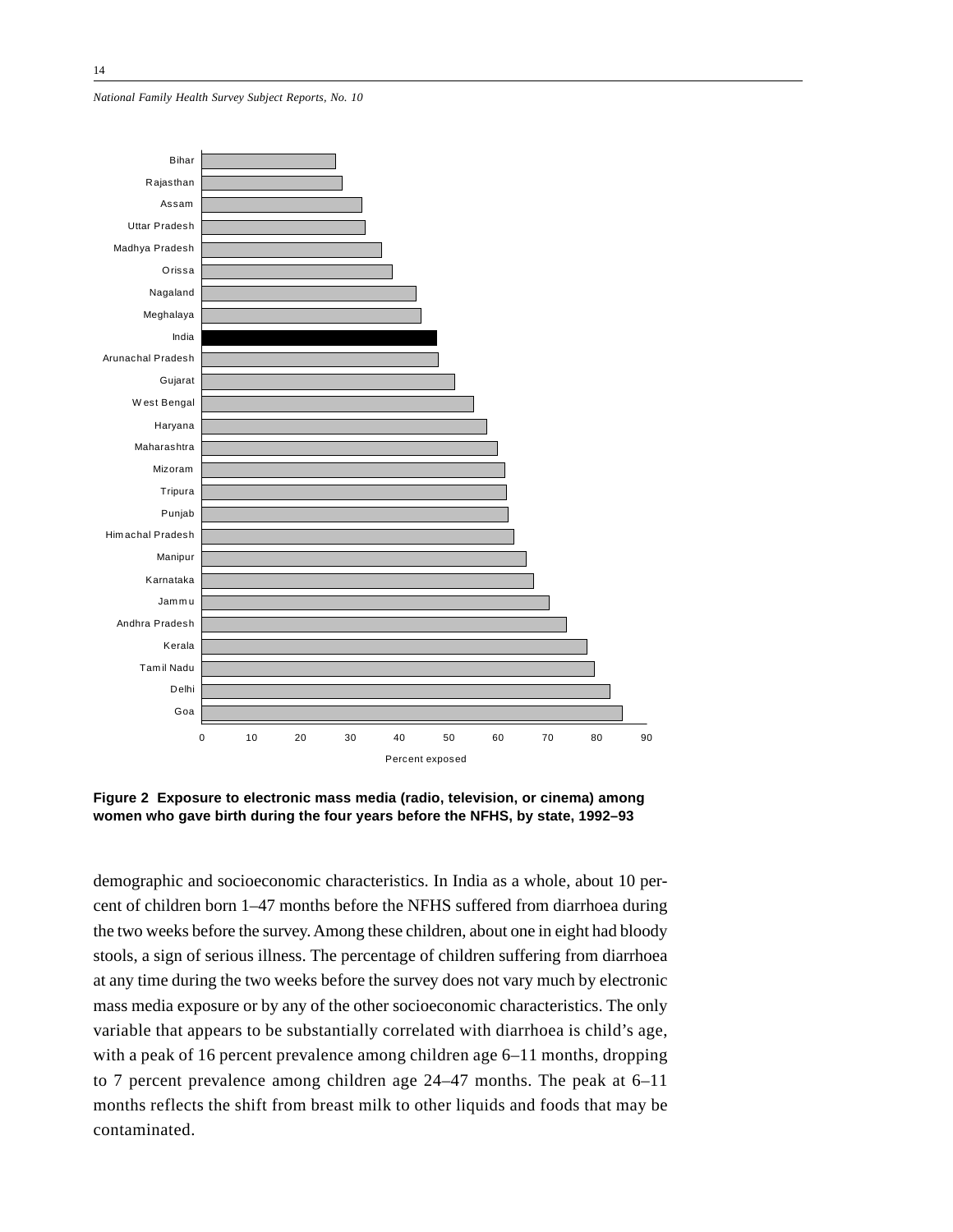| Exposure to electronic mass media    |                                                    |                                                      |                                                      |                                                 |                                        |
|--------------------------------------|----------------------------------------------------|------------------------------------------------------|------------------------------------------------------|-------------------------------------------------|----------------------------------------|
| <b>State</b>                         | <b>Listens to</b><br>radio at least<br>once a week | <b>Watches</b><br>television at least<br>once a week | Visits a cinema/<br>theatre at least<br>once a month | Not regularly<br>exposed to<br>electronic media | <b>Number</b><br>of women <sup>a</sup> |
| India                                | 39                                                 | 27                                                   | 14                                                   | 52                                              | 38,161                                 |
| <b>North</b>                         |                                                    |                                                      |                                                      |                                                 |                                        |
| Delhi                                | 59                                                 | 77                                                   | 6                                                    | 18                                              | 1,433                                  |
| Haryana                              | 40                                                 | 45                                                   | $\overline{2}$                                       | 42                                              | 1,340                                  |
| <b>Himachal Pradesh</b>              | 51                                                 | 44                                                   | $\overline{4}$                                       | 37                                              | 1,151                                  |
| Jammu region of Jammu<br>and Kashmir | 63                                                 | 47                                                   | 3                                                    | 30                                              | 1,176                                  |
| Punjab                               | 40                                                 | 53                                                   | 2                                                    | 38                                              | 1,084                                  |
| Rajasthan                            | 26                                                 | 15                                                   | 5                                                    | 72                                              | 2,250                                  |
| Central                              |                                                    |                                                      |                                                      |                                                 |                                        |
| Madhya Pradesh                       | 28                                                 | 23                                                   | 9                                                    | 64                                              | 2,828                                  |
| <b>Uttar Pradesh</b>                 | 28                                                 | 16                                                   | 4                                                    | 67                                              | 6,045                                  |
| East                                 |                                                    |                                                      |                                                      |                                                 |                                        |
| <b>Bihar</b>                         | 24                                                 | 10                                                   | 5                                                    | 73                                              | 2,829                                  |
| Orissa                               | 34                                                 | 13                                                   | 8                                                    | 61                                              | 1,757                                  |
| West Bengal                          | 44                                                 | 27                                                   | 15                                                   | 45                                              | 1,723                                  |
| <b>Northeast</b>                     |                                                    |                                                      |                                                      |                                                 |                                        |
| Arunachal Pradesh                    | 41                                                 | 28                                                   | 16                                                   | 52                                              | 473                                    |
| Assam                                | 27                                                 | 13                                                   | 3                                                    | 68                                              | 1,469                                  |
| Manipur                              | 62                                                 | 38                                                   | 17                                                   | 35                                              | 434                                    |
| Meghalaya                            | 36                                                 | 24                                                   | 4                                                    | 56                                              | 514                                    |
| <b>Mizoram</b>                       | 55                                                 | 28                                                   | 1                                                    | 39                                              | 349                                    |
| Nagaland                             | 42                                                 | 16                                                   | $\mathbf 0$                                          | 57                                              | 462                                    |
| Tripura                              | 54                                                 | 25                                                   | 5                                                    | 38                                              | 448                                    |
| West                                 |                                                    |                                                      |                                                      |                                                 |                                        |
| Goa                                  | 68                                                 | 69                                                   | $\overline{4}$                                       | 15                                              | 949                                    |
| Gujarat                              | 42                                                 | 33                                                   | 11                                                   | 49                                              | 1,463                                  |
| Maharashtra                          | 49                                                 | 43                                                   | 16                                                   | 40                                              | 1,581                                  |
| South                                |                                                    |                                                      |                                                      |                                                 |                                        |
| Andhra Pradesh                       | 59                                                 | 35                                                   | 51                                                   | 26                                              | 1,486                                  |
| Karnataka                            | 60                                                 | 35                                                   | 30                                                   | 33                                              | 1,753                                  |
| Kerala                               | 70                                                 | 41                                                   | 19                                                   | 22                                              | 1,350                                  |
| <b>Tamil Nadu</b>                    | 61                                                 | 51                                                   | 45                                                   | 21                                              | 1,348                                  |

**Table 2 Percentage of women who gave birth during the four years before the NFHS who usually listen to radio or watch television at least once a week or visit a cinema at least once a month, by state, 1992–93**

a. Results for states incorporate state-level sample weights, and results for India as a whole incorporate national-level sample weights. The numbers of women in the last column are weighted numbers that incorporate these sample weights. Weights are calculated so that the total number of ever-married women age 13–49 (in a particular state or in the nation as a whole) is the same whether weighted or unweighted. This does not necessarily hold for subgroups of women, however, such as those who gave birth during the four years before the survey as in this table. For this reason, the state totals in this table do not add to the national total.

> Urban residence and mother's middle school or higher education tend to lower the prevalence of diarrhoea in children, but the effects are small. Surprisingly, healthrelated factors such as crowded living conditions, availability of safe drinking water, and access to a sanitary toilet facility have little effect on the prevalence of diarrhoea. Prevalence is slightly lower in the northeast than in other regions. The small variation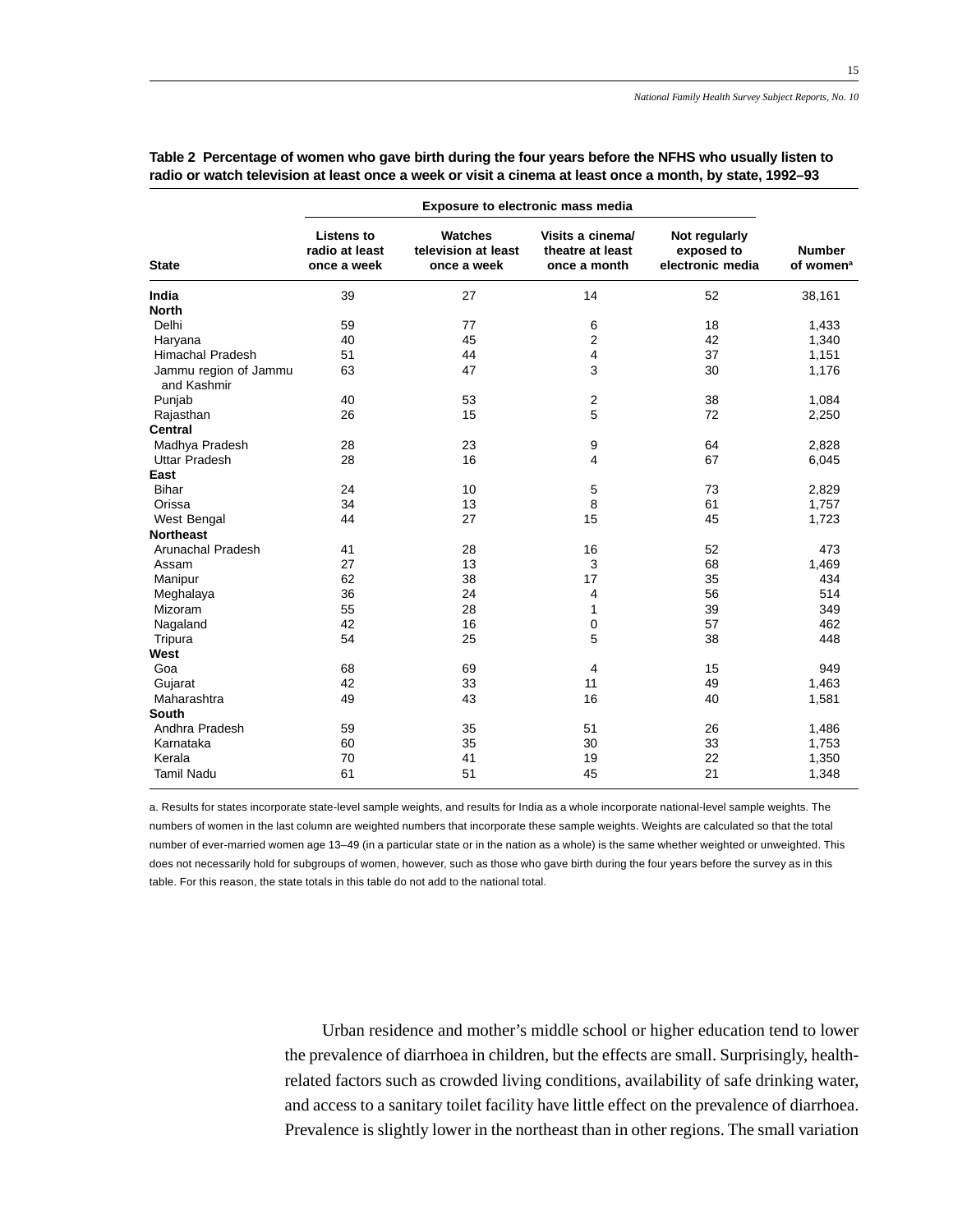**Table 3 Percentage of children born 1–47 months before the NFHS who were ill with diarrhoea during the two weeks before the survey, by selected characteristics, India, 1992–93**

| Any diarrhoea<br>Any<br><b>Bloody</b><br>in previous<br>Number<br>diarrhoea <sup>b</sup><br>24 hours <sup>b</sup><br>Variable<br>diarrhoea<br>Mother's electronic mass media exposure<br>Yes<br>10<br>1<br>5<br>21,672<br>No<br>1<br>5<br>10<br>23,659<br>Child's age<br>11<br>$< 6$ months<br>1<br>7<br>5,641<br>16<br>1<br>9<br>6-11 months<br>5,881<br>13<br>2<br>6<br>12-23 months<br>11,853<br>1<br>3<br>7<br>24-47 months<br>21,988<br>Sex of child<br>10<br>5<br>Boy<br>1<br>23,170<br>Girl<br>10<br>1<br>5<br>22,193<br>Mother's age<br>13<br>1<br>$13 - 19$<br>7<br>4,557<br>10<br>1<br>5<br>30,270<br>$20 - 29$<br>$30 - 49$<br>9<br>2<br>4<br>10,536<br>Residence<br>Urban<br>9<br>1<br>4<br>10,611<br>11<br>1<br>5<br>Rural<br>34,752<br><b>Mother's education</b><br>10<br>2<br>5<br>Illiterate<br>29,630<br>1<br>5<br>Literate, < middle complete<br>10<br>11,009<br>$\geq$ middle complete<br>8<br>1<br>4<br>4,724<br>Religion<br>Hindu<br>5<br>10<br>1<br>35,937<br>9<br>1<br>4<br>Muslim<br>7,029<br>Other<br>1<br>5<br>10<br>2,397<br>Caste/tribe<br>SC/ST<br>11<br>2<br>5<br>10,197<br>Other<br>10<br>1<br>5<br>35,166<br>House type<br>2<br>Kachcha<br>10<br>5<br>23,714<br>10<br>1<br>5<br>Pucca or semi-pucca<br>21,505<br>Crowding<br>< 3 persons per room<br>10<br>1<br>5<br>19,604<br>1<br>5<br>$\geq$ 3 persons per room<br>10<br>25,691<br>Safe drinking water<br>Yes<br>10<br>1<br>5<br>30,668<br>$\overline{2}$<br>No<br>11<br>5<br>14,625<br>Sanitary toilet facility<br>9<br>1<br>4<br>7,022<br>Yes<br>10<br>1<br>5<br>38,295<br>No<br><b>Electricity</b><br>10<br>1<br>5<br>Yes<br>21,848<br>No<br>$\overline{2}$<br>5<br>11<br>23,456<br>Geographic region<br>10<br>5,406<br>North<br>1<br>5<br>5<br>Central<br>9<br>1<br>13,154<br>East<br>11<br>1<br>5<br>10,034<br>$\overline{7}$<br>3<br>Northeast<br>1<br>1,930<br>11<br>West<br>1<br>6<br>6,208<br>South<br>11<br>1<br>5<br>8,631 |              | Percentage of children ill with diarrhoea<br>during the previous two weeks <sup>a</sup> |   |   |             |
|--------------------------------------------------------------------------------------------------------------------------------------------------------------------------------------------------------------------------------------------------------------------------------------------------------------------------------------------------------------------------------------------------------------------------------------------------------------------------------------------------------------------------------------------------------------------------------------------------------------------------------------------------------------------------------------------------------------------------------------------------------------------------------------------------------------------------------------------------------------------------------------------------------------------------------------------------------------------------------------------------------------------------------------------------------------------------------------------------------------------------------------------------------------------------------------------------------------------------------------------------------------------------------------------------------------------------------------------------------------------------------------------------------------------------------------------------------------------------------------------------------------------------------------------------------------------------------------------------------------------------------------------------------------------------------------------------------------------------------------------------------------------------------------------------------------------------------------------------------------------------------------------------------------------------|--------------|-----------------------------------------------------------------------------------------|---|---|-------------|
|                                                                                                                                                                                                                                                                                                                                                                                                                                                                                                                                                                                                                                                                                                                                                                                                                                                                                                                                                                                                                                                                                                                                                                                                                                                                                                                                                                                                                                                                                                                                                                                                                                                                                                                                                                                                                                                                                                                          |              |                                                                                         |   |   | of children |
|                                                                                                                                                                                                                                                                                                                                                                                                                                                                                                                                                                                                                                                                                                                                                                                                                                                                                                                                                                                                                                                                                                                                                                                                                                                                                                                                                                                                                                                                                                                                                                                                                                                                                                                                                                                                                                                                                                                          |              |                                                                                         |   |   |             |
|                                                                                                                                                                                                                                                                                                                                                                                                                                                                                                                                                                                                                                                                                                                                                                                                                                                                                                                                                                                                                                                                                                                                                                                                                                                                                                                                                                                                                                                                                                                                                                                                                                                                                                                                                                                                                                                                                                                          |              |                                                                                         |   |   |             |
|                                                                                                                                                                                                                                                                                                                                                                                                                                                                                                                                                                                                                                                                                                                                                                                                                                                                                                                                                                                                                                                                                                                                                                                                                                                                                                                                                                                                                                                                                                                                                                                                                                                                                                                                                                                                                                                                                                                          |              |                                                                                         |   |   |             |
|                                                                                                                                                                                                                                                                                                                                                                                                                                                                                                                                                                                                                                                                                                                                                                                                                                                                                                                                                                                                                                                                                                                                                                                                                                                                                                                                                                                                                                                                                                                                                                                                                                                                                                                                                                                                                                                                                                                          |              |                                                                                         |   |   |             |
|                                                                                                                                                                                                                                                                                                                                                                                                                                                                                                                                                                                                                                                                                                                                                                                                                                                                                                                                                                                                                                                                                                                                                                                                                                                                                                                                                                                                                                                                                                                                                                                                                                                                                                                                                                                                                                                                                                                          |              |                                                                                         |   |   |             |
|                                                                                                                                                                                                                                                                                                                                                                                                                                                                                                                                                                                                                                                                                                                                                                                                                                                                                                                                                                                                                                                                                                                                                                                                                                                                                                                                                                                                                                                                                                                                                                                                                                                                                                                                                                                                                                                                                                                          |              |                                                                                         |   |   |             |
|                                                                                                                                                                                                                                                                                                                                                                                                                                                                                                                                                                                                                                                                                                                                                                                                                                                                                                                                                                                                                                                                                                                                                                                                                                                                                                                                                                                                                                                                                                                                                                                                                                                                                                                                                                                                                                                                                                                          |              |                                                                                         |   |   |             |
|                                                                                                                                                                                                                                                                                                                                                                                                                                                                                                                                                                                                                                                                                                                                                                                                                                                                                                                                                                                                                                                                                                                                                                                                                                                                                                                                                                                                                                                                                                                                                                                                                                                                                                                                                                                                                                                                                                                          |              |                                                                                         |   |   |             |
|                                                                                                                                                                                                                                                                                                                                                                                                                                                                                                                                                                                                                                                                                                                                                                                                                                                                                                                                                                                                                                                                                                                                                                                                                                                                                                                                                                                                                                                                                                                                                                                                                                                                                                                                                                                                                                                                                                                          |              |                                                                                         |   |   |             |
|                                                                                                                                                                                                                                                                                                                                                                                                                                                                                                                                                                                                                                                                                                                                                                                                                                                                                                                                                                                                                                                                                                                                                                                                                                                                                                                                                                                                                                                                                                                                                                                                                                                                                                                                                                                                                                                                                                                          |              |                                                                                         |   |   |             |
|                                                                                                                                                                                                                                                                                                                                                                                                                                                                                                                                                                                                                                                                                                                                                                                                                                                                                                                                                                                                                                                                                                                                                                                                                                                                                                                                                                                                                                                                                                                                                                                                                                                                                                                                                                                                                                                                                                                          |              |                                                                                         |   |   |             |
|                                                                                                                                                                                                                                                                                                                                                                                                                                                                                                                                                                                                                                                                                                                                                                                                                                                                                                                                                                                                                                                                                                                                                                                                                                                                                                                                                                                                                                                                                                                                                                                                                                                                                                                                                                                                                                                                                                                          |              |                                                                                         |   |   |             |
|                                                                                                                                                                                                                                                                                                                                                                                                                                                                                                                                                                                                                                                                                                                                                                                                                                                                                                                                                                                                                                                                                                                                                                                                                                                                                                                                                                                                                                                                                                                                                                                                                                                                                                                                                                                                                                                                                                                          |              |                                                                                         |   |   |             |
|                                                                                                                                                                                                                                                                                                                                                                                                                                                                                                                                                                                                                                                                                                                                                                                                                                                                                                                                                                                                                                                                                                                                                                                                                                                                                                                                                                                                                                                                                                                                                                                                                                                                                                                                                                                                                                                                                                                          |              |                                                                                         |   |   |             |
|                                                                                                                                                                                                                                                                                                                                                                                                                                                                                                                                                                                                                                                                                                                                                                                                                                                                                                                                                                                                                                                                                                                                                                                                                                                                                                                                                                                                                                                                                                                                                                                                                                                                                                                                                                                                                                                                                                                          |              |                                                                                         |   |   |             |
|                                                                                                                                                                                                                                                                                                                                                                                                                                                                                                                                                                                                                                                                                                                                                                                                                                                                                                                                                                                                                                                                                                                                                                                                                                                                                                                                                                                                                                                                                                                                                                                                                                                                                                                                                                                                                                                                                                                          |              |                                                                                         |   |   |             |
|                                                                                                                                                                                                                                                                                                                                                                                                                                                                                                                                                                                                                                                                                                                                                                                                                                                                                                                                                                                                                                                                                                                                                                                                                                                                                                                                                                                                                                                                                                                                                                                                                                                                                                                                                                                                                                                                                                                          |              |                                                                                         |   |   |             |
|                                                                                                                                                                                                                                                                                                                                                                                                                                                                                                                                                                                                                                                                                                                                                                                                                                                                                                                                                                                                                                                                                                                                                                                                                                                                                                                                                                                                                                                                                                                                                                                                                                                                                                                                                                                                                                                                                                                          |              |                                                                                         |   |   |             |
|                                                                                                                                                                                                                                                                                                                                                                                                                                                                                                                                                                                                                                                                                                                                                                                                                                                                                                                                                                                                                                                                                                                                                                                                                                                                                                                                                                                                                                                                                                                                                                                                                                                                                                                                                                                                                                                                                                                          |              |                                                                                         |   |   |             |
|                                                                                                                                                                                                                                                                                                                                                                                                                                                                                                                                                                                                                                                                                                                                                                                                                                                                                                                                                                                                                                                                                                                                                                                                                                                                                                                                                                                                                                                                                                                                                                                                                                                                                                                                                                                                                                                                                                                          |              |                                                                                         |   |   |             |
|                                                                                                                                                                                                                                                                                                                                                                                                                                                                                                                                                                                                                                                                                                                                                                                                                                                                                                                                                                                                                                                                                                                                                                                                                                                                                                                                                                                                                                                                                                                                                                                                                                                                                                                                                                                                                                                                                                                          |              |                                                                                         |   |   |             |
|                                                                                                                                                                                                                                                                                                                                                                                                                                                                                                                                                                                                                                                                                                                                                                                                                                                                                                                                                                                                                                                                                                                                                                                                                                                                                                                                                                                                                                                                                                                                                                                                                                                                                                                                                                                                                                                                                                                          |              |                                                                                         |   |   |             |
|                                                                                                                                                                                                                                                                                                                                                                                                                                                                                                                                                                                                                                                                                                                                                                                                                                                                                                                                                                                                                                                                                                                                                                                                                                                                                                                                                                                                                                                                                                                                                                                                                                                                                                                                                                                                                                                                                                                          |              |                                                                                         |   |   |             |
|                                                                                                                                                                                                                                                                                                                                                                                                                                                                                                                                                                                                                                                                                                                                                                                                                                                                                                                                                                                                                                                                                                                                                                                                                                                                                                                                                                                                                                                                                                                                                                                                                                                                                                                                                                                                                                                                                                                          |              |                                                                                         |   |   |             |
|                                                                                                                                                                                                                                                                                                                                                                                                                                                                                                                                                                                                                                                                                                                                                                                                                                                                                                                                                                                                                                                                                                                                                                                                                                                                                                                                                                                                                                                                                                                                                                                                                                                                                                                                                                                                                                                                                                                          |              |                                                                                         |   |   |             |
|                                                                                                                                                                                                                                                                                                                                                                                                                                                                                                                                                                                                                                                                                                                                                                                                                                                                                                                                                                                                                                                                                                                                                                                                                                                                                                                                                                                                                                                                                                                                                                                                                                                                                                                                                                                                                                                                                                                          |              |                                                                                         |   |   |             |
|                                                                                                                                                                                                                                                                                                                                                                                                                                                                                                                                                                                                                                                                                                                                                                                                                                                                                                                                                                                                                                                                                                                                                                                                                                                                                                                                                                                                                                                                                                                                                                                                                                                                                                                                                                                                                                                                                                                          |              |                                                                                         |   |   |             |
|                                                                                                                                                                                                                                                                                                                                                                                                                                                                                                                                                                                                                                                                                                                                                                                                                                                                                                                                                                                                                                                                                                                                                                                                                                                                                                                                                                                                                                                                                                                                                                                                                                                                                                                                                                                                                                                                                                                          |              |                                                                                         |   |   |             |
|                                                                                                                                                                                                                                                                                                                                                                                                                                                                                                                                                                                                                                                                                                                                                                                                                                                                                                                                                                                                                                                                                                                                                                                                                                                                                                                                                                                                                                                                                                                                                                                                                                                                                                                                                                                                                                                                                                                          |              |                                                                                         |   |   |             |
|                                                                                                                                                                                                                                                                                                                                                                                                                                                                                                                                                                                                                                                                                                                                                                                                                                                                                                                                                                                                                                                                                                                                                                                                                                                                                                                                                                                                                                                                                                                                                                                                                                                                                                                                                                                                                                                                                                                          |              |                                                                                         |   |   |             |
|                                                                                                                                                                                                                                                                                                                                                                                                                                                                                                                                                                                                                                                                                                                                                                                                                                                                                                                                                                                                                                                                                                                                                                                                                                                                                                                                                                                                                                                                                                                                                                                                                                                                                                                                                                                                                                                                                                                          |              |                                                                                         |   |   |             |
|                                                                                                                                                                                                                                                                                                                                                                                                                                                                                                                                                                                                                                                                                                                                                                                                                                                                                                                                                                                                                                                                                                                                                                                                                                                                                                                                                                                                                                                                                                                                                                                                                                                                                                                                                                                                                                                                                                                          |              |                                                                                         |   |   |             |
|                                                                                                                                                                                                                                                                                                                                                                                                                                                                                                                                                                                                                                                                                                                                                                                                                                                                                                                                                                                                                                                                                                                                                                                                                                                                                                                                                                                                                                                                                                                                                                                                                                                                                                                                                                                                                                                                                                                          |              |                                                                                         |   |   |             |
|                                                                                                                                                                                                                                                                                                                                                                                                                                                                                                                                                                                                                                                                                                                                                                                                                                                                                                                                                                                                                                                                                                                                                                                                                                                                                                                                                                                                                                                                                                                                                                                                                                                                                                                                                                                                                                                                                                                          |              |                                                                                         |   |   |             |
|                                                                                                                                                                                                                                                                                                                                                                                                                                                                                                                                                                                                                                                                                                                                                                                                                                                                                                                                                                                                                                                                                                                                                                                                                                                                                                                                                                                                                                                                                                                                                                                                                                                                                                                                                                                                                                                                                                                          |              |                                                                                         |   |   |             |
|                                                                                                                                                                                                                                                                                                                                                                                                                                                                                                                                                                                                                                                                                                                                                                                                                                                                                                                                                                                                                                                                                                                                                                                                                                                                                                                                                                                                                                                                                                                                                                                                                                                                                                                                                                                                                                                                                                                          |              |                                                                                         |   |   |             |
|                                                                                                                                                                                                                                                                                                                                                                                                                                                                                                                                                                                                                                                                                                                                                                                                                                                                                                                                                                                                                                                                                                                                                                                                                                                                                                                                                                                                                                                                                                                                                                                                                                                                                                                                                                                                                                                                                                                          |              |                                                                                         |   |   |             |
|                                                                                                                                                                                                                                                                                                                                                                                                                                                                                                                                                                                                                                                                                                                                                                                                                                                                                                                                                                                                                                                                                                                                                                                                                                                                                                                                                                                                                                                                                                                                                                                                                                                                                                                                                                                                                                                                                                                          |              |                                                                                         |   |   |             |
|                                                                                                                                                                                                                                                                                                                                                                                                                                                                                                                                                                                                                                                                                                                                                                                                                                                                                                                                                                                                                                                                                                                                                                                                                                                                                                                                                                                                                                                                                                                                                                                                                                                                                                                                                                                                                                                                                                                          |              |                                                                                         |   |   |             |
|                                                                                                                                                                                                                                                                                                                                                                                                                                                                                                                                                                                                                                                                                                                                                                                                                                                                                                                                                                                                                                                                                                                                                                                                                                                                                                                                                                                                                                                                                                                                                                                                                                                                                                                                                                                                                                                                                                                          |              |                                                                                         |   |   |             |
|                                                                                                                                                                                                                                                                                                                                                                                                                                                                                                                                                                                                                                                                                                                                                                                                                                                                                                                                                                                                                                                                                                                                                                                                                                                                                                                                                                                                                                                                                                                                                                                                                                                                                                                                                                                                                                                                                                                          |              |                                                                                         |   |   |             |
|                                                                                                                                                                                                                                                                                                                                                                                                                                                                                                                                                                                                                                                                                                                                                                                                                                                                                                                                                                                                                                                                                                                                                                                                                                                                                                                                                                                                                                                                                                                                                                                                                                                                                                                                                                                                                                                                                                                          |              |                                                                                         |   |   |             |
|                                                                                                                                                                                                                                                                                                                                                                                                                                                                                                                                                                                                                                                                                                                                                                                                                                                                                                                                                                                                                                                                                                                                                                                                                                                                                                                                                                                                                                                                                                                                                                                                                                                                                                                                                                                                                                                                                                                          |              |                                                                                         |   |   |             |
|                                                                                                                                                                                                                                                                                                                                                                                                                                                                                                                                                                                                                                                                                                                                                                                                                                                                                                                                                                                                                                                                                                                                                                                                                                                                                                                                                                                                                                                                                                                                                                                                                                                                                                                                                                                                                                                                                                                          |              |                                                                                         |   |   |             |
|                                                                                                                                                                                                                                                                                                                                                                                                                                                                                                                                                                                                                                                                                                                                                                                                                                                                                                                                                                                                                                                                                                                                                                                                                                                                                                                                                                                                                                                                                                                                                                                                                                                                                                                                                                                                                                                                                                                          |              |                                                                                         |   |   |             |
|                                                                                                                                                                                                                                                                                                                                                                                                                                                                                                                                                                                                                                                                                                                                                                                                                                                                                                                                                                                                                                                                                                                                                                                                                                                                                                                                                                                                                                                                                                                                                                                                                                                                                                                                                                                                                                                                                                                          |              |                                                                                         |   |   |             |
|                                                                                                                                                                                                                                                                                                                                                                                                                                                                                                                                                                                                                                                                                                                                                                                                                                                                                                                                                                                                                                                                                                                                                                                                                                                                                                                                                                                                                                                                                                                                                                                                                                                                                                                                                                                                                                                                                                                          |              |                                                                                         |   |   |             |
|                                                                                                                                                                                                                                                                                                                                                                                                                                                                                                                                                                                                                                                                                                                                                                                                                                                                                                                                                                                                                                                                                                                                                                                                                                                                                                                                                                                                                                                                                                                                                                                                                                                                                                                                                                                                                                                                                                                          |              |                                                                                         |   |   |             |
|                                                                                                                                                                                                                                                                                                                                                                                                                                                                                                                                                                                                                                                                                                                                                                                                                                                                                                                                                                                                                                                                                                                                                                                                                                                                                                                                                                                                                                                                                                                                                                                                                                                                                                                                                                                                                                                                                                                          |              |                                                                                         |   |   |             |
|                                                                                                                                                                                                                                                                                                                                                                                                                                                                                                                                                                                                                                                                                                                                                                                                                                                                                                                                                                                                                                                                                                                                                                                                                                                                                                                                                                                                                                                                                                                                                                                                                                                                                                                                                                                                                                                                                                                          |              |                                                                                         |   |   |             |
|                                                                                                                                                                                                                                                                                                                                                                                                                                                                                                                                                                                                                                                                                                                                                                                                                                                                                                                                                                                                                                                                                                                                                                                                                                                                                                                                                                                                                                                                                                                                                                                                                                                                                                                                                                                                                                                                                                                          |              |                                                                                         |   |   |             |
|                                                                                                                                                                                                                                                                                                                                                                                                                                                                                                                                                                                                                                                                                                                                                                                                                                                                                                                                                                                                                                                                                                                                                                                                                                                                                                                                                                                                                                                                                                                                                                                                                                                                                                                                                                                                                                                                                                                          | <b>Total</b> | 10                                                                                      | 1 | 5 | 45,363      |

a. Includes diarrhoea in the past 24 hours.

b. Includes bloody diarrhoea.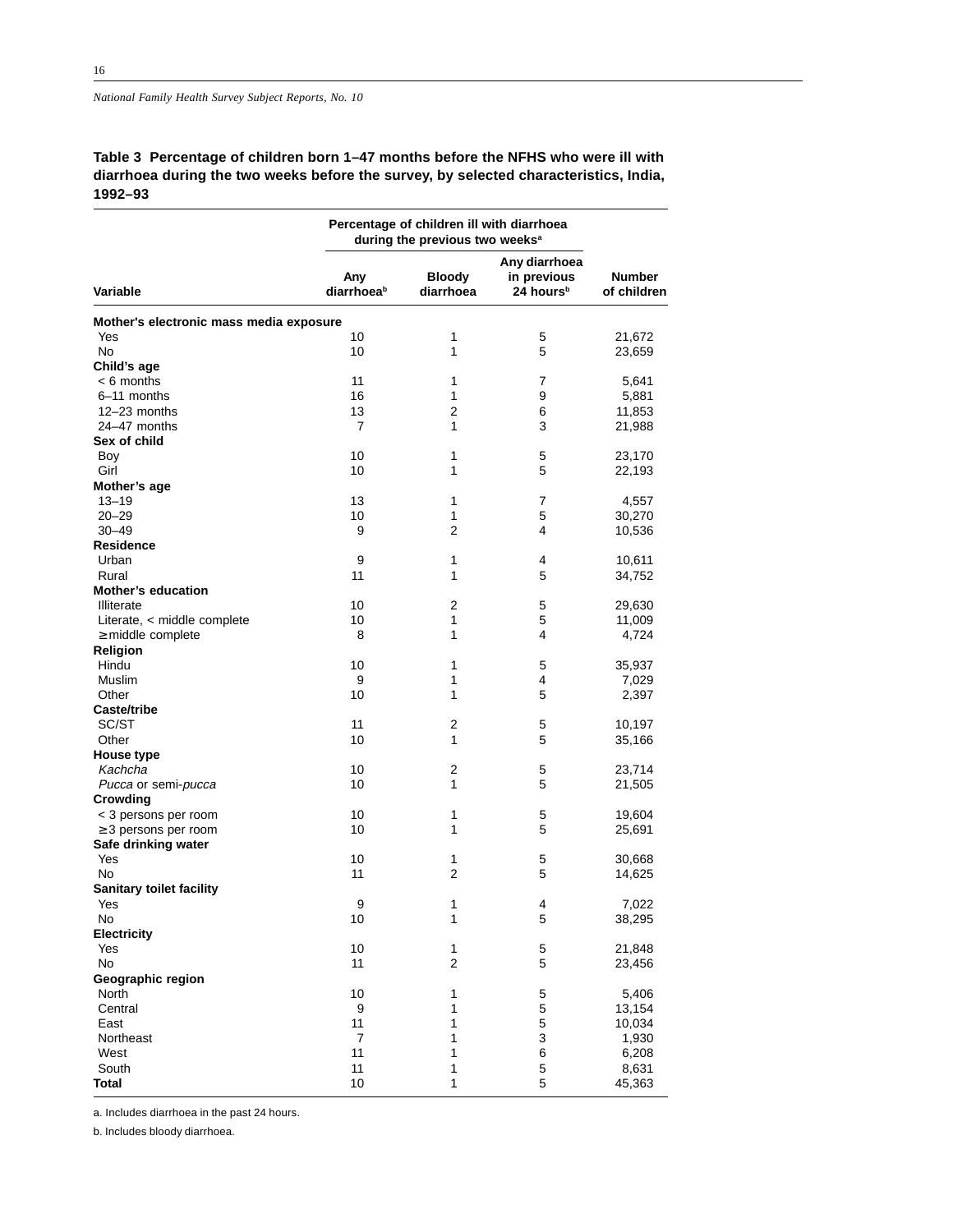

**Figure 3 Children born 1–47 months before the NFHS who were ill with diarrhoea during the two weeks before the survey, by state, 1992–93**

in prevalence by socioeconomic characteristics suggests that diarrhoea tends to strike young children in India irrespective of their socioeconomic status. Table 3 shows that prevalence of diarrhoea during the 24-hour period before the NFHS was similar to prevalence during the two weeks before the survey.

Figure 3 and Table 4 show state variations in prevalence of diarrhoea. Variations by state are substantial, but they must be interpreted with caution because the incidence of diarrhoea is somewhat seasonal and the survey was conducted at different times of the year in different states. Prevalence of diarrhoea during the two weeks before the survey varies from less than 3 percent in West Bengal to 22 percent in Mizoram and Jammu region. Surprisingly, Rajasthan, Madhya Pradesh,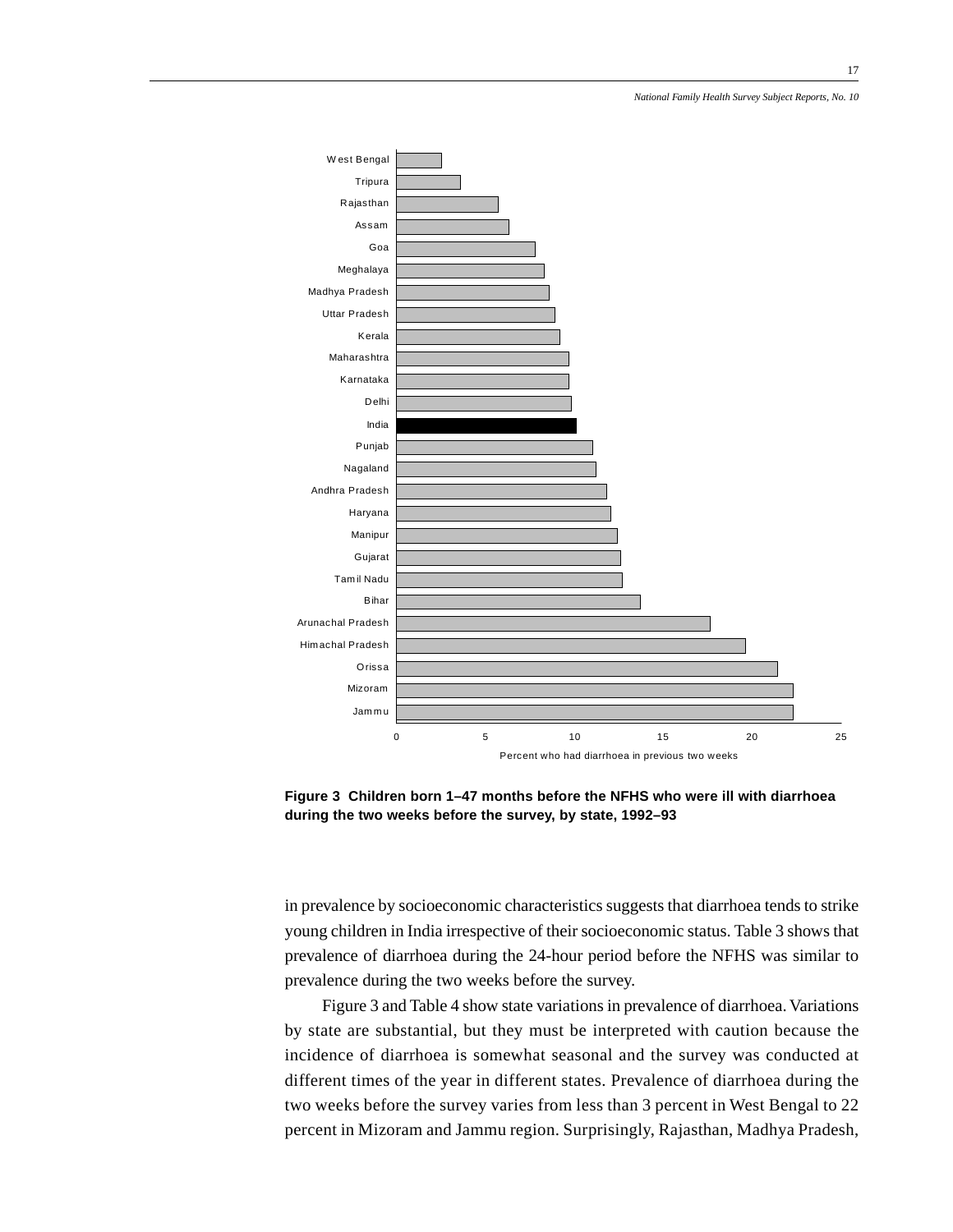|                                   | Percentage of children ill with diarrhoea<br>during the previous two weeks <sup>a</sup> |                            |                                                       |                                           |
|-----------------------------------|-----------------------------------------------------------------------------------------|----------------------------|-------------------------------------------------------|-------------------------------------------|
| Variable                          | Any<br>diarrhoeab                                                                       | <b>Bloody</b><br>diarrhoea | Any diarrhoea<br>in previous<br>24 hours <sup>b</sup> | <b>Number</b><br>of children <sup>c</sup> |
| India                             | 10                                                                                      | 1                          | 5                                                     | 45,363                                    |
| <b>North</b>                      |                                                                                         |                            |                                                       |                                           |
| Delhi                             | 10                                                                                      | 1                          | 5                                                     | 1,742                                     |
| Haryana                           | 12                                                                                      | 1                          | 6                                                     | 1,678                                     |
| <b>Himachal Pradesh</b>           | 20                                                                                      | 3                          | 8                                                     | 1,445                                     |
| Jammu region of Jammu and Kashmir | 22                                                                                      | 3                          | 9                                                     | 1,464                                     |
| Punjab                            | 11                                                                                      | 1                          | $\overline{\mathbf{4}}$                               | 1,367                                     |
| Rajasthan                         | 6                                                                                       | 1                          | 4                                                     | 2,625                                     |
| Central                           |                                                                                         |                            |                                                       |                                           |
| Madhya Pradesh                    | 9                                                                                       | 1                          | 4                                                     | 3,360                                     |
| <b>Uttar Pradesh</b>              | 9                                                                                       | 1                          | 5                                                     | 7,164                                     |
| East                              |                                                                                         |                            |                                                       |                                           |
| Bihar                             | 14                                                                                      | 1                          | 6                                                     | 3,251                                     |
| Orissa                            | 21                                                                                      | 3                          | 9                                                     | 2,016                                     |
| West Bengal                       | 3                                                                                       | 0                          | $\mathbf 0$                                           | 2,014                                     |
| <b>Northeast</b>                  |                                                                                         |                            |                                                       |                                           |
| Arunachal Pradesh                 | 18                                                                                      | $\overline{2}$             | 11                                                    | 598                                       |
| Assam                             | 6                                                                                       | 1                          | $\overline{2}$                                        | 1,766                                     |
| Manipur                           | 12                                                                                      | 2                          | 8                                                     | 525                                       |
| Meghalaya                         | 8                                                                                       | 1                          | 6                                                     | 647                                       |
| Mizoram                           | 22                                                                                      | 5                          | 13                                                    | 440                                       |
| Nagaland                          | 11                                                                                      | 2                          | 4                                                     | 618                                       |
| Tripura                           | 4                                                                                       | 1                          | 1                                                     | 499                                       |
| West                              |                                                                                         |                            |                                                       |                                           |
| Goa                               | 8                                                                                       | 1                          | 2                                                     | 1,113                                     |
| Gujarat                           | 13                                                                                      | $\overline{2}$             | $\overline{7}$                                        | 1,799                                     |
| Maharashtra                       | 10                                                                                      | 1                          | 5                                                     | 1,989                                     |
| <b>South</b>                      |                                                                                         |                            |                                                       |                                           |
| Andhra Pradesh                    | 12                                                                                      | 1                          | 6                                                     | 1,707                                     |
| Karnataka                         | 10                                                                                      | 1                          | 5                                                     | 2,156                                     |
| Kerala                            | 9                                                                                       | 2                          | 3                                                     | 1,553                                     |
| <b>Tamil Nadu</b>                 | 13                                                                                      | 1                          | 5                                                     | 1,572                                     |

## **Table 4 Percentage of children born 1–47 months before the NFHS who were ill with diarrhoea during the two weeks before the survey, by state, 1992–93**

a. Includes diarrhoea in the past 24 hours.

b. Includes bloody diarrhoea.

c. Numbers of children in individual states do not add up to the total for India as a whole. See note to Table 2.

and Uttar Pradesh, which otherwise lag behind other states in health conditions and overall development, have prevalence rates lower than the national average.

# **Knowledge and ever-use of ORS packets**

Figure 4 and Table 5 show state variations in knowledge of ORS packets among women who gave birth during the four years before the survey. In India as a whole, only 43 percent of such women know about ORS packets, indicating that the government's educational and media programmes have failed to reach more than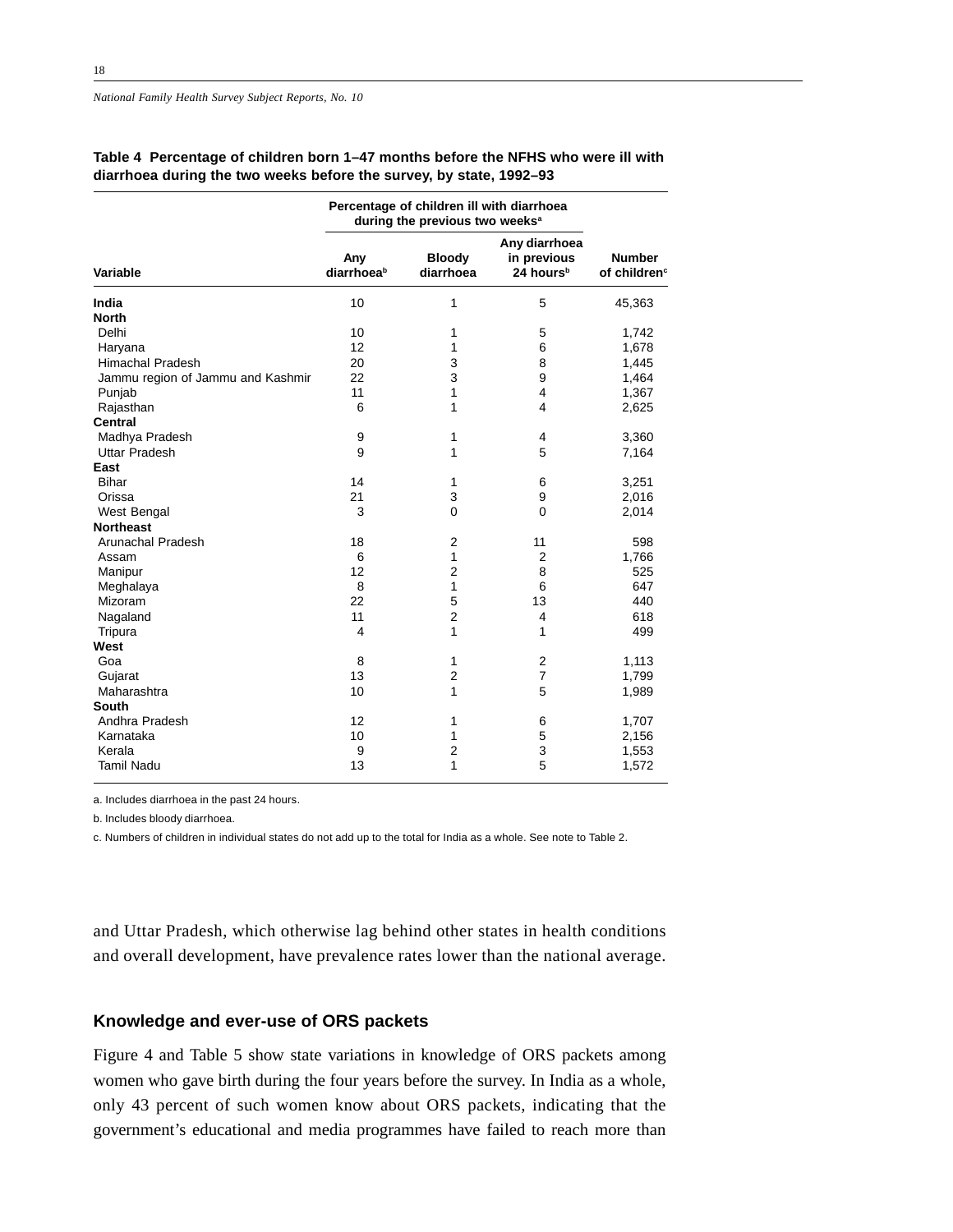

**Figure 4 Knowledge of ORS packets among women who gave birth during the four years before the NFHS, by state, 1992–93**

half of this target group. Knowledge of the packets varies considerably by state, ranging from 20 percent in Nagaland and Rajasthan to more than 70 percent in Kerala, Delhi, Mizoram, Tripura, and Manipur.

Figure 5 and Table 5 show that only about one-fourth of the women who gave birth during the four years before the survey ever used ORS packets. Although this proportion is low, it is not surprising given that only 43 percent of these women know about ORS. Figure 5 and Table 5 also show state variations in ever-use of ORS. In Figure 5 the states are listed in the same order as in Figure 4, according to the percentage of women who know about ORS. This makes it possible to compare the states in terms of women's knowledge and ever-use of ORS packets. Variations in the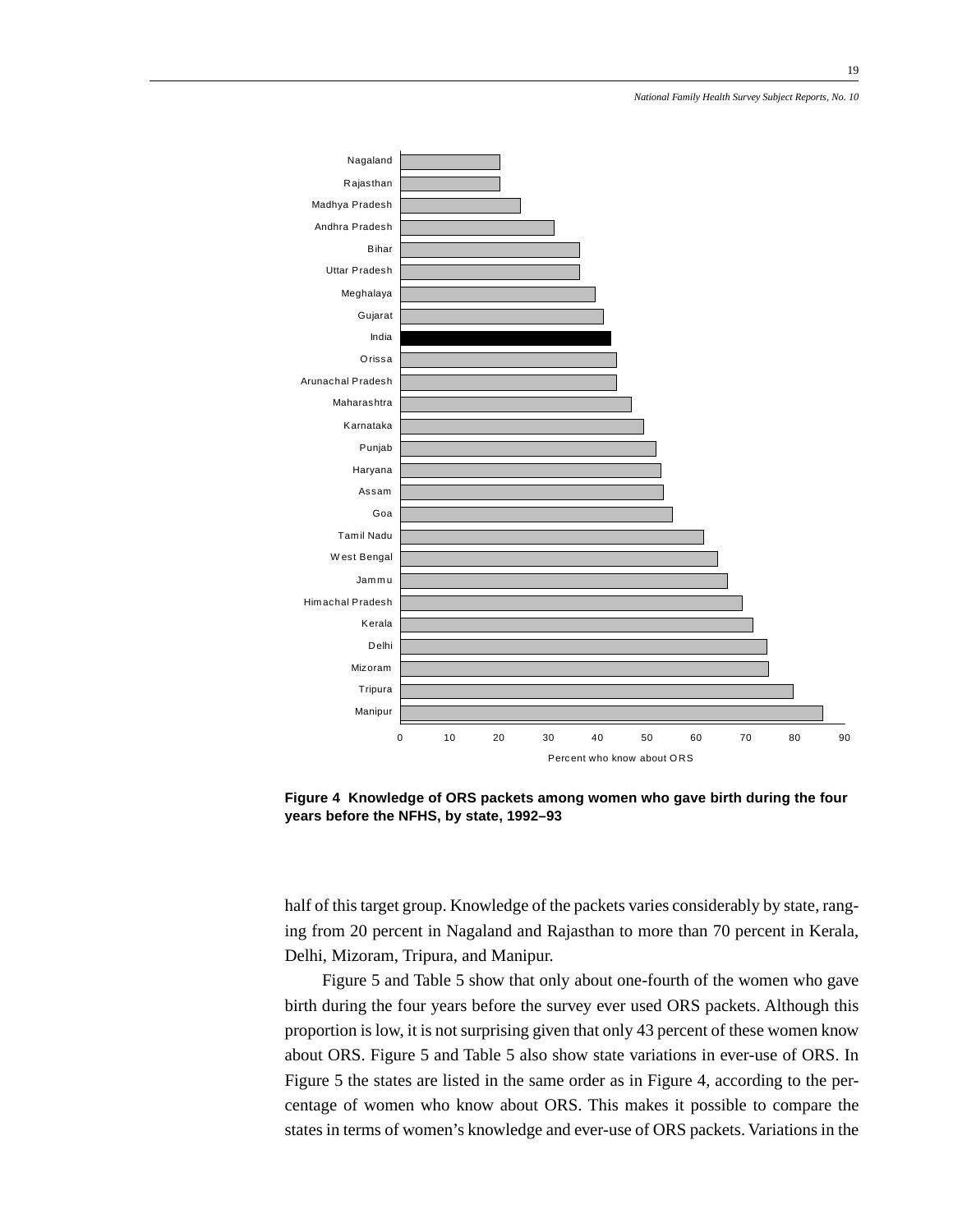*National Family Health Survey Subject Reports, No. 10*

| <b>State</b>                      | <b>Knows about</b><br><b>ORS</b> packets | Has ever used<br><b>ORS</b> packets |
|-----------------------------------|------------------------------------------|-------------------------------------|
| India                             | 43                                       | 26                                  |
| <b>North</b>                      |                                          |                                     |
| Delhi                             | 74                                       | 45                                  |
| Haryana                           | 53                                       | 28                                  |
| <b>Himachal Pradesh</b>           | 69                                       | 47                                  |
| Jammu region of Jammu and Kashmir | 66                                       | 44                                  |
| Punjab                            | 52                                       | 29                                  |
| Rajasthan                         | 20                                       | 8                                   |
| <b>Central</b>                    |                                          |                                     |
| Madhya Pradesh                    | 24                                       | 10                                  |
| <b>Uttar Pradesh</b>              | 36                                       | 21                                  |
| East                              |                                          |                                     |
| <b>Bihar</b>                      | 36                                       | 24                                  |
| Orissa                            | 44                                       | 29                                  |
| West Bengal                       | 64                                       | 50                                  |
| <b>Northeast</b>                  |                                          |                                     |
| Arunachal Pradesh                 | 44                                       | 28                                  |
| Assam                             | 53                                       | 32                                  |
| Manipur                           | 86                                       | 60                                  |
| Meghalaya                         | 40                                       | 20                                  |
| Mizoram                           | 75                                       | 39                                  |
| Nagaland                          | 20                                       | 6                                   |
| Tripura                           | 80                                       | 51                                  |
| West                              |                                          |                                     |
| Goa                               | 55                                       | 32                                  |
| Gujarat                           | 41                                       | 23                                  |
| Maharashtra                       | 47                                       | 31                                  |
| South                             |                                          |                                     |
| Andhra Pradesh                    | 31                                       | 16                                  |
| Karnataka                         | 49                                       | 31                                  |
| Kerala                            | 71                                       | 40                                  |
| <b>Tamil Nadu</b>                 | 61                                       | 32                                  |

# **Table 5 Percentage of women who gave birth during the four years before the NFHS who know about or have ever used ORS packets, by state, 1992–93**

pattern of bars in Figure 5 indicate states where ever-use of ORS packets is greater or smaller than might be expected given women's knowledge of ORS. Thus, Bihar and West Bengal stand out as states where a relatively high proportion of women who know about ORS packets have ever used them. In Kerala and Mizoram, by contrast, a relatively low proportion of women who know about ORS packets have ever used them. The large variations by state in knowledge and ever-use of ORS packets indicate that the government's Oral Rehydration Therapy Programme has been much more successful in some states than in others.

# **TREATMENT OF DIARRHOEA**

Treatment guidelines issued by the World Health Organisation indicate that most cases of childhood diarrhoea can be treated at home by increasing fluid intake and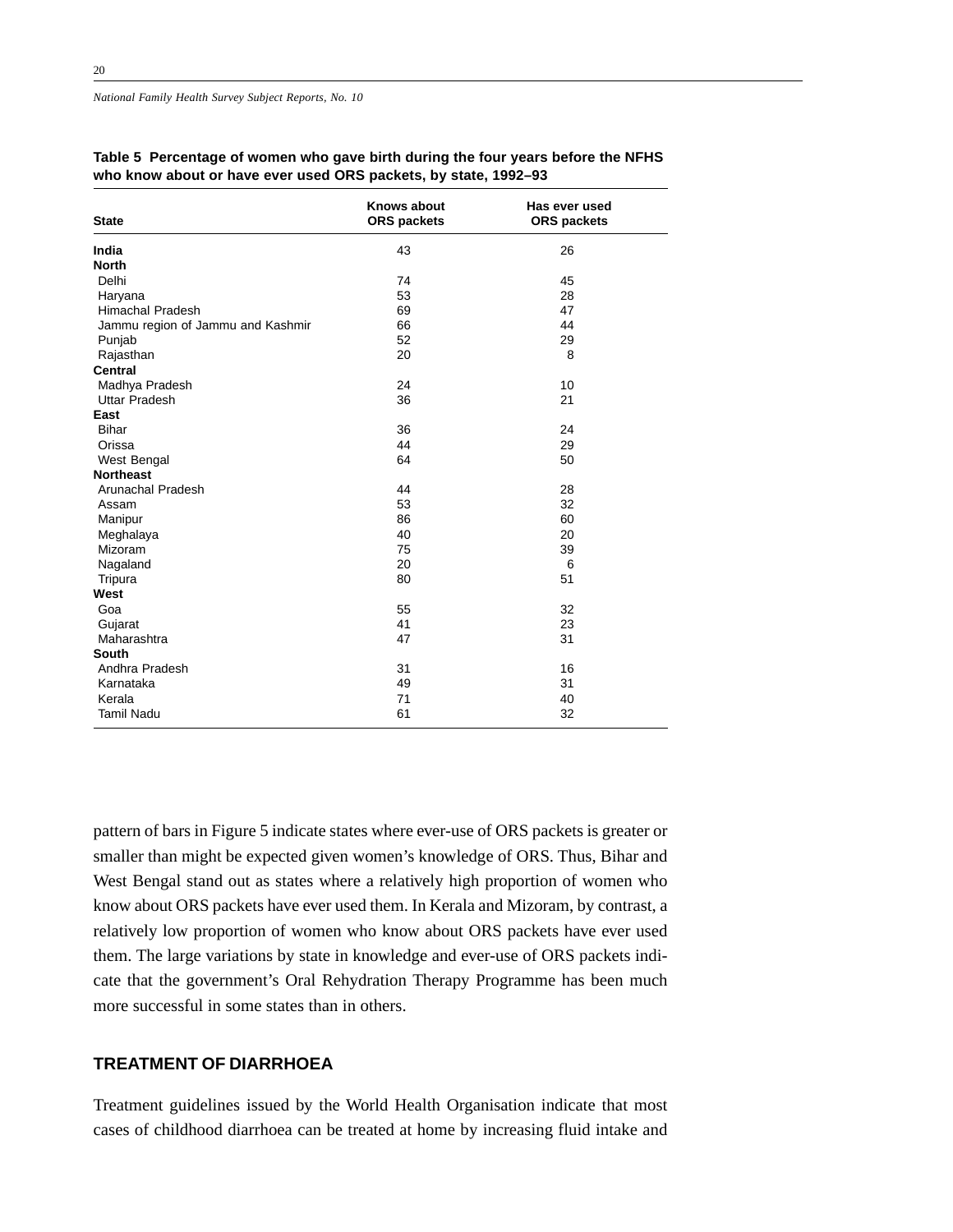

**Figure 5 Ever-use of ORS packets among women who gave birth during the four years before the NFHS, by state, 1992–93**

continuing feeding during diarrhoeal episodes. In the vast majority of cases, antibiotics and other antidiarrhoeal drugs commonly used for diarrhoea treatment have no practical benefits in preventing dehydration or improving nutritional status. Some of these drugs actually prolong diarrhoea, and others have dangerous and sometimes fatal side effects. WHO (1990; 1995) strongly recommends avoiding such drugs, especially for treating diarrhoea in children under age five. In accordance with WHO guidelines, the Government of India instructs mothers whose children are ill with diarrhoea to increase fluid intake, continue feeding, and recognize danger signs requiring treatment at a health facility. For more than a decade, the government's Oral Rehydration Therapy Programme has also emphasized the use of ORS packets or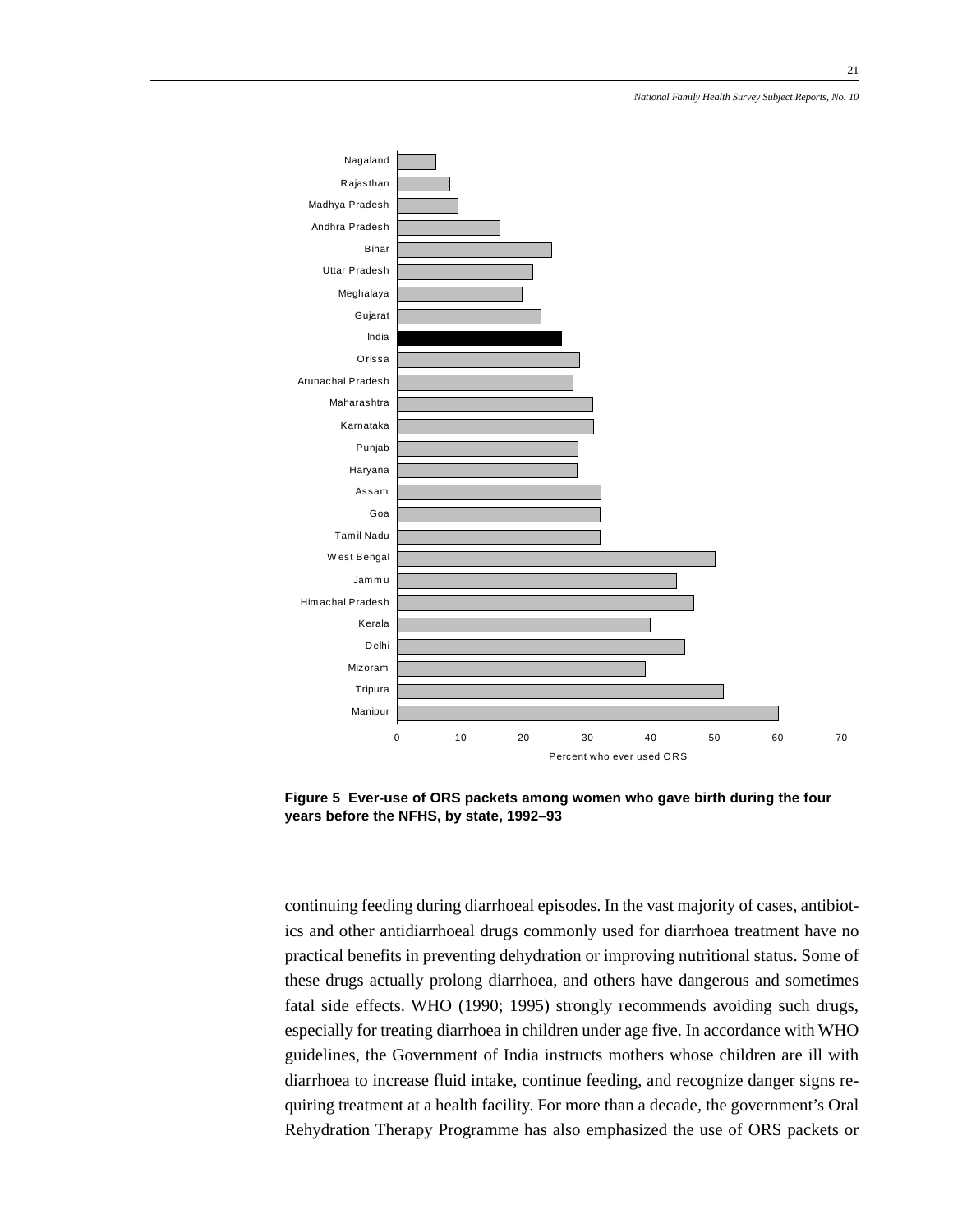*National Family Health Survey Subject Reports, No. 10*



**Figure 6 Treatment of children born 1–47 months before the NFHS who were ill with diarrhoea during the two weeks before the survey, India, 1992–93**

RHS to help prevent dehydration, which is the primary cause of death in children suffering from acute diarrhoea.

In contrast to these recommendations, Figure 6 and Table 6 show how diarrhoeal episodes that occurred during the two weeks before the NFHS were actually treated. Children, rather than mothers, are the units of analysis. In India as a whole, only 18 percent of children who were ill with diarrhoea were given ORS, and only 19 percent were given RHS. Sixty-nine percent of these children received neither ORS nor RHS.

For this group of children, Figure 7 and Table 6 show any changes in the frequency of breastfeeding and in the intake of other fluids. Among children who were still being breastfed at the time of the survey, only 7 percent received more frequent breastfeeding when they became ill with diarrhoea. Fourteen percent received less frequent breastfeeding, including cases where breastfeeding was stopped completely. Only about 10 percent received increased fluids aside from breast milk, while 20 percent received decreased fluids.

Even among children who were treated with ORS or RHS, only 8 percent received more frequent breastfeeding, while for 18 percent breastfeeding was either reduced in frequency or was stopped completely (Figure 8). Similarly, among children treated with ORS or RHS, only 14 percent received increased fluids aside from breast milk, while 25 percent received decreased fluids. These results show that the Oral Rehydration Therapy Programme has not sufficiently emphasized the importance of continued feeding and increased fluid intake during diarrhoeal episodes to replenish fluid loss and avoid dehydration.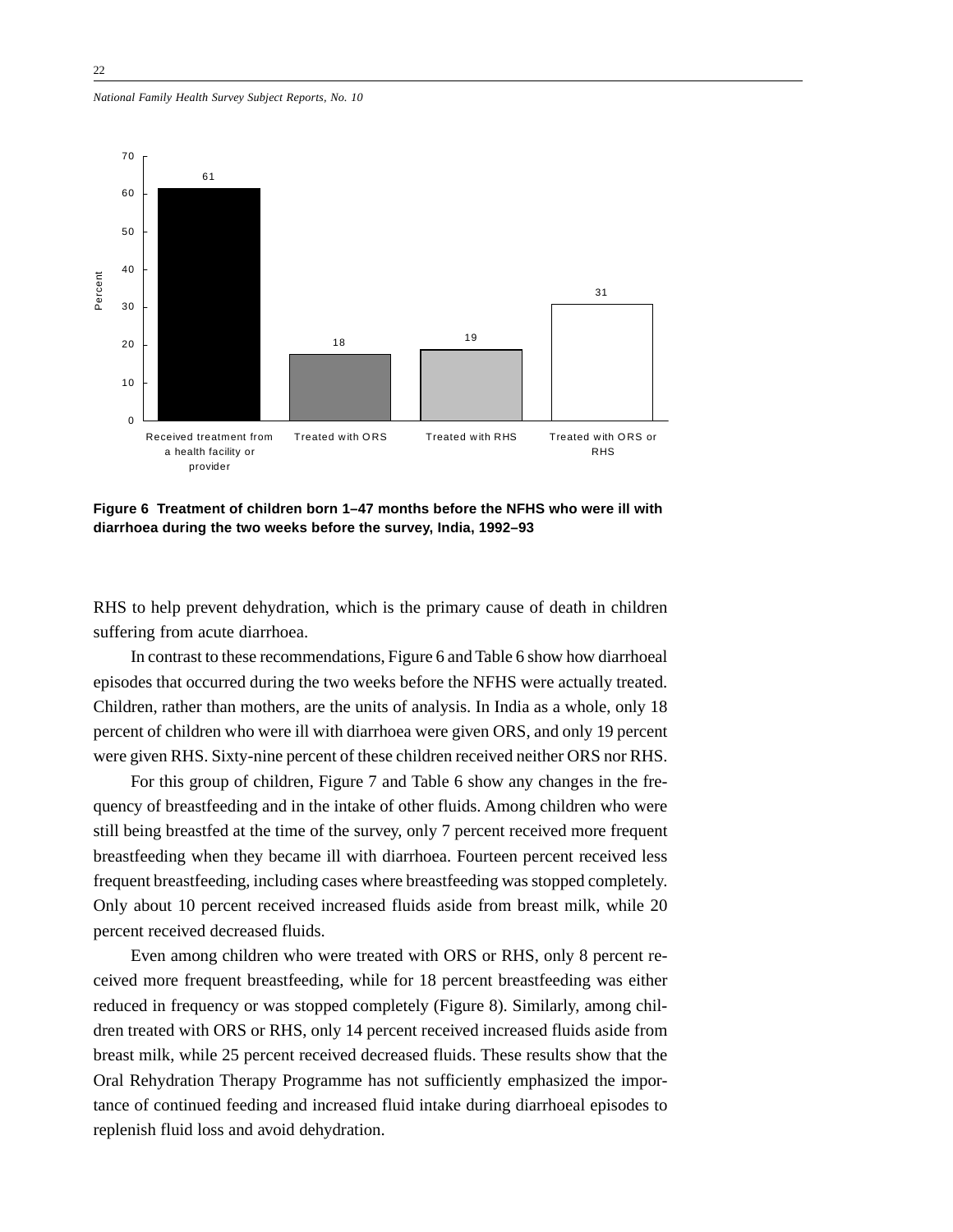| <b>State</b>                         | <b>Received treatment</b><br>from a health facility<br>or provider <sup>a</sup> | Given ORS | <b>Given RHS</b> | Given<br><b>ORS or RHS</b> | breastfeeding <sup>b</sup> | Given increased Given increased<br>fluids <sup>c</sup> |
|--------------------------------------|---------------------------------------------------------------------------------|-----------|------------------|----------------------------|----------------------------|--------------------------------------------------------|
| India                                | 61                                                                              | 18        | 19               | 31                         | $\overline{7}$             | 10                                                     |
| <b>North</b>                         |                                                                                 |           |                  |                            |                            |                                                        |
| Delhi                                | 66                                                                              | 21        | 29               | 40                         | 11                         | 13                                                     |
| Haryana                              | 66                                                                              | 8         | 15               | 19                         | 6                          | 12                                                     |
| <b>Himachal Pradesh</b>              | 71                                                                              | 30        | 24               | 45                         | 5                          | 37                                                     |
| Jammu region of Jammu<br>and Kashmir | 71                                                                              | 33        | 22               | 44                         | 6                          | 16                                                     |
| Punjab                               | 86                                                                              | 22        | 15               | 33                         | 3                          | 18                                                     |
| Rajasthan                            | 51                                                                              | 13        | 14               | 23                         | 5                          | 5                                                      |
| <b>Central</b>                       |                                                                                 |           |                  |                            |                            |                                                        |
| Madhya Pradesh                       | 65                                                                              | 23        | 16               | 34                         | $\overline{7}$             | 19                                                     |
| <b>Uttar Pradesh</b>                 | 66                                                                              | 13        | 13               | 23                         | 18                         | 12                                                     |
| East                                 |                                                                                 |           |                  |                            |                            |                                                        |
| Bihar                                | 59                                                                              | 12        | 14               | 23                         | 6                          | 11                                                     |
| Orissa                               | 47                                                                              | 17        | 32               | 41                         | 2                          | 3                                                      |
| West Bengal                          | 82                                                                              | 45        | 47               | 75                         | 5                          | 8                                                      |
| <b>Northeast</b>                     |                                                                                 |           |                  |                            |                            |                                                        |
| Arunachal Pradesh                    | 38                                                                              | 27        | 12               | 33                         | 3                          | 8                                                      |
| Assam                                | 36                                                                              | 22        | 22               | 35                         | 12                         | 8                                                      |
| Manipur                              | 41                                                                              | 53        | 31               | 64                         | 6                          | 9                                                      |
| Meghalaya                            | 67                                                                              | 39        | 11               | 41                         | 5                          | 4                                                      |
| Mizoram                              | 32                                                                              | 21        | 8                | 24                         | 3                          | 13                                                     |
| Nagaland                             | 12                                                                              | 20        | 14               | 25                         | 15                         | 16                                                     |
| Tripura                              | 61                                                                              | 44        | 22               | 61                         | 17                         | 28                                                     |
| West                                 |                                                                                 |           |                  |                            |                            |                                                        |
| Goa                                  | 70                                                                              | 28        | 18               | 41                         | 13                         | 1                                                      |
| Gujarat                              | 63                                                                              | 13        | 11               | 21                         | 3                          | 6                                                      |
| Maharashtra                          | 61                                                                              | 18        | 34               | 42                         | 1                          | 5                                                      |
| South                                |                                                                                 |           |                  |                            |                            |                                                        |
| Andhra Pradesh                       | 63                                                                              | 23        | 15               | 33                         | 8                          | 7                                                      |
| Karnataka                            | 65                                                                              | 25        | 18               | 34                         | 2                          | 8                                                      |
| Kerala                               | 71                                                                              | 19        | 28               | 38                         | 13                         | 16                                                     |
| <b>Tamil Nadu</b>                    | 55                                                                              | 19        | 15               | 27                         | 4                          | 5                                                      |

**Table 6 Percentage of children who were born 1–47 months before the NFHS and were ill with diarrhoea during the two weeks before the survey who received treatment from a health facility or provider or were given oral rehydration therapy, by state, 1992–93**

a. Includes government/municipal hospital, private hospital/clinic, primary health centre, sub-centre, doctor, or other health professional.

b. Frequency of breastfeeding, if mother still breastfeeding at the time of the survey.

c. Fluid intake, aside from breast milk.

It is surprising that so few of the children who were ill with diarrhoea received the treatment recommended by WHO and the Indian Government because 61 percent of these children received treatment from a health facility or provider. Among those children who were ill with diarrhoea and who received treatment from a health facility or provider, 40 percent were treated with ORS or RHS, while 94 percent received antibiotics or other antidiarrhoeal drugs (not including home remedies or herbal medicines). Among these children, 35 percent received both drugs and either ORS or RHS, while 59 percent received drugs alone.

Not only do Indian mothers apparently lack awareness of the proper treatment of diarrhoea, but also health providers do not appear to be prescribing the proper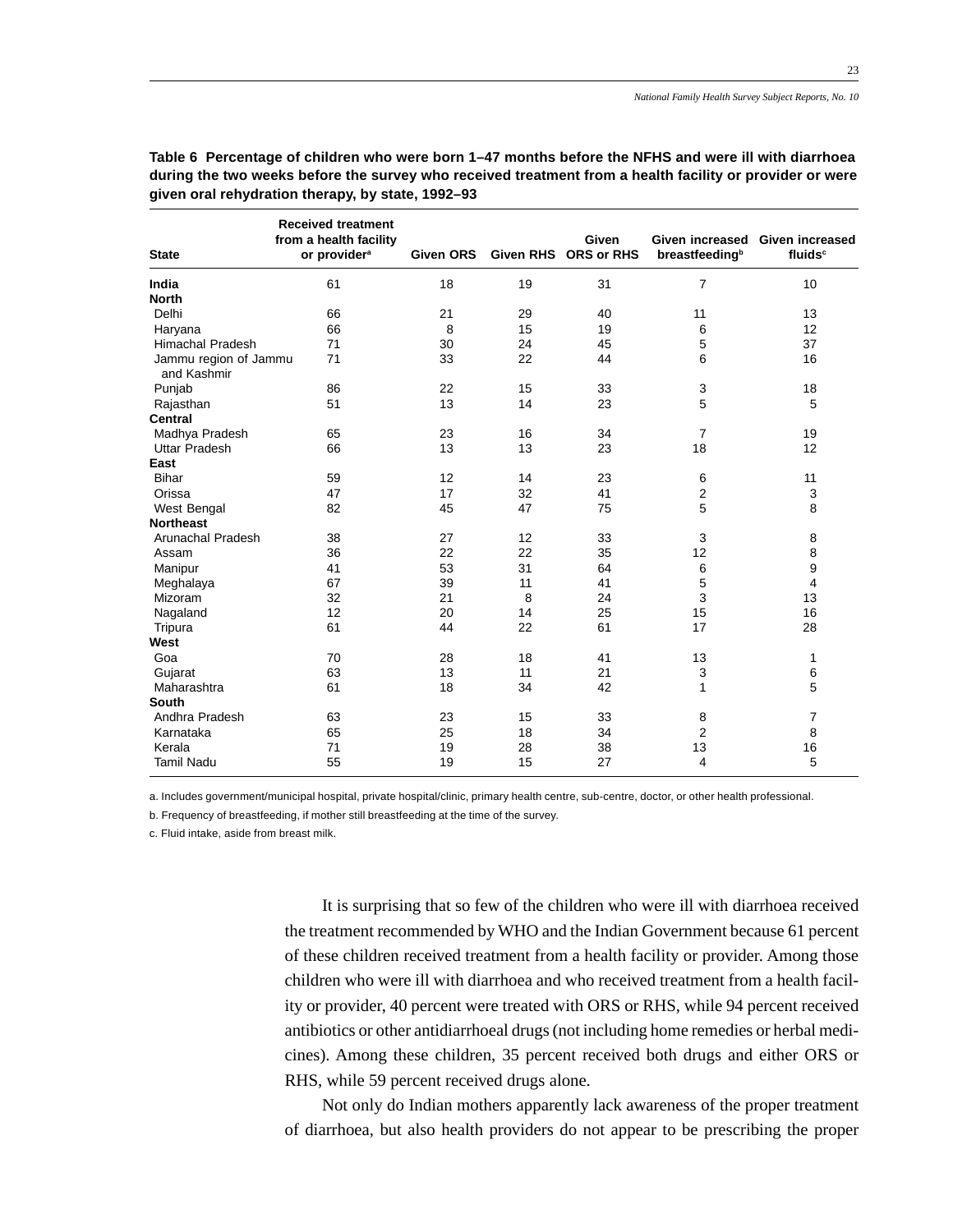*National Family Health Survey Subject Reports, No. 10*



**Figure 7 Change in frequency of breastfeeding, if mother still breastfeeding, and in intake of other fluids among children born 1–47 months before the NFHS who were ill with diarrhoea during the two weeks before the survey, India, 1992–93**



**Figure 8 Change in frequency of breastfeeding, if mother still breastfeeding, and in intake of other fluids among children born 1–47 months before the NFHS who were ill with diarrhoea during the two weeks before the survey and who were treated with ORS or RHS, India, 1992–93**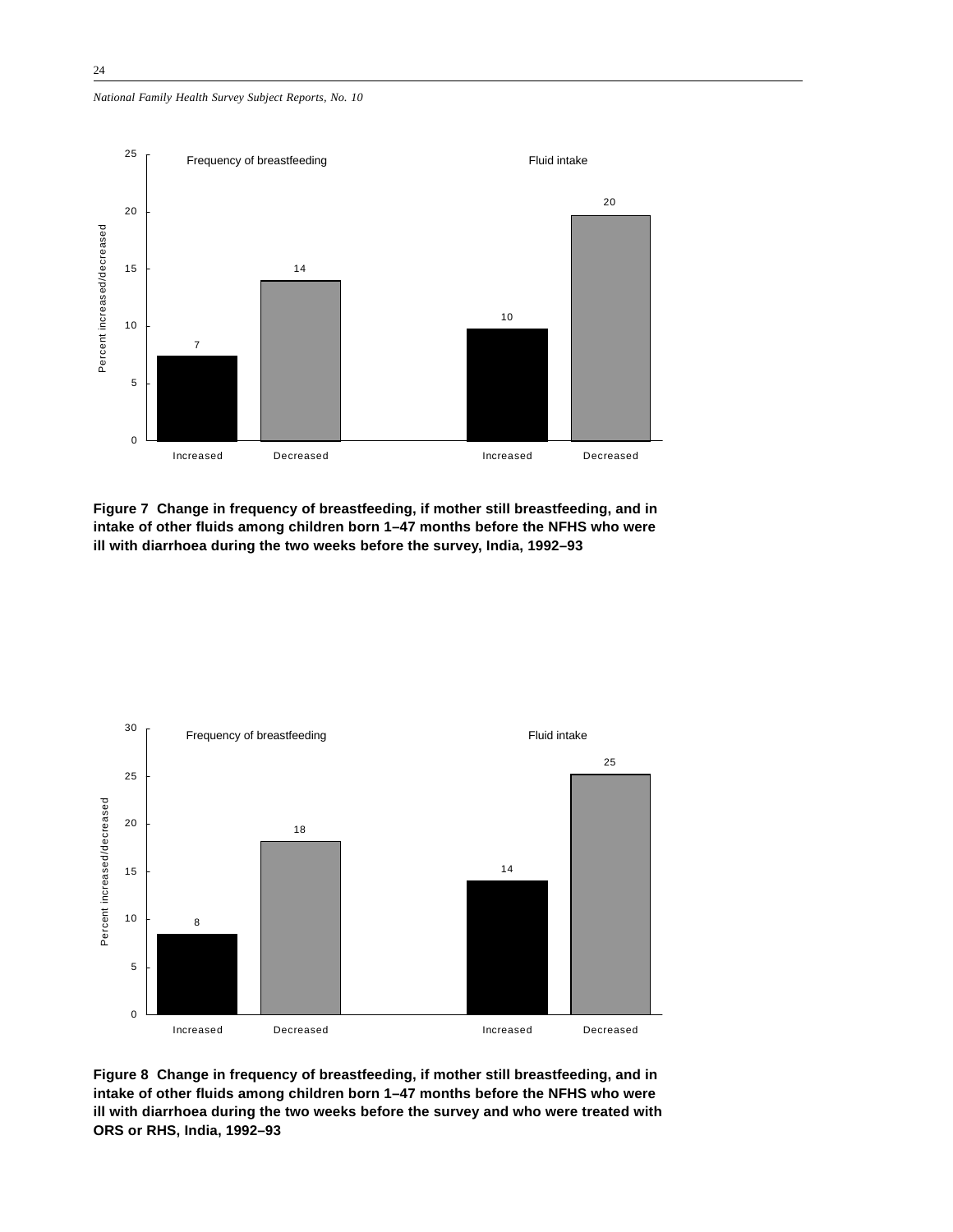

**Figure 9 Differential patterns of treatment by public- and private-sector facilities or providers of children born 1–47 months before the NFHS who were ill with diarrhoea during the two weeks before the survey, India, 1992–93**

treatment. This conclusion is consistent with findings from other studies conducted at about the same time as the NFHS. Those studies also indicate low awareness of oral rehydration therapy among mothers, high reliance on healthcare providers, high use of antibiotics and antidiarrhoeal drugs, and a tendency of health providers not to prescribe oral rehydration therapy (Singh et al. 1992; Sinha and Srivastava 1993).

Among the children who received treatment from a health facility or provider, 27 percent were treated in the public sector, 71 percent were treated in the private sector (often a pharmacy or medical shop), and 3 percent were treated in both the public and private sectors. There are major variations among states in the relative importance of the public and private sectors in the treatment of diarrhoea, but the reasons for these variations are unclear and beyond the scope of this report.

Figure 9 shows that children who received treatment from a public-sector health facility or provider were more likely to be treated with ORS or RHS (45 percent) than were children who received treatment from a private-sector facility or provider (37 percent). This difference is due almost entirely to a difference in the use of ORS, which was higher for children treated in the public sector. By contrast, 94 percent of children treated in the private sector and 91 percent of children treated in the public sector received antibiotics or antidiarrhoeal drugs. Treatment with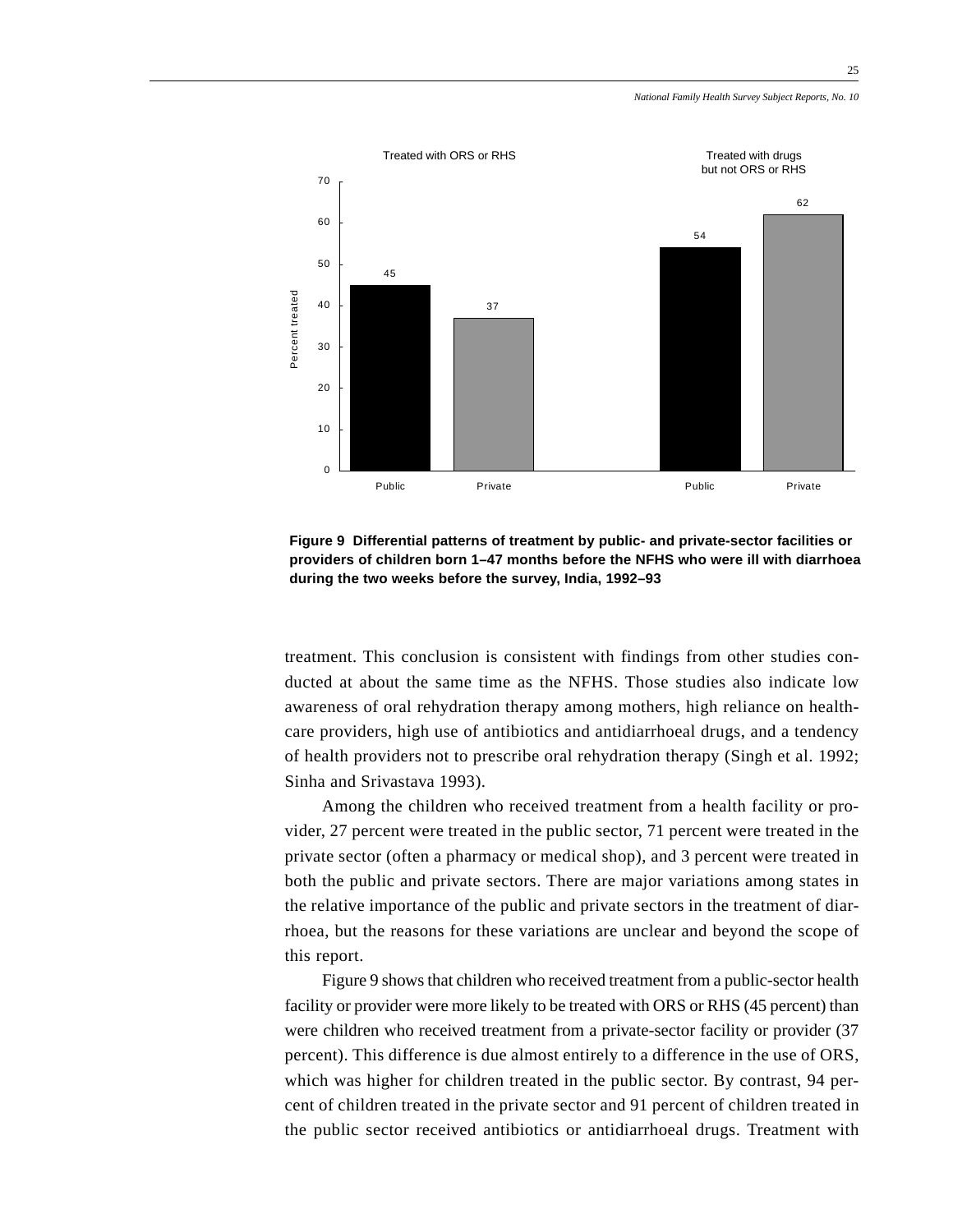



**Figure 10 Treatment of children born 1–47 months before the NFHS who were ill with diarrhoea during the two weeks before the survey, by state, 1992–93**

drugs alone, without ORS or RHS, was somewhat higher for children treated in the private sector (62 percent) than for children treated in the public sector (54 percent).

Table 6 shows state variations in diarrhoea treatment, and Figure 10 shows state variations in the use of ORS or RHS. In most states, a large proportion of children who became ill with diarrhoea received treatment from a health facility or provider. This proportion is particularly high in Punjab (86 percent) and West Bengal (82 percent). Use of ORS or RHS, by contrast, tends to be low and varies widely among states. It is particularly low in Haryana (19 percent), Gujarat (21 percent), Rajasthan (23 percent), Uttar Pradesh (23 percent), and Bihar (23 percent). In West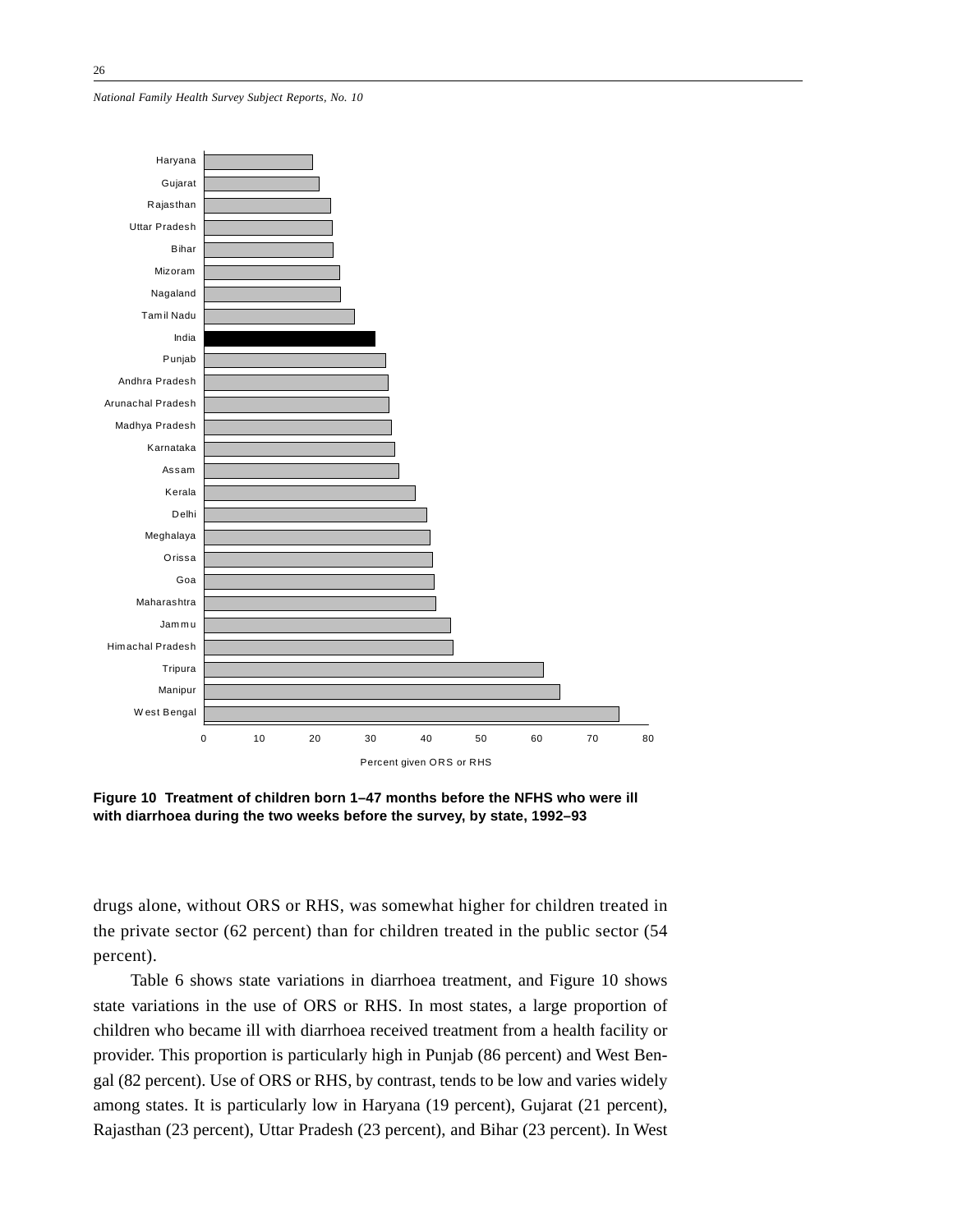Bengal, by contrast, 75 percent of children who were ill with diarrhoea received ORS or RHS. (The total number of diarrhoea cases in West Bengal is only 51, however, so caution must be exercised when interpreting these results.) The percentages of children who received more frequent breastfeeding and increased fluids are low in all states, with some variation.

# **EFFECTS OF MEDIA EXPOSURE ON MOTHERS' KNOWLEDGE AND EVER-USE OF ORS PACKETS**

A multivariate analysis shows the effects of mass media exposure on awareness and ever-use of ORS packets. The analysis focuses on women who gave birth during the four years before the NFHS, incorporating a number of controls for demographic and socioeconomic background variables.

Table 7 gives definitions of variables and their mean values. In India as a whole, 43 percent of women who gave birth during the four years before the NFHS know about ORS packets, and 26 percent have ever used them. Forty-eight percent are regularly exposed to at least one of the electronic mass media (radio, television, or cinema). Of those who lived in rural areas, 41 percent live in villages that have held at least one village-level mass media activity or other educational activity related to health and family welfare.

Sixty-four percent of these women are in their twenties. More than three-quarters reside in rural areas, and about two-thirds are illiterate. Eighty percent are Hindus, and 23 percent belong to scheduled castes or scheduled tribes. Slightly more than half live in *kachcha* houses, and similar proportions live in households without electricity and in households with more than three persons per room. About twothirds have access to safe drinking water, but only 16 percent have access to a sanitary toilet facility. There are sharp urban/rural differences in the mean values of most of these variables. In rural areas, about one-half of these women live in villages connected to the outside by an all-weather road, and about two-thirds have access to a health facility within two kilometres of the village.

# **Knowledge of ORS packets**

Figure 11 and Table 8 show the effects of electronic mass media exposure on knowledge of ORS packets among women who gave birth during the four years before the NFHS. Unadjusted and adjusted results are derived by logistic regression. The adjusted results incorporate controls for age, urban/rural residence, education, religion, caste/tribe, house type, crowding, access to safe drinking water, access to a sanitary toilet facility, availability of household electricity, and geographic region. The unadjusted results do not incorporate any controls.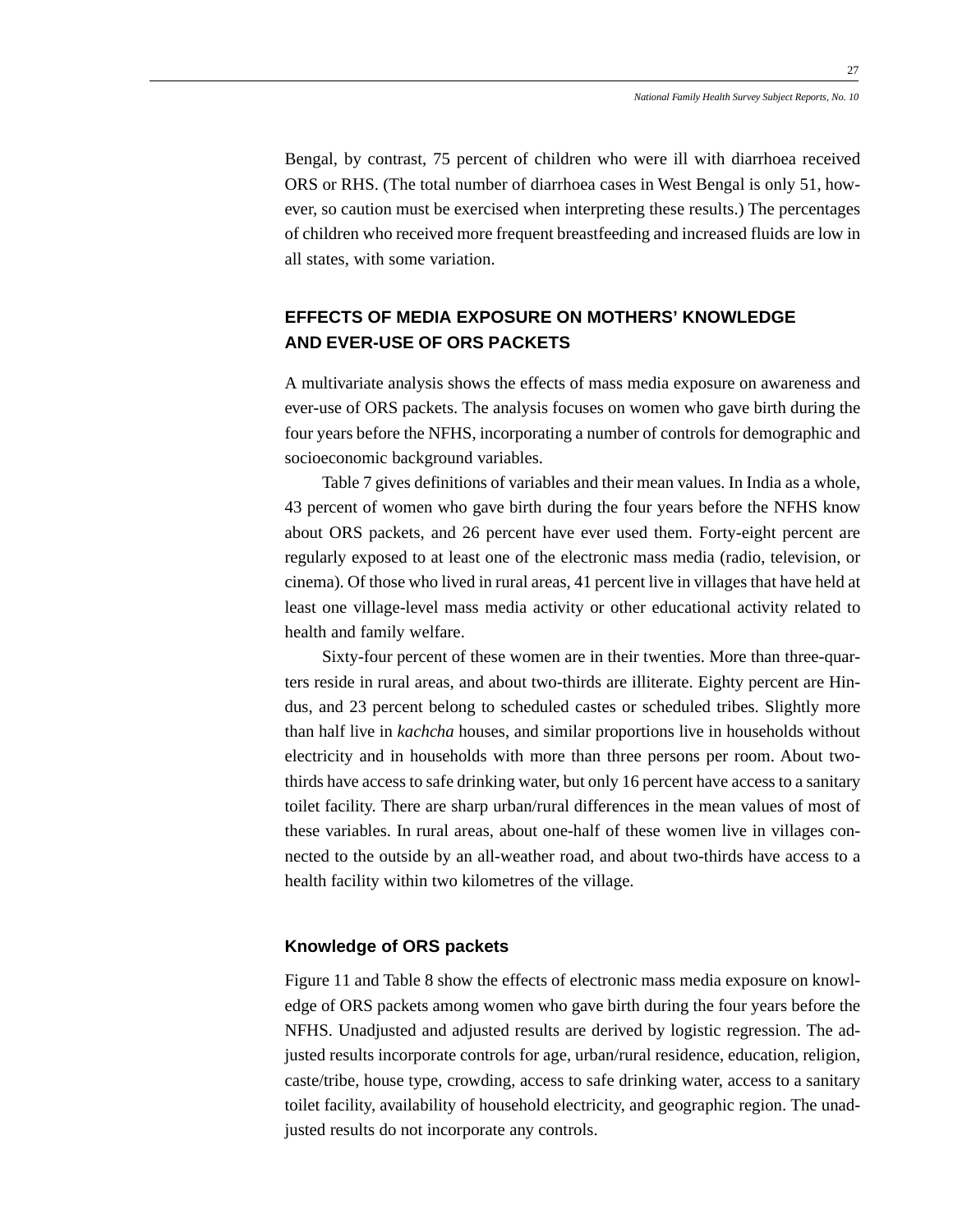|                                       |                                                                                                                                     |                | Mean <sup>a</sup> (percent) |                |  |
|---------------------------------------|-------------------------------------------------------------------------------------------------------------------------------------|----------------|-----------------------------|----------------|--|
| Variable                              | Definition: Dummy variable, with value 1<br>if the specified condition is met, 0 otherwise                                          |                | Urban Rural                 | Total          |  |
| Response variables                    |                                                                                                                                     |                |                             |                |  |
| Knowledge of ORS                      | Woman knows about ORS packets                                                                                                       | 56             | 39                          | 43             |  |
| Ever-use of ORS                       | Woman has ever used ORS packets                                                                                                     | 33             | 24                          | 26             |  |
| Learning about RHS                    | Source of learning about RHS is mass mediable                                                                                       | 46             | 19                          | 27             |  |
| <b>Predictor variables</b>            |                                                                                                                                     |                |                             |                |  |
| Electronic mass media                 | Woman watches television or listens to radio at least once a week                                                                   | 77             | 39                          | 48             |  |
| exposure                              | or visits a cinema at least once a month                                                                                            |                |                             |                |  |
| Village media/educational             | Any film show, exhibition, drama/song performance, or group                                                                         |                | 41                          |                |  |
| activity                              | meeting held during the past year or any leaders' orientation                                                                       |                |                             |                |  |
|                                       | training camp ever held in the village                                                                                              |                |                             |                |  |
| Age 20-29                             | Woman's age is 20-29 years                                                                                                          | 68             | 63                          | 64             |  |
| Age 30-49                             | Woman's age is 30-49 years                                                                                                          | 24             | 25                          | 25             |  |
| Residence                             | Residence is urban                                                                                                                  | 100            | $\mathbf 0$                 | 23             |  |
| Literate, < middle complete           | Literate with less than a middle-school education                                                                                   | 33             | 21                          | 24             |  |
| $\geq$ middle complete                | Literate with a middle-school or higher education                                                                                   | 28             | 5                           | 11             |  |
| Muslim                                | Woman lives in a household whose head is Muslim                                                                                     | 21             | 13                          | 15             |  |
| Other religion                        | Woman lives in a household whose head is not Hindu or Muslim                                                                        | 7              | 5                           | 5              |  |
| Scheduled caste or<br>scheduled tribe | Woman lives in a household whose head belongs to a scheduled<br>caste (SC) or scheduled tribe (ST) <sup>c</sup>                     | 13             | 25                          | 23             |  |
| House type                            | Woman lives in a pucca (high quality) or semi-pucca housed                                                                          | 78             | 38                          | 47             |  |
| Crowding                              | Woman lives in a household with three or more persons per room                                                                      | 53             | 56                          | 55             |  |
| Safe drinking water                   | Woman lives in a household that uses piped/tap water, ground water,                                                                 | 87             | 62                          | 67             |  |
|                                       | tanker truck water, or bottled water as the main source of drinking<br>water                                                        |                |                             |                |  |
| Sanitary toilet facility              | Woman lives in a household that has own or shared flush toilet facility                                                             | 48             | 6                           | 16             |  |
| Electricity                           | Woman lives in a household that uses electricity as the main                                                                        | 80             | 37                          | 47             |  |
|                                       | source of lighting                                                                                                                  |                |                             |                |  |
| Road                                  | Woman lives in a village that is connected by an all-weather road                                                                   |                | 49                          |                |  |
| Health facility                       | Woman lives in a village that has a primary health centre,                                                                          |                | 66                          |                |  |
|                                       | sub-centre, government hospital, private hospital, dispensary/clinic,<br>or NGO family planning/health clinic within two kilometres |                |                             |                |  |
| <b>North</b>                          | Woman lives in Delhi, Haryana, Himachal Pradesh, Jammu region<br>of Jammu and Kashmir, Punjab, or Rajasthan                         | 13             | 11                          | 12             |  |
| Central                               | Woman lives in Madhya Pradesh or Uttar Pradesh                                                                                      | 23             | 31                          | 29             |  |
| East                                  | Woman lives in Bihar, Orissa, or West Bengal                                                                                        | 16             | 25                          | 23             |  |
| Northeast                             | Woman lives in Arunachal Pradesh, Assam, Manipur, Meghalaya,<br>Mizoram, Nagaland, or Tripura                                       | $\overline{2}$ | 5                           | $\overline{4}$ |  |
| West                                  | Woman lives in Goa, Gujarat, or Maharashtra                                                                                         | 21             | 11                          | 13             |  |
| Number of women                       | Number of women in the sample who gave birth during the four<br>years before the survey <sup>e</sup>                                |                | 8,727 29,434 38,161         |                |  |

# **Table 7 Definitions and mean values of variables for women who gave birth during the four years before the NFHS, by residence, India, 1992–93**

a. Mean values are based on the weighted sample.

b. In the case of this particular variable, 'mass media' include radio, television, and printed material.

c. Scheduled castes (SC) and scheduled tribes (ST) are those castes and tribes identified by the Government of India as socially and

economically backward and in need of special protection from social injustice and exploitation.

d. The reference category is kachcha. Kachcha houses are made from mud, thatch, or other low-quality materials. Pucca houses are made from high-quality materials (such as bricks, tiles, cement, and concrete) throughout, including roof, walls, and floor. Semi-pucca houses are made from partly low-quality and partly high-quality materials.

e. Actual sample size varies slightly for individual variables depending on the number of missing values.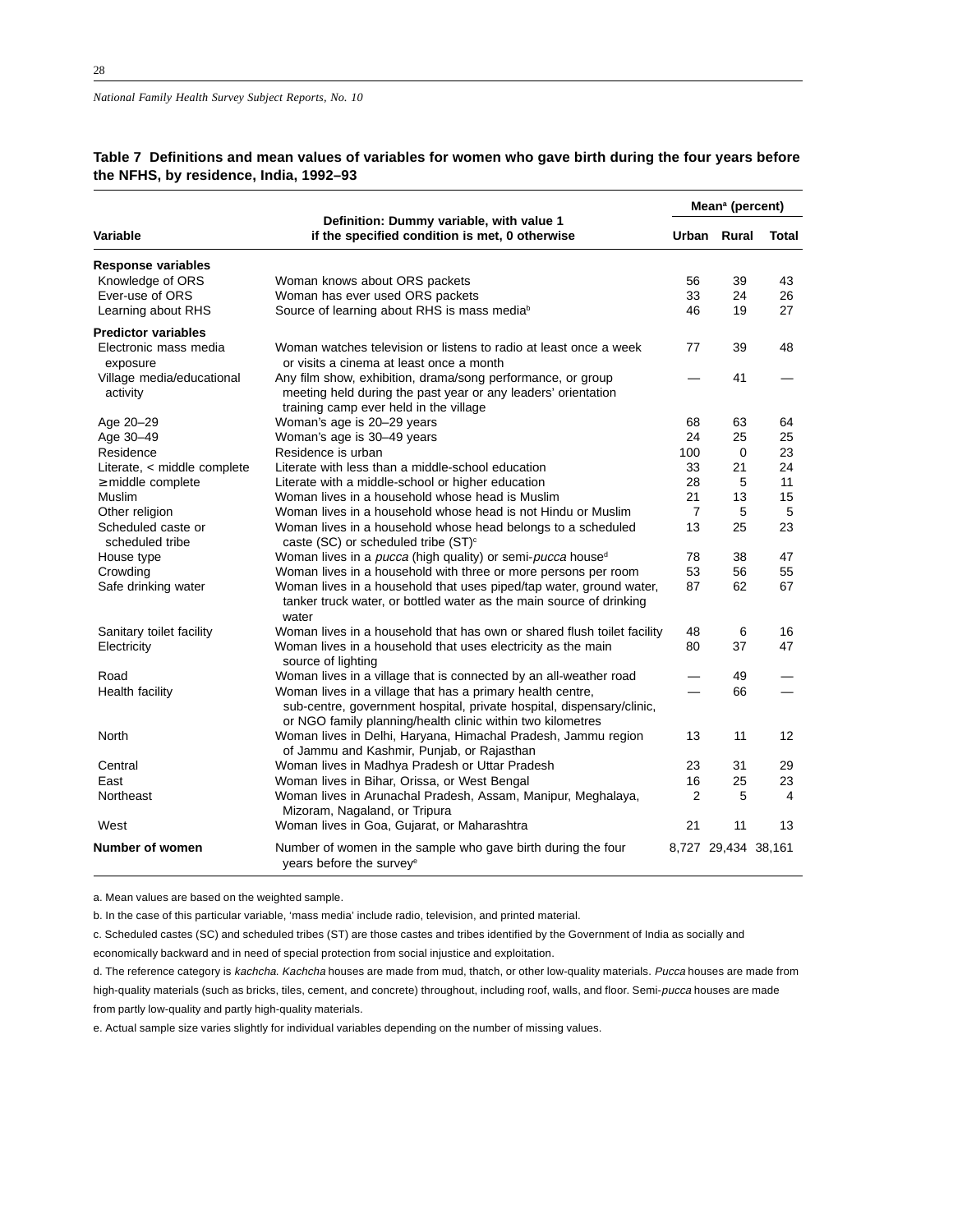

**Figure 11 Effects of electronic mass media exposure on knowledge of ORS packets among women who gave birth during the four years before the NFHS, India, 1992–93**

The unadjusted results in Figure 11 and Table 8 show that women who are regularly exposed to electronic mass media are much more likely than other women to know about ORS packets. Fifty-six percent of exposed women know about ORS packets, compared with only 32 percent of unexposed women. The difference between these two percentages is reduced by half—from 24 to 12 percentage points when potentially confounding variables are statistically controlled by holding them constant at their mean values. Even with these other variables controlled, however, the effect of media exposure on knowledge of ORS packets remains considerable and highly statistically significant (*p*<.0001).

Table 8 also gives the unadjusted and adjusted effects of each of the demographic and socioeconomic variables used in the analysis. The adjusted results for each predictor variable are calculated by holding all the other predictor variables, including electronic mass media exposure, constant at their mean values. The table shows that, with or without controls, women age 20–29 are somewhat more likely to know about ORS packets than are either teenagers or older women. Without controls, urban women are more likely to know about ORS than are rural women, but, when controls are introduced in the adjusted column, the urban/rural difference becomes small and not statistically significant. This suggests that women in urban areas are more likely to know about ORS not because of their urban residence per se, but rather because of other variables, such as their education, exposure to electronic mass media, and access to health care, which are correlated with urban residence.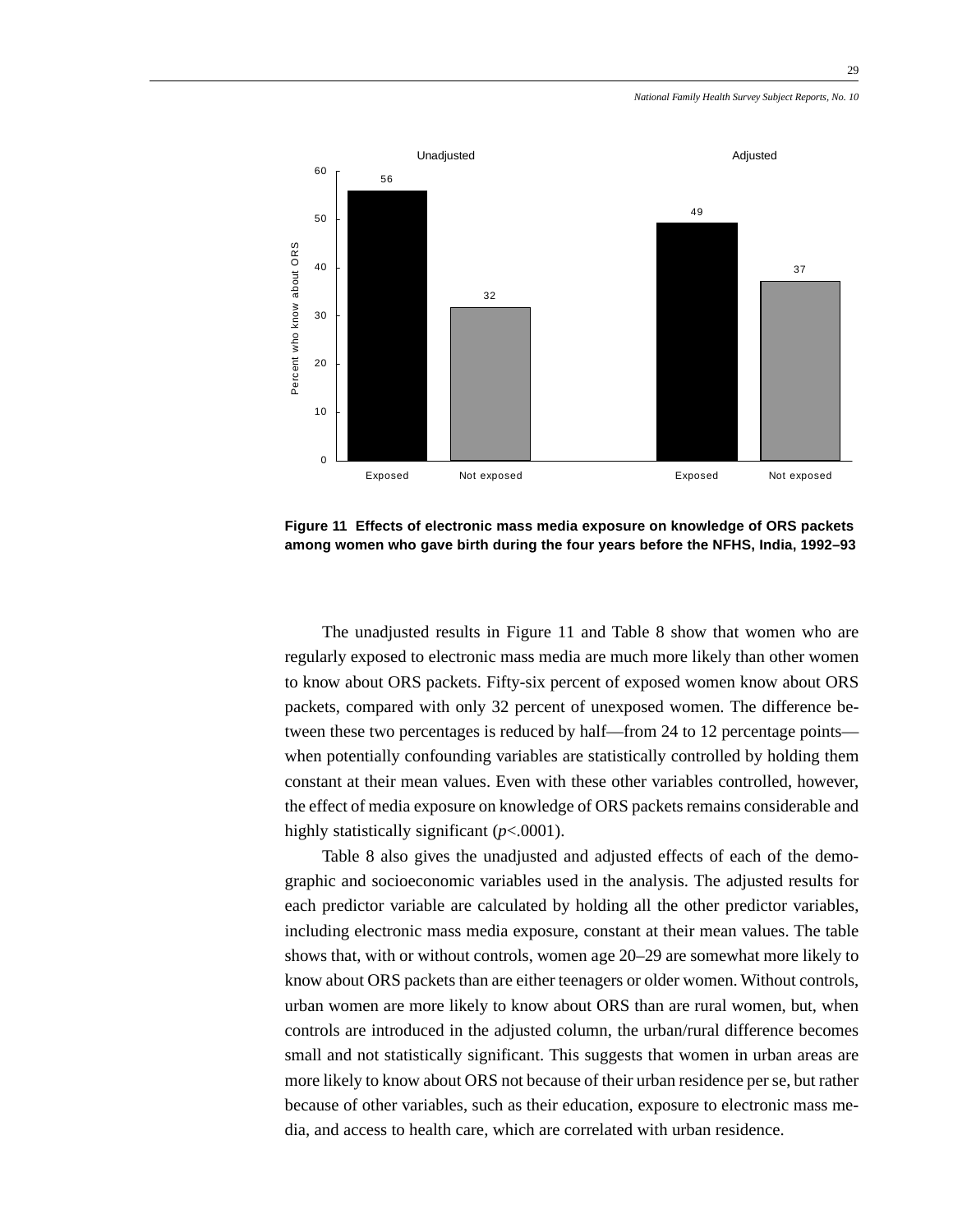**Table 8 Unadjusted and adjusted effects of media exposure and other factors on knowledge of ORS packets among women who gave birth during the four years before the NFHS, India, 1992–93**

|                                   | Percentage of women who know about ORS packets |          |  |
|-----------------------------------|------------------------------------------------|----------|--|
|                                   | <b>Unadjusted</b>                              | Adjusted |  |
| Electronic mass media exposure    |                                                |          |  |
| Yes                               | $56*$                                          | 49*      |  |
| No <sup>t</sup>                   | 32                                             | 37       |  |
| Age                               |                                                |          |  |
| $13 - 19$ <sup>t</sup>            | 36                                             | 38       |  |
| $20 - 29$                         | 45*                                            | $44*$    |  |
| $30 - 49$                         | $39*$                                          | $42*$    |  |
| Residence                         |                                                |          |  |
| Urban                             | $56*$                                          | 42       |  |
| Rural <sup>+</sup>                | 39                                             | 43       |  |
| <b>Education</b>                  |                                                |          |  |
| Illiterate <sup>†</sup>           | 32                                             | 35       |  |
| Literate, < middle complete       | $59*$                                          | $54*$    |  |
| $\geq$ middle complete            | 76*                                            | 68*      |  |
| Religion                          |                                                |          |  |
| Hindu <sup>+</sup>                | 41                                             | 42       |  |
| Muslim                            | $47*$                                          | 46*      |  |
| Other                             | $52*$                                          | 43       |  |
| <b>Caste/tribe</b>                |                                                |          |  |
| SC/ST                             | $32*$                                          | $38*$    |  |
| Other <sup>t</sup>                | 46                                             | 44       |  |
|                                   |                                                |          |  |
| House type                        |                                                |          |  |
| Kachcha <sup>t</sup>              | 36                                             | 41       |  |
| Pucca or semi-pucca               | $51*$                                          | 44*      |  |
| Crowding                          |                                                |          |  |
| < 3 persons per room <sup>+</sup> | 48                                             | 43       |  |
| $\geq$ 3 persons per room         | $38*$                                          | 42       |  |
| Safe drinking water               |                                                |          |  |
| Yes                               | 46*                                            | 44*      |  |
| No <sup>t</sup>                   | 36                                             | 40       |  |
| <b>Sanitary toilet facility</b>   |                                                |          |  |
| Yes                               | 66*                                            | 44       |  |
| No <sup>†</sup>                   | 39                                             | 42       |  |
| Electricity                       |                                                |          |  |
| Yes                               | $51*$                                          | 44       |  |
| No <sup>t</sup>                   | 36                                             | 42       |  |
| Geographic region                 |                                                |          |  |
| <b>North</b>                      | $41*$                                          | $40*$    |  |
| Central                           | $33*$                                          | $37*$    |  |
| East                              | 47                                             | $51*$    |  |
| Northeast                         | $55*$                                          | $59*$    |  |
| West                              | 45*                                            | $39*$    |  |
| South <sup>+</sup>                | 50                                             | 43       |  |
| Number of women                   | 38,023                                         | 37,796   |  |

Note: In this table the units of analysis are women. For definition of variables see Table 7. Both unadjusted and adjusted values are estimated by logistic regression. Significance levels take design effects due to clustering into account. Unadjusted values are based on separate logistic regressions for each predictor variable, with that predictor variable as the only predictor variable in the regression. Adjusted values are based on a single logistic regression that includes all the predictor variables in the table. For any given predictor variable in the adjusted column, the set of control variables consists of all the other predictor variables, which are set at their mean values. Models are based on the weighted sample. Number of women in the unadjusted column varies slightly for individual variables depending on the number of missing values.

†Reference category in the underlying logistic regression.

\*The coefficient of the corresponding variable in the underlying logistic regression differs significantly from zero at the 5 percent level.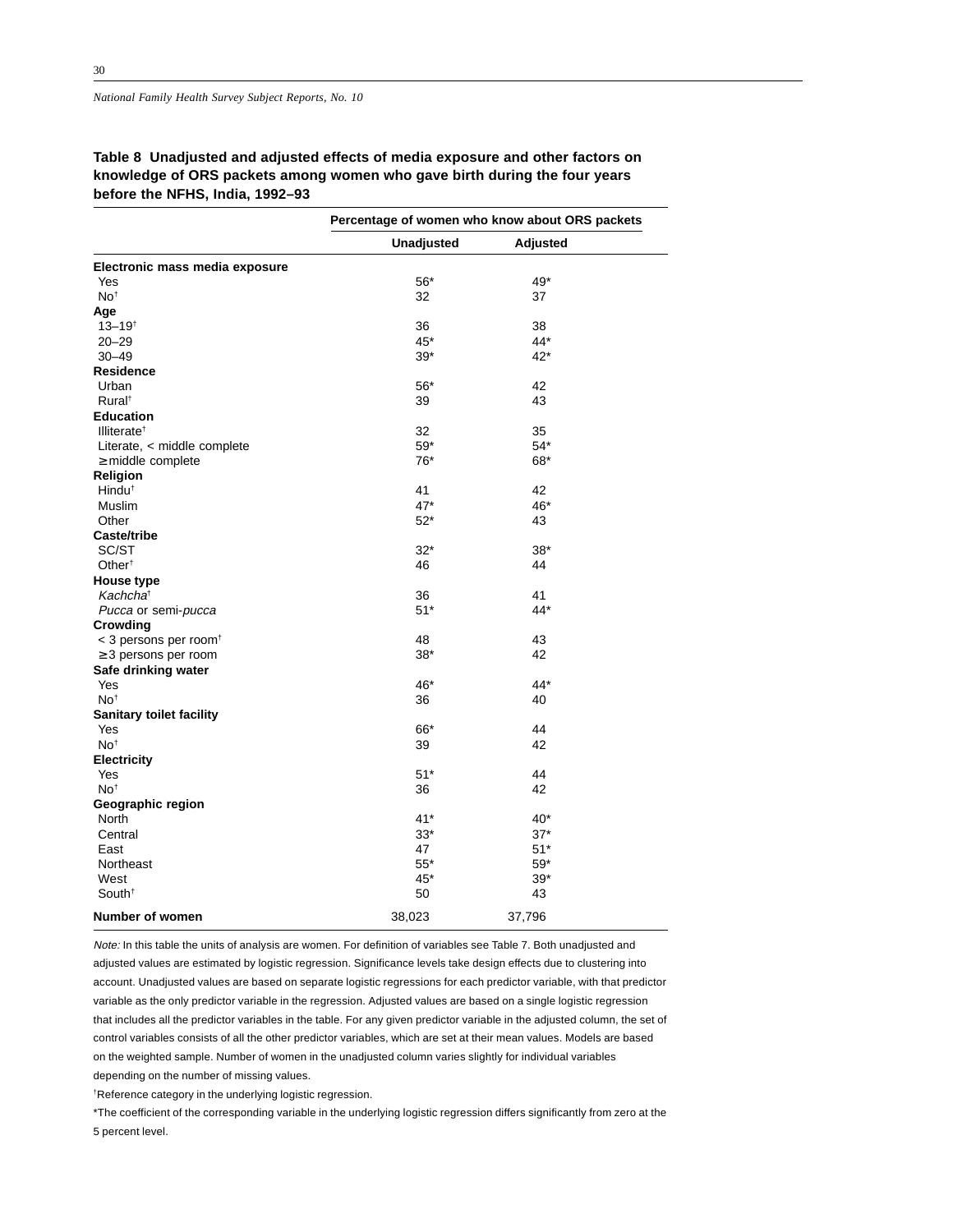



As expected, women's education has a large and highly statistically significant effect on knowledge of ORS. Even after controlling for potentially confounding variables, women who have completed middle school or higher education are almost twice as likely as illiterate women to know about ORS packets. Muslim women are somewhat more likely to know about ORS than are either Hindu women or women belonging to other religious groups. Women belonging to scheduled castes or scheduled tribes are considerably less likely to know about ORS than are other women, perhaps partly because they have relatively poor access to health care. Women living in the eastern and northeastern regions are more likely to know about ORS packets than are women living in other regions of India.

Women who live in *pucca* or semi-*pucca* houses, in households that are not crowded, or in households that have electricity, access to safe drinking water, or access to a sanitary toilet facility are more likely than other women to know about ORS packets. When other variables are statistically controlled, however, the effect of each of these variables is greatly reduced, with only the effects of house type and access to safe drinking water remaining statistically significant.

Figure 12 and Table 9 show the adjusted effects of electronic mass media exposure on knowledge of ORS packets among women who gave birth during the four years before the NFHS, broken down separately for urban and rural areas. In this analysis, the set of control variables omits urban/rural residence, and three community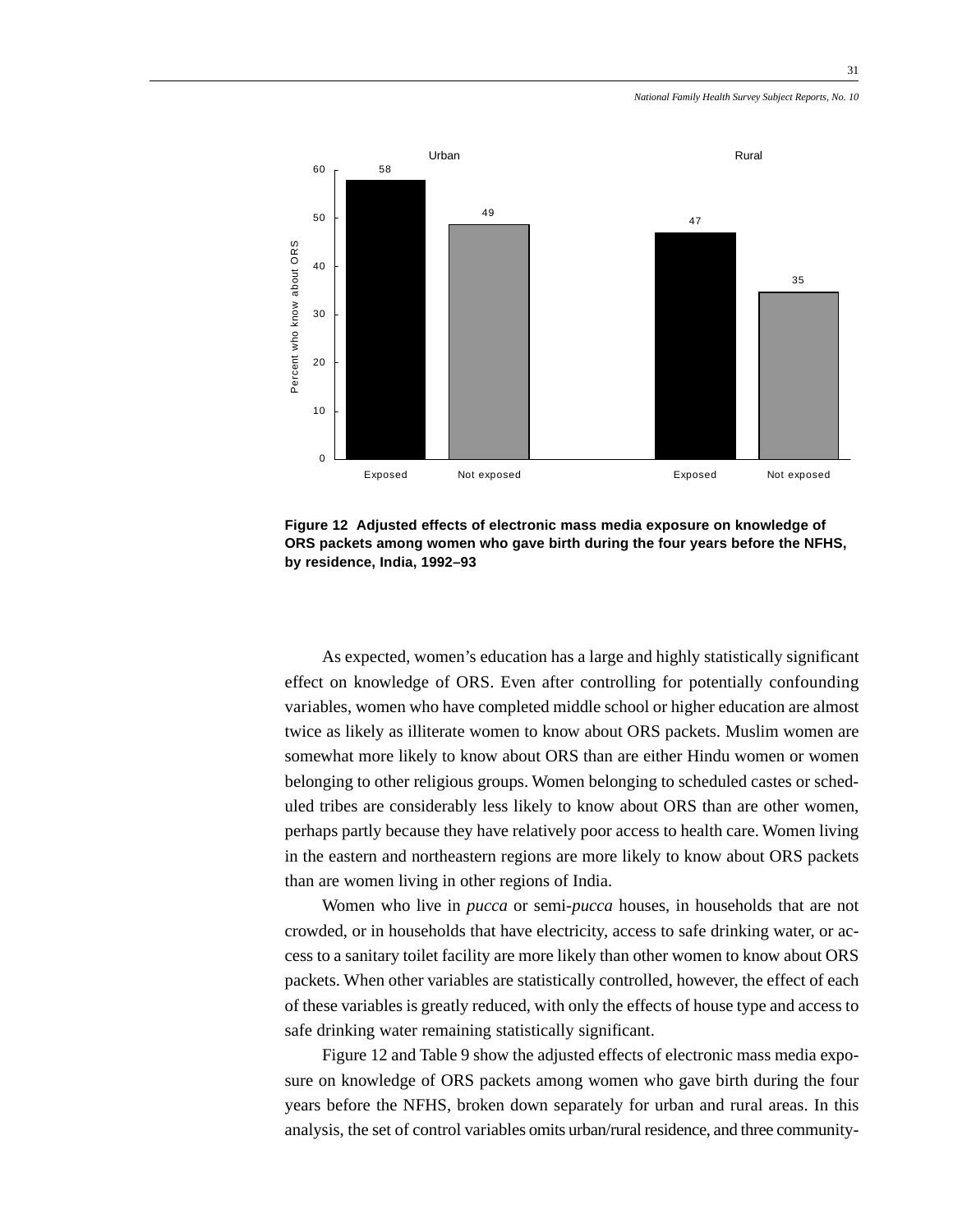*National Family Health Survey Subject Reports, No. 10*

**Table 9 Adjusted effects of media exposure and other factors on knowledge of ORS packets among women who gave birth during the four years before the NFHS, by residence, India, 1992–93**

|                                         | Percentage of women who know about ORS packets |              |  |
|-----------------------------------------|------------------------------------------------|--------------|--|
|                                         | Urban                                          | <b>Rural</b> |  |
| Electronic mass media exposure          |                                                |              |  |
| Yes                                     | $58^{\ast}$                                    | $47*$        |  |
| No <sup>t</sup>                         | 49                                             | 35           |  |
| Village media/educational activity      |                                                |              |  |
| Yes                                     |                                                | $41*$        |  |
| No <sup>t</sup>                         | $\equiv$                                       | 38           |  |
| Age                                     |                                                |              |  |
| $13 - 19$ <sup>t</sup>                  | 45                                             | 35           |  |
| $20 - 29$                               | $57^{\star}$                                   | 41*          |  |
| $30 - 49$                               | $55*$                                          | $38*$        |  |
| <b>Education</b>                        |                                                |              |  |
| Illiterate <sup>†</sup>                 | 42                                             | 34           |  |
| Literate, < middle complete             | $57*$                                          | $53*$        |  |
| $\geq$ middle complete                  | $72*$                                          | $67*$        |  |
| Religion                                |                                                |              |  |
| Hindu <sup>+</sup>                      | 55                                             | 39           |  |
| Muslim                                  | 56                                             | 44*          |  |
| Other                                   | 59                                             | 38           |  |
| Caste/tribe                             |                                                |              |  |
| SC/ST                                   | 47*                                            | $36*$        |  |
| Other <sup>+</sup>                      | 57                                             | 40           |  |
| House type                              |                                                |              |  |
| Kachcha <sup>t</sup>                    | 53                                             | 38           |  |
| Pucca or semi-pucca                     | 56                                             | $41*$        |  |
| Crowding                                |                                                |              |  |
| $<$ 3 persons per room <sup>+</sup>     | 55                                             | 40           |  |
| $\geq$ 3 persons per room               | 56                                             | $39*$        |  |
| Safe drinking water                     |                                                |              |  |
| Yes                                     | 56                                             | $41*$        |  |
| No <sup>t</sup>                         | 52                                             | 37           |  |
| Sanitary toilet facility                |                                                |              |  |
| Yes                                     | 57                                             | 39           |  |
| No <sup>t</sup>                         | 54                                             | 39           |  |
| <b>Electricity</b>                      |                                                |              |  |
| Yes                                     | 56                                             | 40           |  |
| No <sup>†</sup>                         | 56                                             | 39           |  |
| Village has all-weather road            |                                                |              |  |
| Yes                                     |                                                | $42*$        |  |
| No <sup>t</sup>                         |                                                | 37           |  |
|                                         |                                                |              |  |
| Distance to health facility<br>$< 2$ km |                                                | $41*$        |  |
| $\geq 2$ km <sup>+</sup>                |                                                |              |  |
|                                         |                                                | 36           |  |
| Geographic region                       | 62                                             | $33*$        |  |
| North                                   |                                                |              |  |
| Central                                 | $50*$                                          | 35           |  |
| East                                    | $64*$                                          | 46*          |  |
| Northeast                               | $77*$                                          | $56*$        |  |
| West                                    | 46*                                            | 39           |  |
| South <sup>†</sup>                      | 58                                             | 38           |  |
| Number of women                         | 8,647                                          | 27,465       |  |

Note: In this table the units of analysis are women. For definition of variables see Table 7. Adjusted values are estimated by logistic regression. Significance levels take design effects due to clustering into account. For any given predictor variable, the set of control variables consists of all the other predictor variables in the table, which are set at their mean values. Models are based on the weighted sample.

†Reference category in the underlying logistic regression.

\*The coefficient of the corresponding variable in the underlying logistic regression differs significantly from zero at the 5 percent level.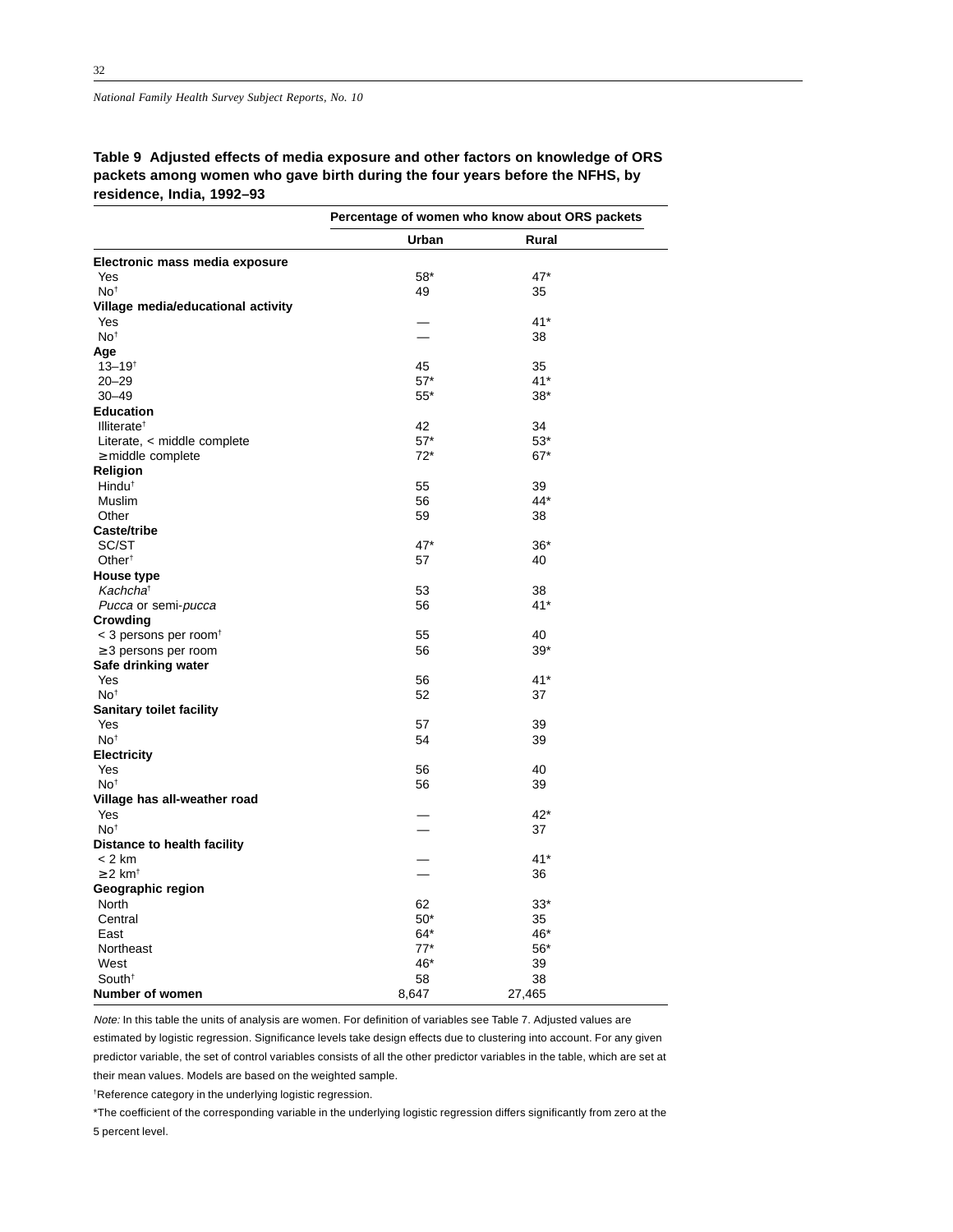level variables are added for women in rural areas. Results show that the adjusted effect of electronic mass media exposure is large and highly statistically significant in both urban and rural areas. Although urban women are more likely than rural women to know about ORS packets (see Tables 7 and 8), the effect of electronic mass media exposure on knowledge of ORS is considerably greater in rural areas. The electronic mass media may play a less important role in teaching urban women about ORS packets because urban women have more access to information on health care than do rural women and are thus more likely to learn about ORS from other sources.

Table 9 includes three additional predictor variables specific to rural areas occurrence of at least one village-level mass-media or educational activity, availability of an all-weather road, and distance to the nearest health facility. Even when the effects of general exposure to electronic mass media and various demographic and socioeconomic factors are controlled, village-level mass media and educational activities have a small but statistically significant effect on knowledge of ORS packets. Availability of an all-weather road and availability of a health facility within two kilometres of the village also have statistically significant effects.

#### **Ever-use of ORS packets**

Figure 13 and Table 10 show unadjusted and adjusted effects of exposure to electronic mass media on ever-use of ORS packets. Again, the analysis focuses on women who gave birth during the four years before the NFHS. In India as a whole, ever-use of ORS packets is considerably higher among women who have been regularly exposed to mass media than among women who have not been exposed. Controlling for the other demographic and socioeconomic variables reduces the difference between exposed and unexposed women by half (from 14 to 7 percentage points), but this difference is still considerable and highly statistically significant  $(p<.0001)$ .

Table 10 also shows the unadjusted and adjusted effects of the demographic and socioeconomic variables included in the analysis. With or without controls, women age 20–29 are somewhat more likely to have ever used ORS packets than are either teenagers or older women. Although the unadjusted percentage of women who have ever used ORS is considerably higher in urban areas than in rural areas, the adjusted percentages are virtually the same. Women's education, by contrast, has a large and highly statistically significant effect on ever-use of ORS packets that persists after adjusting for other variables. Women who have completed middle school or higher education are somewhat more than twice as likely as illiterate women to have ever used ORS packets.

Even with other variables controlled, Muslim women are more likely to have ever used ORS packets than are Hindu women or women belonging to other religions.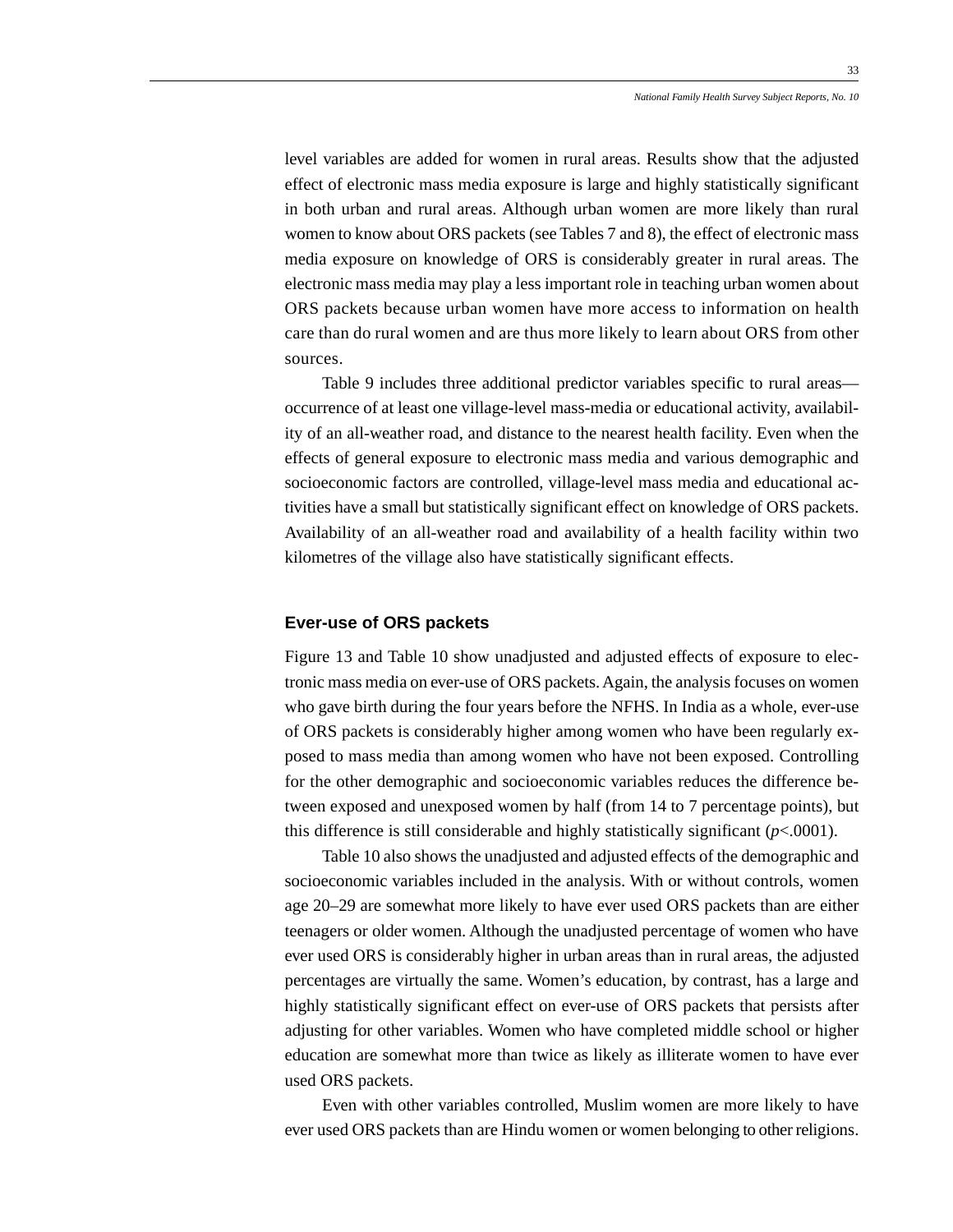*National Family Health Survey Subject Reports, No. 10*



**Figure 13 Effects of electronic mass media exposure on ever-use of ORS packets among women who gave birth during the four years before the NFHS, India, 1992–93**

This result is somewhat surprising, inasmuch as Muslim women generally tend to make less use of health services than do other women in India (IIPS 1995). This unexpected result may occur because a mother can treat her child's diarrhoea with ORS packets without leaving her home to visit a health provider, in keeping with Muslim norms about the seclusion of women.

Women who belong to scheduled castes or scheduled tribes are less likely than other women to have ever used ORS packets, even after controlling for other variables. This is consistent with the finding that women who belong to these disadvantaged groups are less likely than other women to know about ORS, reflecting their relatively poor access to information and health services. Women who live in *pucca* or semi-*pucca* houses or in households with access to safe drinking water are more likely than other women to have ever used ORS. Women in the east and northeast are more likely than women in other regions to have ever used ORS. All these finding are consistent with results for knowledge of ORS.

Figure 14 and Table 11 show the effects of electronic mass media exposure on ever-use of ORS packets separately for urban and rural areas. As with knowledge of ORS, the adjusted effect of electronic mass media exposure on ever-use of ORS packets is small and not statistically significant in urban areas, but it is large and highly statistically significant in rural areas. The smaller effect in urban areas may occur partly because urban women have more sources of information than do rural women and are therefore more likely to learn about ORS packets from sources other than radio, television, and cinema. Urban women also have greater access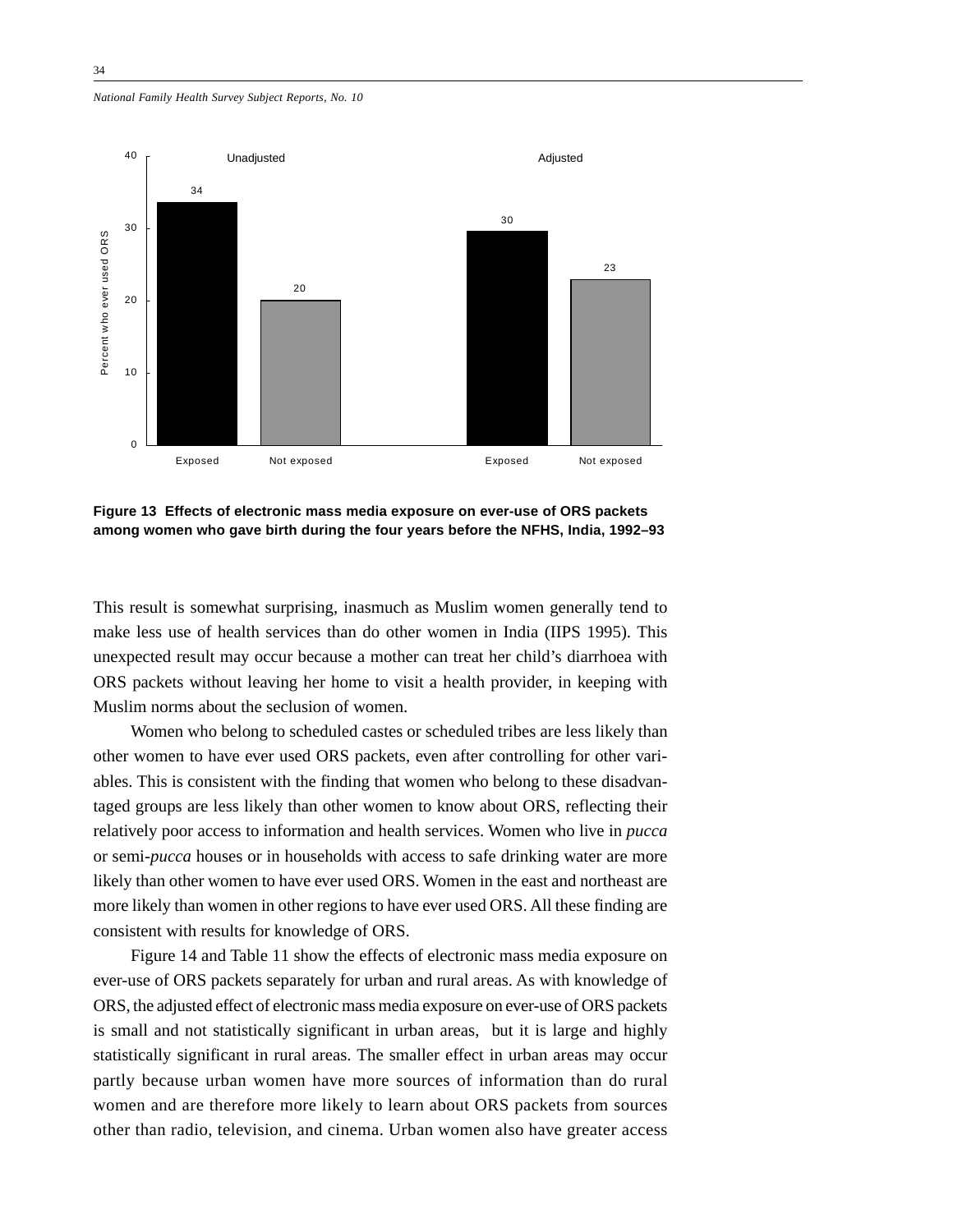|                                   | Percentage of women who have ever used ORS packets |                |
|-----------------------------------|----------------------------------------------------|----------------|
|                                   | <b>Unadjusted</b>                                  | Adjusted       |
| Electronic mass media exposure    |                                                    |                |
| Yes                               | $34*$                                              | $30*$          |
| No <sup>t</sup>                   | 20                                                 | 23             |
| Age                               |                                                    |                |
| $13 - 19$ <sup>t</sup>            | 21                                                 | 21             |
| $20 - 29$                         | $27*$                                              | $27*$          |
| $30 - 49$                         | $25*$                                              | $27*$          |
| <b>Residence</b>                  |                                                    |                |
| Urban                             | $33*$                                              | 25             |
| Rural <sup>+</sup>                | 24                                                 | 26             |
| <b>Education</b>                  |                                                    |                |
| Illiterate <sup>†</sup>           | 20                                                 | 21             |
| Literate, < middle complete       | $38*$                                              | $34*$          |
| $\geq$ middle complete            | 46*                                                | $43*$          |
| Religion                          |                                                    |                |
| Hindu <sup>+</sup>                | 25                                                 | 25             |
| Muslim                            | $31*$                                              | $30*$          |
| Other                             | $29*$                                              | 24             |
| Caste/tribe                       |                                                    |                |
| SC/ST                             | $19*$                                              | $23*$          |
| Other <sup>+</sup>                | 28                                                 | 27             |
| House type                        |                                                    |                |
| Kachcha <sup>t</sup>              | 22                                                 | 24             |
| Pucca or semi-pucca               | $31*$                                              | 28*            |
| Crowding                          |                                                    |                |
| < 3 persons per room <sup>+</sup> | 29                                                 | 26             |
| $\geq$ 3 persons per room         | $24*$                                              | 26             |
| Safe drinking water               |                                                    |                |
| Yes                               | $28*$                                              | $27*$          |
| No <sup>t</sup>                   | 21                                                 | 23             |
| <b>Sanitary toilet facility</b>   |                                                    |                |
| Yes                               | $38*$                                              | 25             |
| No <sup>t</sup>                   | 24                                                 | 26             |
| <b>Electricity</b>                |                                                    |                |
| Yes                               | $30*$                                              | 26             |
|                                   |                                                    |                |
| No <sup>t</sup>                   | 23                                                 | 26             |
| Geographic region                 |                                                    |                |
| <b>North</b>                      | $23*$                                              | $22*$<br>$20*$ |
| Central                           | $18*$                                              |                |
| East                              | 34*                                                | $36*$          |
| Northeast                         | $34*$                                              | $37*$          |
| West                              | 29                                                 | 25             |
| South <sup>+</sup>                | 28                                                 | 25             |
| Number of women                   | 37,992                                             | 37,764         |

**Table 10 Unadjusted and adjusted effects of media exposure and other factors on ever-use of ORS packets by women who gave birth during the four years before the NFHS, India, 1992–93**

Note: In this table the units of analysis are women. For definition of variables see Table 7. Both unadjusted and adjusted values are estimated by logistic regression. Significance levels take design effects due to clustering into account. Unadjusted values are based on separate logistic regressions for each predictor variable, with that predictor variable as the only predictor variable in the regression. Adjusted values are based on a single logistic regression that includes all the predictor variables in the table. For any given predictor variable in the adjusted column, the set of control variables consists of all the other predictor variables, which are set at their mean values. Models are based on the weighted sample. Number of women in the unadjusted column varies slightly for individual variables depending on the number of missing values.

†Reference category in the underlying logistic regression.

\*The coefficient of the corresponding variable in the underlying logistic regression differs significantly from zero at the 5 percent level.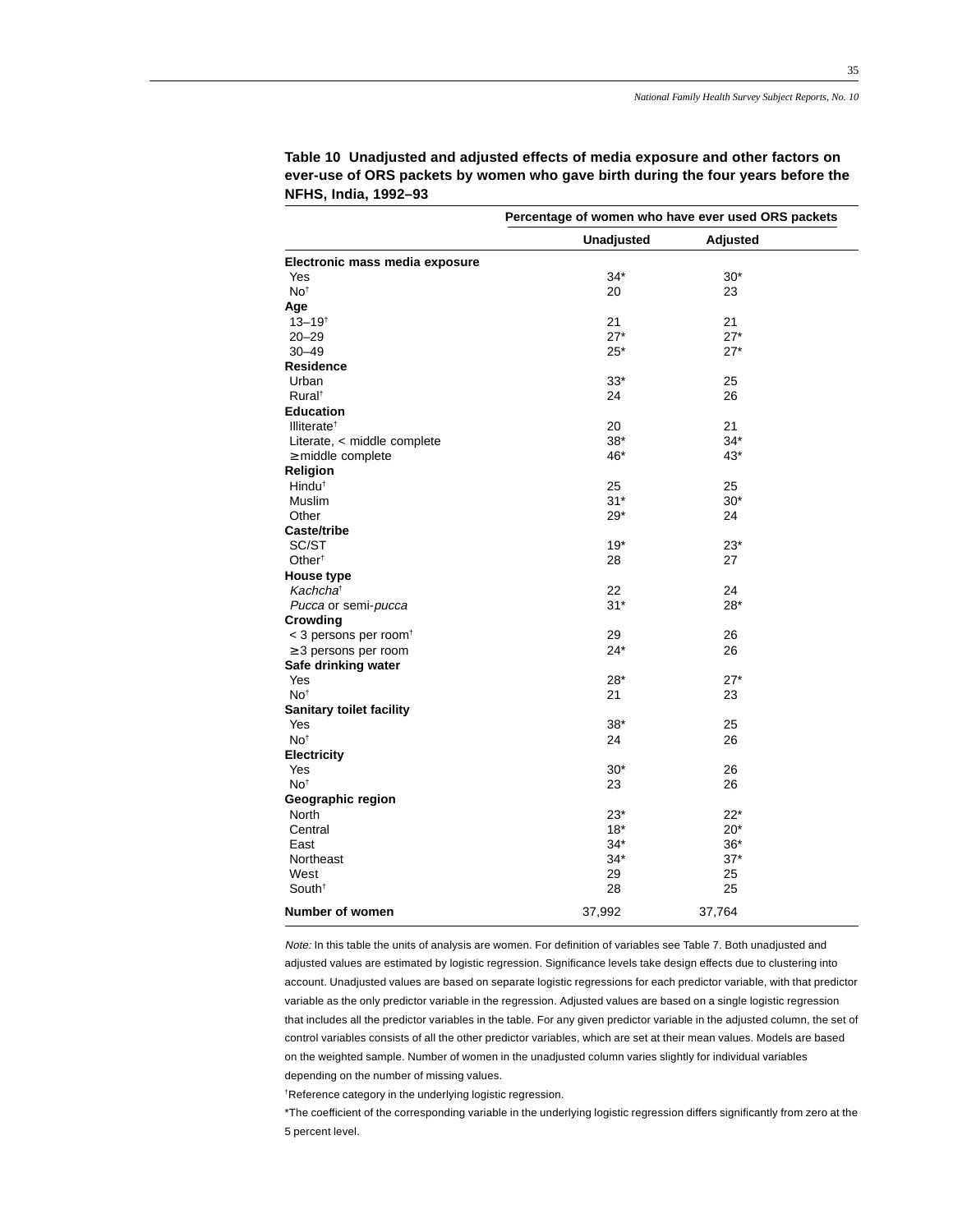*National Family Health Survey Subject Reports, No. 10*



**Figure 14 Adjusted effects of electronic mass media exposure on ever-use of ORS packets among women who gave birth during the four years before the NFHS, by residence, India, 1992–93**

to health facilities and providers who can provide ORS packets to children who are ill with diarrhoea.

For rural areas, Table 11 gives the adjusted effects of village-level mass media and other educational activities on ever-use of ORS packets. Even when the effects of general exposure to electronic mass media and other demographic and socioeconomic variables are controlled, village mass media and educational activities have a positive and statistically significant effect on ever-use of ORS. Controlling for general exposure to electronic mass media does not change these results, which suggests that electronic mass media exposure, on the one hand, and village-level media and educational activities, on the other, have largely independent effects on ever-use of ORS.

The adjusted effects of education, religion, and caste/tribe on ever-use of ORS packets are similar in urban and rural areas. The effects of house type and access to safe drinking water are statistically significant in rural areas but not in urban areas, probably due to the smaller urban sample size. The effects of crowding, access to a sanitary toilet facility, and household electricity are negligible and not statistically significant in either urban or rural areas. In both urban and rural areas, ever-use of ORS packets is substantially higher in the east and northeast than in other regions of India. In rural areas, availability of an all-weather road and access to a health facility within two kilometres both have a positive effect on ever-use of ORS packets, but the effect of distance to a health facility is not statistically significant.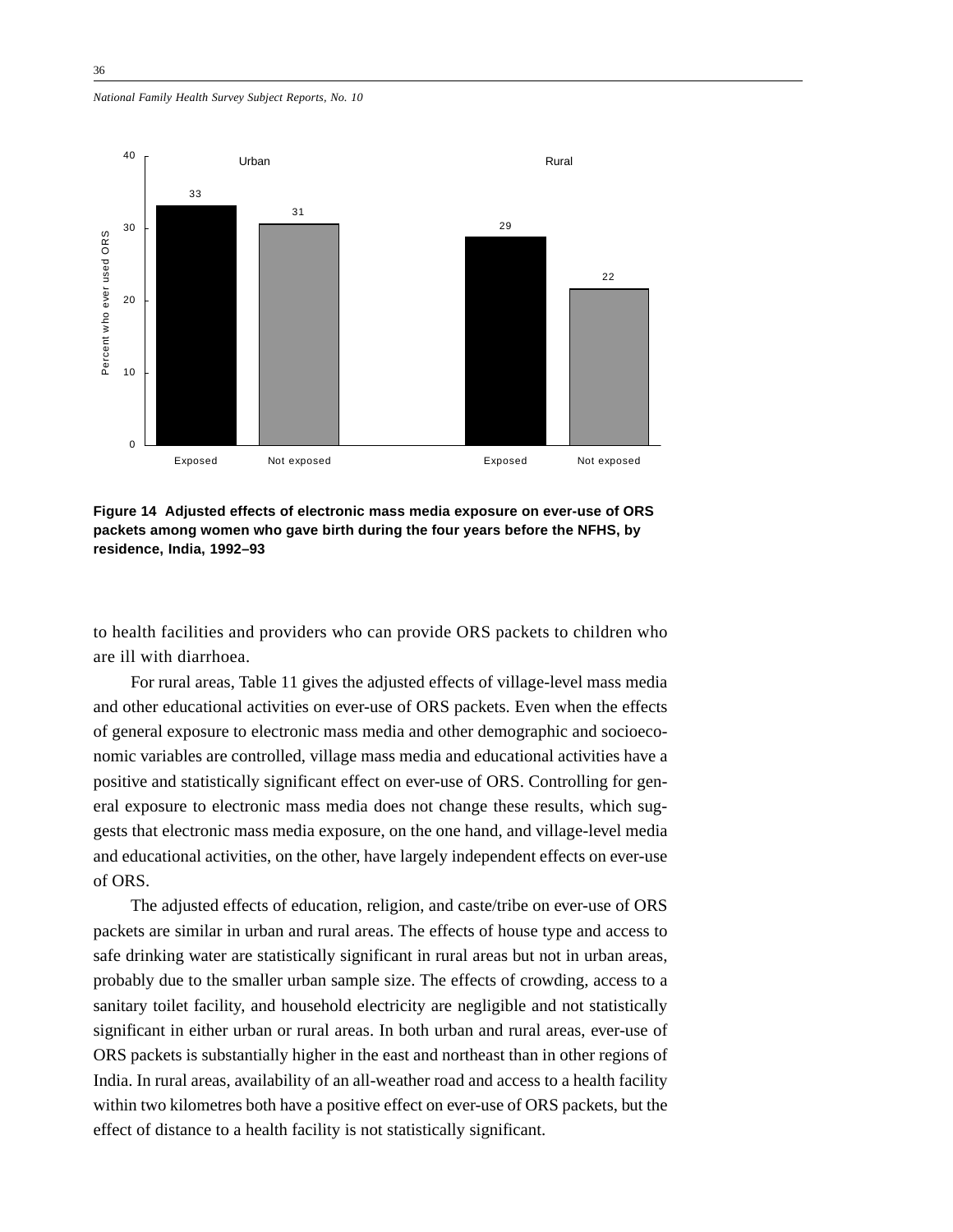|                                     |       | Percentage of women who have ever used ORS packets |
|-------------------------------------|-------|----------------------------------------------------|
|                                     | Urban | Rural                                              |
| Electronic mass media exposure      |       |                                                    |
| Yes                                 | 33    | $29*$                                              |
| No <sup>t</sup>                     | 31    | 22                                                 |
| Village media/educational activity  |       |                                                    |
| Yes                                 |       | $26*$                                              |
| No <sup>+</sup>                     |       | 23                                                 |
| Age                                 |       |                                                    |
| $13 - 19$ <sup>t</sup>              | 26    | 20                                                 |
| $20 - 29$                           | $33*$ | $25*$                                              |
| $30 - 49$                           | $34*$ | $25*$                                              |
| <b>Education</b>                    |       |                                                    |
| Illiterate <sup>+</sup>             | 24    | 21                                                 |
| Literate, < middle complete         | 34*   | $34*$                                              |
| $\geq$ middle complete              | 45*   | 42*                                                |
| Religion                            |       |                                                    |
| Hindu <sup>+</sup>                  | 32    | 24                                                 |
| Muslim                              | $36*$ | $29*$                                              |
| Other                               | 33    | 22                                                 |
| <b>Caste/tribe</b>                  |       |                                                    |
| SC/ST                               | $27*$ | $22*$                                              |
| Other <sup>+</sup>                  | 34    | 25                                                 |
| <b>House type</b>                   |       |                                                    |
| Kachcha <sup>t</sup>                | 30    | 23                                                 |
| Pucca or semi-pucca                 | 33    | $26*$                                              |
| Crowding                            |       |                                                    |
| $<$ 3 persons per room <sup>+</sup> | 31    | 24                                                 |
| $\geq$ 3 persons per room           | 34    | 24                                                 |
| Safe drinking water                 |       |                                                    |
| Yes                                 | 33    | $26*$                                              |
| No <sup>†</sup>                     | 30    | 22                                                 |
| Sanitary toilet facility            |       |                                                    |
| Yes                                 | 32    | 22                                                 |
| No <sup>t</sup>                     | 33    | 24                                                 |
| <b>Electricity</b>                  |       |                                                    |
| Yes                                 | 32    | 24                                                 |
| No <sup>+</sup>                     | 33    | 25                                                 |
| Village has all-weather road        |       |                                                    |
| Yes                                 |       | $26*$                                              |
| No <sup>t</sup>                     |       | 23                                                 |
| Distance to health facility         |       |                                                    |
| $< 2$ km                            |       | 25                                                 |
| $\geq$ 2 km <sup>+</sup>            |       | 23                                                 |
| Geographic region                   |       |                                                    |
| North                               | 34    | $19*$                                              |
| Central                             | $25*$ | 20                                                 |
| East                                | 48*   | $33*$                                              |
| Northeast                           | $51*$ | $34*$                                              |
| West                                | 29    | 25                                                 |
| South <sup>†</sup>                  | 32    | 22                                                 |
| Number of women                     | 8,639 | 27,445                                             |

**Table 11 Adjusted effects of media exposure and other factors on ever-use of ORS packets by women who gave birth during the four years before the NFHS, by residence, India, 1992–93**

Note: In this table the units of analysis are women. For definition of variables see Table 7. Adjusted values are estimated by logistic regression. Significance levels take design effects due to clustering into account. For any given predictor variable, the set of control variables consists of all the other predictor variables in the table, which are set at their mean values. Models are based on the weighted sample.

†Reference category in the underlying logistic regression.

\*The coefficient of the corresponding variable in the underlying logistic regression differs significantly from zero at the 5 percent level.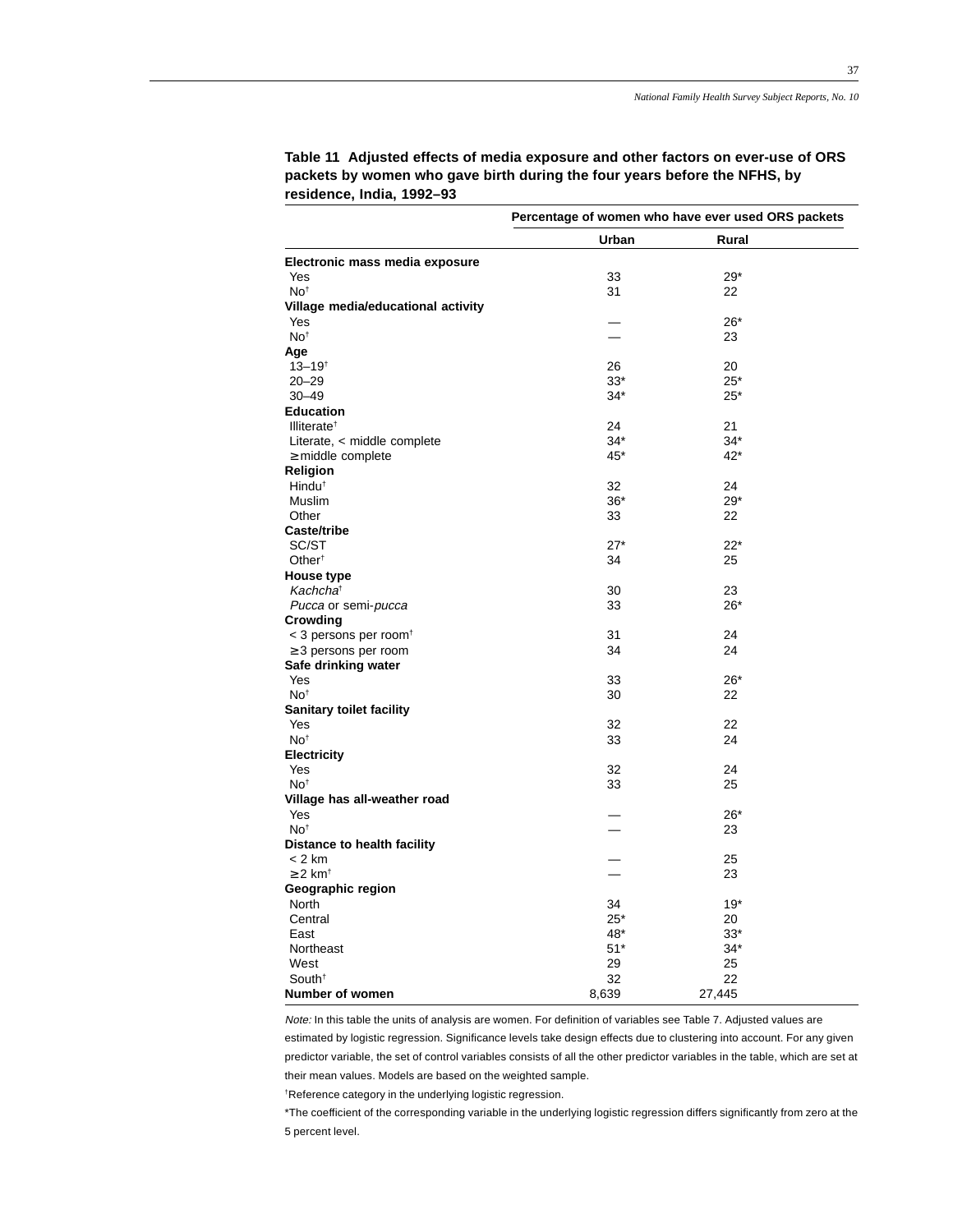*National Family Health Survey Subject Reports, No. 10*

# **EFFECTS OF MEDIA EXPOSURE ON TREATMENT WITH ORAL REHYDRATION THERAPY**

This section examines the effects of mother's exposure to mass media on the use of oral rehydration therapy to treat children born 1–47 months before the NFHS who were ill with diarrhoea at any time during the two weeks before the survey. Table 12 presents definitions of variables and their mean values for these children, broken down by urban/rural residence. Table 12 is similar to Table 7, except that in Table 12 children who had diarrhoea during the two weeks before the survey are the units of analysis rather than women who gave birth during the four years before the survey.

Table 12 shows that 18 percent of children who were ill with diarrhoea during the two weeks before the survey were treated with ORS, and 19 percent were treated with RHS. Sixty-nine percent of these children did not receive either ORS or RHS. Use of ORS is about the same in urban and rural areas, but use of RHS is considerably higher in urban areas. Only 7 percent of the children who were still being breastfed were breastfed more frequently when ill with diarrhoea, whereas 14 percent were breastfed less frequently or not at all. Only 10 percent were given increased fluids (aside from breast milk) when they became ill with diarrhoea, whereas 20 percent were given decreased fluids. Changes in frequency of breastfeeding and in fluid intake are about the same in urban and rural areas.

Table 12 includes the same predictor variables as Table 7 plus child's age and gender. Mean values for most variables in Table 12, where children are the units of analysis, tend to be about the same as in Table 7, where women are the units of analysis.

#### **Treatment with ORS packets**

Figure 15 and Table 13 show unadjusted and adjusted rates of treatment with ORS and RHS for children born 1–47 months before the NFHS who were ill with diarrhoea during the two weeks before the survey. Treatment rates are broken down by mother's exposure to electronic mass media and by other demographic and socioeconomic variables. Results show that mother's exposure to electronic mass media has a large positive effect on the use of ORS. The unadjusted rate of ORS treatment is 22 percent for children whose mothers were exposed to mass media and 15 percent for children whose mothers were not exposed. Controlling for the other demographic and socioeconomic variables reduces the difference in treatment rates only slightly, to 20 percent for children of mothers exposed to mass media and 15 percent for children of mothers not exposed. The difference between the two adjusted rates is highly statistically significant (*p*<.006).

Table 13 shows that the ORS treatment rate is much lower for children under six months old. This might be because almost all children in this age range are breastfed,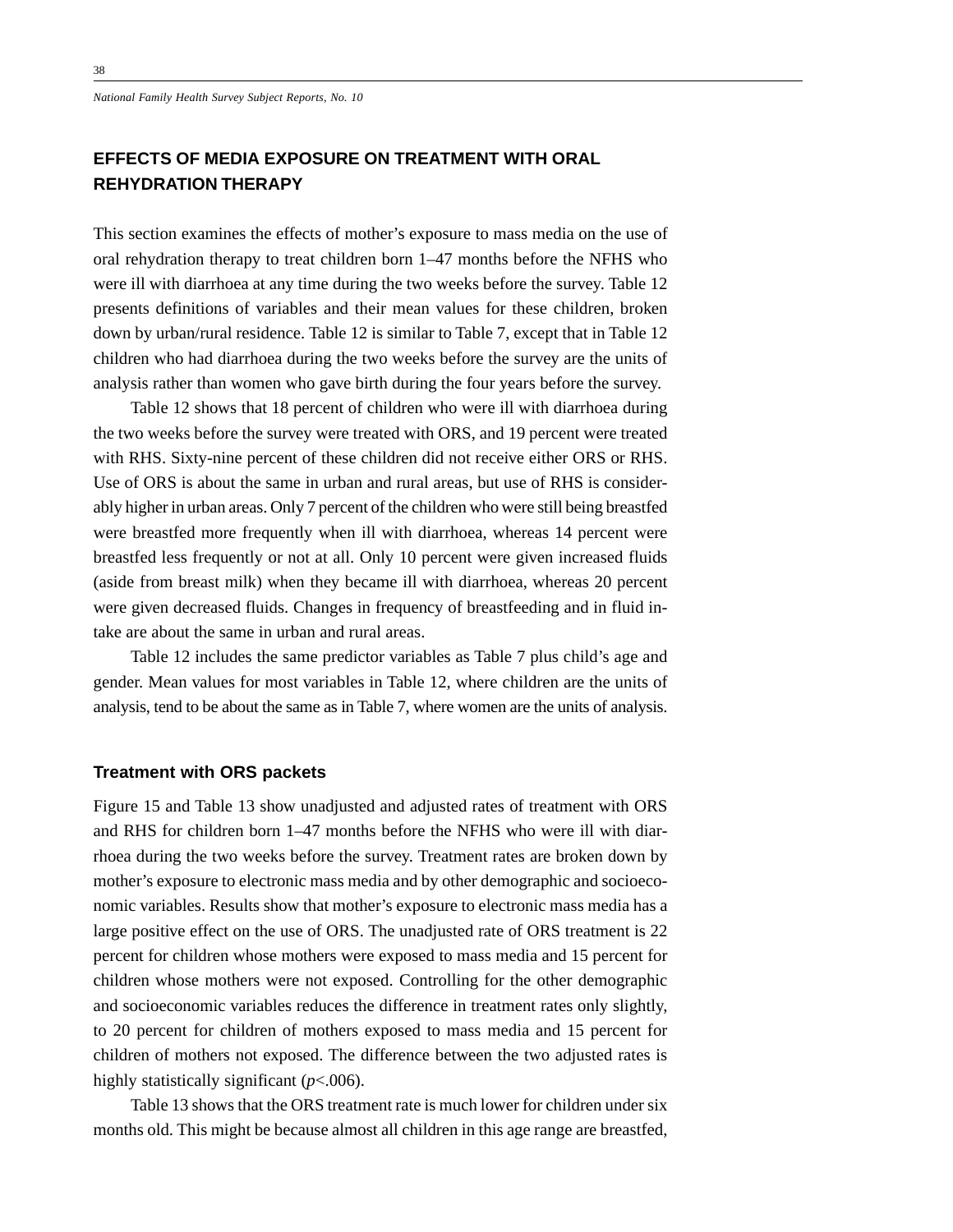|                                         |                                                                                                                                 |     | Mean <sup>a</sup> (percent) |       |  |  |
|-----------------------------------------|---------------------------------------------------------------------------------------------------------------------------------|-----|-----------------------------|-------|--|--|
| Variable                                | Definition: Dummy variable, with value 1<br>if the specified condition is met, 0 otherwise                                      |     | Urban Rural                 | Total |  |  |
| <b>Response variables</b>               |                                                                                                                                 |     |                             |       |  |  |
| Use of ORS                              | Child was given ORS when ill with diarrhoea                                                                                     | 17  | 18                          | 18    |  |  |
| Use of RHS                              | Child was given RHS when ill with diarrhoea                                                                                     | 27  | 17                          | 19    |  |  |
| Use of ORS or RHS                       | Child was given ORS or RHS when ill with diarrhoea                                                                              | 37  | 29                          | 31    |  |  |
| Frequency of breastfeeding <sup>b</sup> | When child was ill with diarrhoea, if mother was still breastfeeding,                                                           |     |                             |       |  |  |
|                                         | the frequency of breastfeeding:                                                                                                 |     |                             |       |  |  |
|                                         | Did not change                                                                                                                  | 80  | 78                          | 79    |  |  |
|                                         | Increased                                                                                                                       | 6   | 8                           | 7     |  |  |
|                                         | Decreased or stopped completely                                                                                                 | 14  | 14                          | 14    |  |  |
| <b>Fluid intake</b>                     | When child was ill with diarrhoea, intake of fluids other than                                                                  |     |                             |       |  |  |
|                                         | breast milk:                                                                                                                    |     |                             |       |  |  |
|                                         | Did not change or don't know                                                                                                    | 60  | 71                          | 71    |  |  |
|                                         | Increased                                                                                                                       | 12  | 9                           | 10    |  |  |
|                                         | Decreased                                                                                                                       | 20  | 20                          | 20    |  |  |
| <b>Predictor variables</b>              |                                                                                                                                 |     |                             |       |  |  |
|                                         |                                                                                                                                 | 73  | 40                          | 47    |  |  |
| Electronic mass media                   | Mother watches television or listens to radio at least once a week                                                              |     |                             |       |  |  |
| exposure                                | or visits a cinema at least once a month                                                                                        |     |                             |       |  |  |
| Village media/educational               | Any film show, exhibition, drama/song performance, or group                                                                     |     | 39                          |       |  |  |
| activity                                | meeting held during the past year or any leaders' orientation                                                                   |     |                             |       |  |  |
|                                         | training camp ever held in the village                                                                                          |     |                             |       |  |  |
| Child's age 6–11                        | Child's age is 6-11 months                                                                                                      | 23  | 21                          | 21    |  |  |
| Child's age 12-23                       | Child's age is 12-23 months                                                                                                     | 34  | 33                          | 33    |  |  |
| Child's age 24-47                       | Child's age is 24-47 months                                                                                                     | 31  | 33                          | 32    |  |  |
| Sex of child                            | Child is a girl                                                                                                                 | 48  | 48                          | 48    |  |  |
| Mother's age 20-29                      | Mother's age is 20-29 years                                                                                                     | 70  | 65                          | 66    |  |  |
| Mother's age 30-49                      | Mother's age is 30-49 years                                                                                                     | 22  | 21                          | 22    |  |  |
| Residence                               | Residence is urban                                                                                                              | 100 | 0                           | 20    |  |  |
| Literate, < middle complete             | Mother is literate with less than a middle-school education                                                                     | 32  | 23                          | 25    |  |  |
| $\geq$ middle complete                  | Mother is literate with a middle-school or higher education                                                                     | 21  | 5                           | 9     |  |  |
| Muslim                                  | Child lives in a household whose head is Muslim                                                                                 | 26  | 11                          | 14    |  |  |
| Other religion                          | Child lives in a household whose head is not Hindu or Muslim                                                                    | 6   | 5                           | 5     |  |  |
| Scheduled caste<br>or scheduled tribe   | Child lives in a household whose head belongs to a scheduled<br>caste (SC) or scheduled tribe (ST) <sup>c</sup>                 | 14  | 27                          | 24    |  |  |
|                                         | Child lives in a pucca (high-quality) or semi-pucca house <sup>d</sup>                                                          | 77  | 39                          | 47    |  |  |
| House type                              |                                                                                                                                 | 59  | 57                          | 57    |  |  |
| Crowding                                | Child lives in a household with three or more persons per room                                                                  | 87  |                             |       |  |  |
| Safe drinking water                     | Child lives in a household that uses piped/tap water, ground water,                                                             |     | 60                          | 66    |  |  |
|                                         | tanker truck water, or bottled water as the main source of drinking water                                                       |     |                             |       |  |  |
| Sanitary toilet facility                | Child lives in a household that has own or shared flush toilet facility                                                         | 43  | 6                           | 14    |  |  |
| Electricity                             | Child lives in a household that uses electricity as the main<br>source of lighting                                              | 78  | 38                          | 46    |  |  |
| Road                                    | Child lives in a village that is connected by an all-weather road                                                               |     | 49                          |       |  |  |
| Health facility                         | Child lives in a village that has a primary health centre,                                                                      |     | 69                          |       |  |  |
|                                         | sub-centre, government hospital, private hospital, dispensary/clinic,                                                           |     |                             |       |  |  |
|                                         | or NGO family planning/health clinic within two kilometres                                                                      |     |                             |       |  |  |
| North                                   | Child lives in Delhi, Haryana, Himachal Pradesh, Jammu region                                                                   | 12  | 11                          | 11    |  |  |
|                                         | of Jammu and Kashmir, Punjab, or Rajasthan                                                                                      |     |                             |       |  |  |
| Central                                 | Child lives in Madhya Pradesh or Uttar Pradesh                                                                                  | 22  | 26                          | 25    |  |  |
| East                                    | Child lives in Bihar, Orissa, or West Bengal                                                                                    | 14  | 27                          | 25    |  |  |
| Northeast                               | Child lives in Arunachal Pradesh, Assam, Manipur, Meghalaya,                                                                    | 2   | 3                           | 3     |  |  |
|                                         | Mizoram, Nagaland, or Tripura                                                                                                   |     |                             |       |  |  |
| West                                    | Child lives in Goa, Gujarat, or Maharashtra                                                                                     | 22  | 12                          | 14    |  |  |
|                                         |                                                                                                                                 |     |                             |       |  |  |
| Number of children                      | Number of children in the sample who were ill with diarrhoea<br>at any time during the two weeks before the survey <sup>e</sup> | 932 | 3,626                       | 4,558 |  |  |

# **Table 12 Definitions and mean values of variable for children born 1–47 months before the NFHS who were ill with diarrhoea during the two weeks before the survey, by residence, India, 1992–93**

a. Mean values are based on the weighted sample

b. Percentage distribution for frequency of breastfeeding is based on children age 1–47 months who were ill with diarrhoea during the two weeks before the NFHS and who were still being breastfed at the time of the survey.

c, d, e. See notes to Table 7.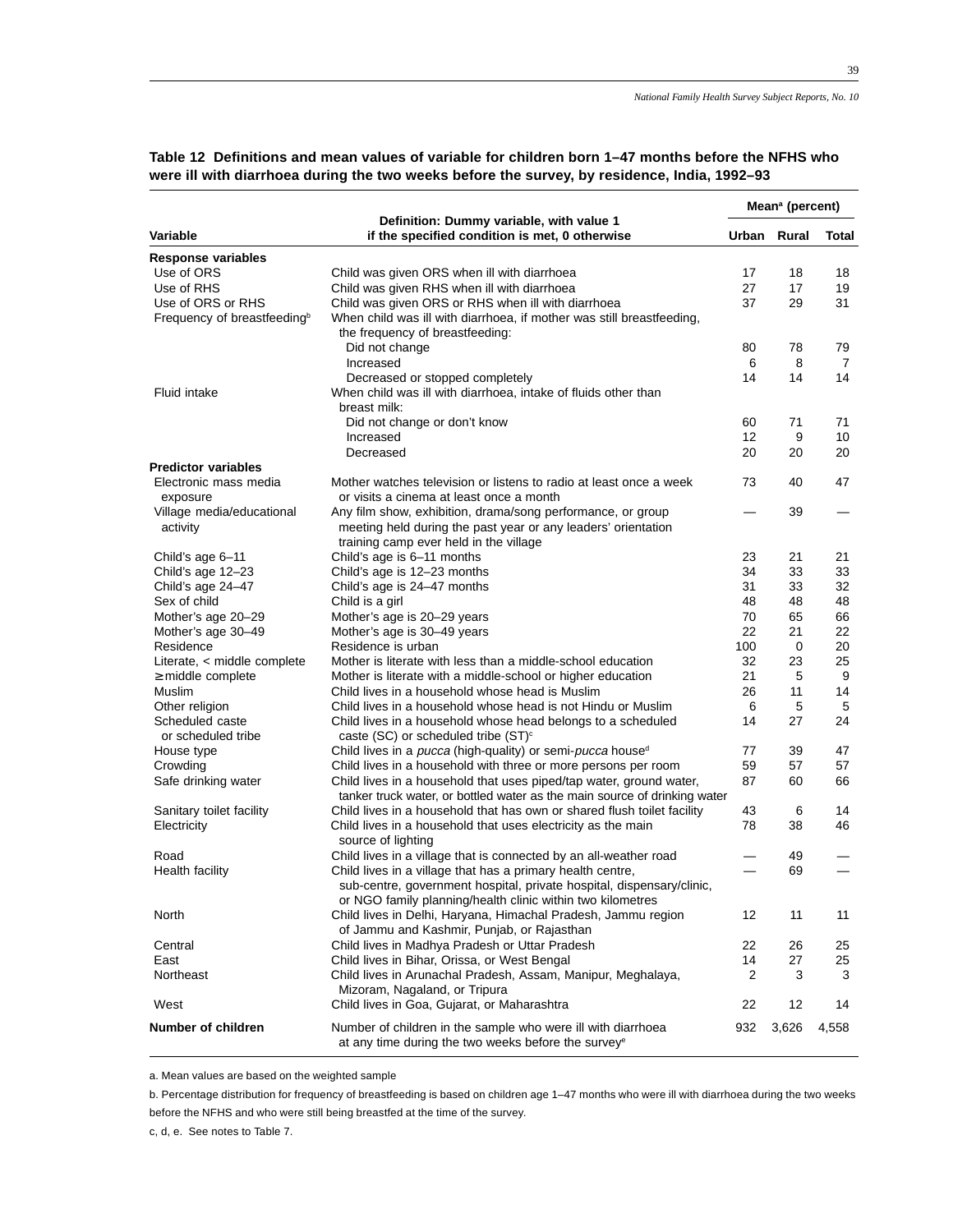*National Family Health Survey Subject Reports, No. 10*





and they may be less likely than older children to receive other fluids, including ORS. Beyond the first six months, there is little variation in ORS treatment rates by child's age. The table also shows that ORS treatment is considerably higher for boys than for girls. The gender effect remains virtually the same after controlling for mother's electronic mass media exposure and the other demographic and socioeconomic variables. This finding indicates discrimination against girls in the use of ORS to treat childhood diarrhoea.

The adjusted ORS treatment rate is considerably lower in urban areas than in rural areas, suggesting that the government's efforts to promote the use of ORS packets have had a greater impact in rural areas. As expected, mother's education has a large effect on ORS treatment rates, an effect that is virtually unchanged after controlling

Note to Table 13: In this table the units of analysis are children. For definition of variables see Table 7. Both unadjusted and adjusted values are estimated by logistic regression. Significance levels take design effects due to clustering into account. Unadjusted values are based on separate logistic regressions for each predictor variable, with that predictor variable as the only predictor variable in the regression. Adjusted values are based on a single logistic regression that includes all the predictor variables in the table. For any given predictor variable in the adjusted column, the set of control variables consists of all the other predictor variables, which are set at their mean values. Models are based on the weighted sample. Number of children in the unadjusted columns varies slightly for individual variables depending on the number of missing values.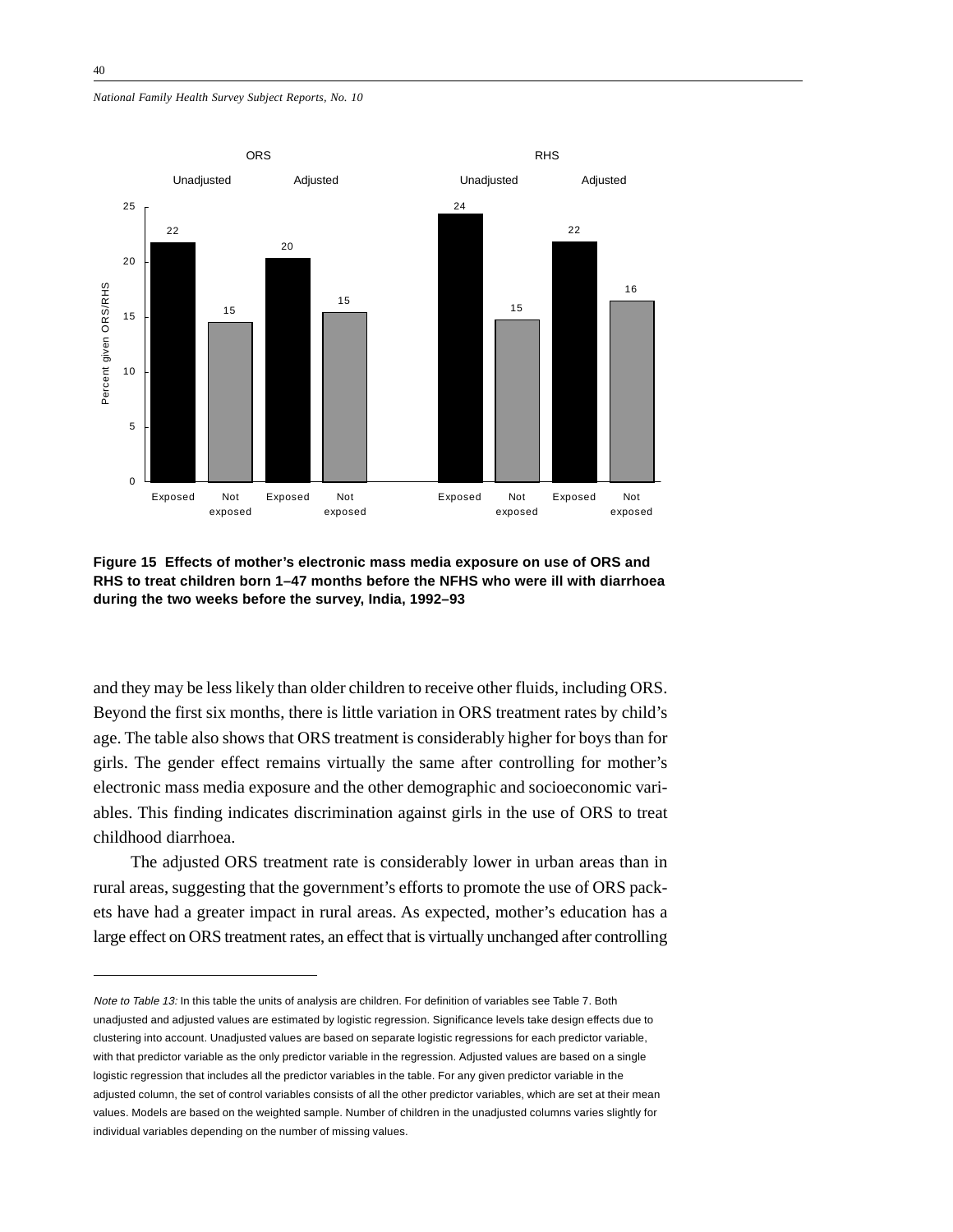**Percentage of children treated with ORS RHS ORS or RHS Unadjusted Adjusted Unadjusted Adjusted Unadjusted Adjusted Electronic mass media exposure**  $Y$ es 38\* 22\* 20\* 24\* 24\* 38\* 36\* 36\* No† 15 15 15 16 25 27 **Child's age** < 6 months† 9 9 11 11 17 16 6–11 months 19\* 19\* 20\* 19\* 33\* 33\*  $12-23$  months  $18^*$   $18^*$   $18^*$   $18^*$   $18^*$   $20^*$   $21^*$   $35^*$   $36^*$   $32^*$   $32^*$ 24–47 months 18\* 18\* 20\* 21\* 32\* 32\* **Sex of child** Boy† 20 20 19 19 33 33  $G$ irl 15\* 15\* 19 19 29\* 29\* 29\* **Mother's age**  $13-19$ † 16  $16$  16 17 19 28 30 20–29 19 19 19 19 32 32 30–49 15 16 19 20 28 29 **Residence** Urban 17 14\* 27\* 21 37\* 31 Rural† 18 19 17 18 29 31 **Mother's education** Illiterate† 16 16 15 17 26 27 Literate, < middle complete  $21^*$   $20^*$   $25^*$   $22^*$   $38^*$   $36^*$  $\ge$  middle complete 25<sup>\*</sup> 25<sup>\*</sup> 25<sup>\*</sup> 36<sup>\*</sup> 29<sup>\*</sup> 50<sup>\*</sup> 46<sup>\*</sup> **Religion** Hindu† 18 18 18 18 30 30 Muslim 16 17 23\* 22 33 33 Other 22 18 22 19 37\* 33 **Caste/tribe** SC/ST 17 18 18 21 30 33 Other† 18 17 19 18 31 30 **House type** Kachcha† 17 18 17 19 28 31 Pucca or semi-pucca  $19$  17  $22^*$  18  $34^*$  30 **Crowding** < 3 persons per room† 19 18 21 20 34 32 ≥ 3 persons per room 17 18 17\* 18 29\* 30 **Safe drinking water**  $Y$ es 19\* 19\* 19\* 20\* 19 33\* 32\*  $N$ o<sup>†</sup> 15 15 16 16 18 27 28 **Sanitary toilet facility** Yes 18 14 33\* 24\* 42\* 31  $N$ o<sup>†</sup> 18 18 18 17 18 29 31 **Electricity**  $Y$ es 20\*  $20^*$   $20^*$   $23^*$   $20$   $36^*$   $33$  $N$ o<sup>†</sup> 15 16 16 18 27 29 **Geographic region** North 18 16 18 17 30 27 Central 16\* 17 14 16 26\* 29  $\,$  East  $\,$  16\*  $\,$  17  $\,$   $\,$  22\*  $\,$  25\*  $\,$  33  $\,$  36\*  $\,$  36\*  $\,$ Northeast 27 28\* 21 19 38 37\* West 16 15 25\* 24\* 33 31  $South<sup>†</sup>$  22 20 17 14 32 28 **Number of children**  $4,533$   $4,509$   $4,518$   $4,494$   $4,520$   $4,496$ 

**Table 13 Unadjusted and adjusted effects of mother's media exposure and other factors on use of ORS or RHS to treat children born 1–47 months before the NFHS who were ill with diarrhoea during the two weeks before the survey, India, 1992–93**

†Reference category in the underlying logistic regression.

\*The coefficient of the corresponding variable in the underlying logistic regression differs significantly from zero at the 5 percent level.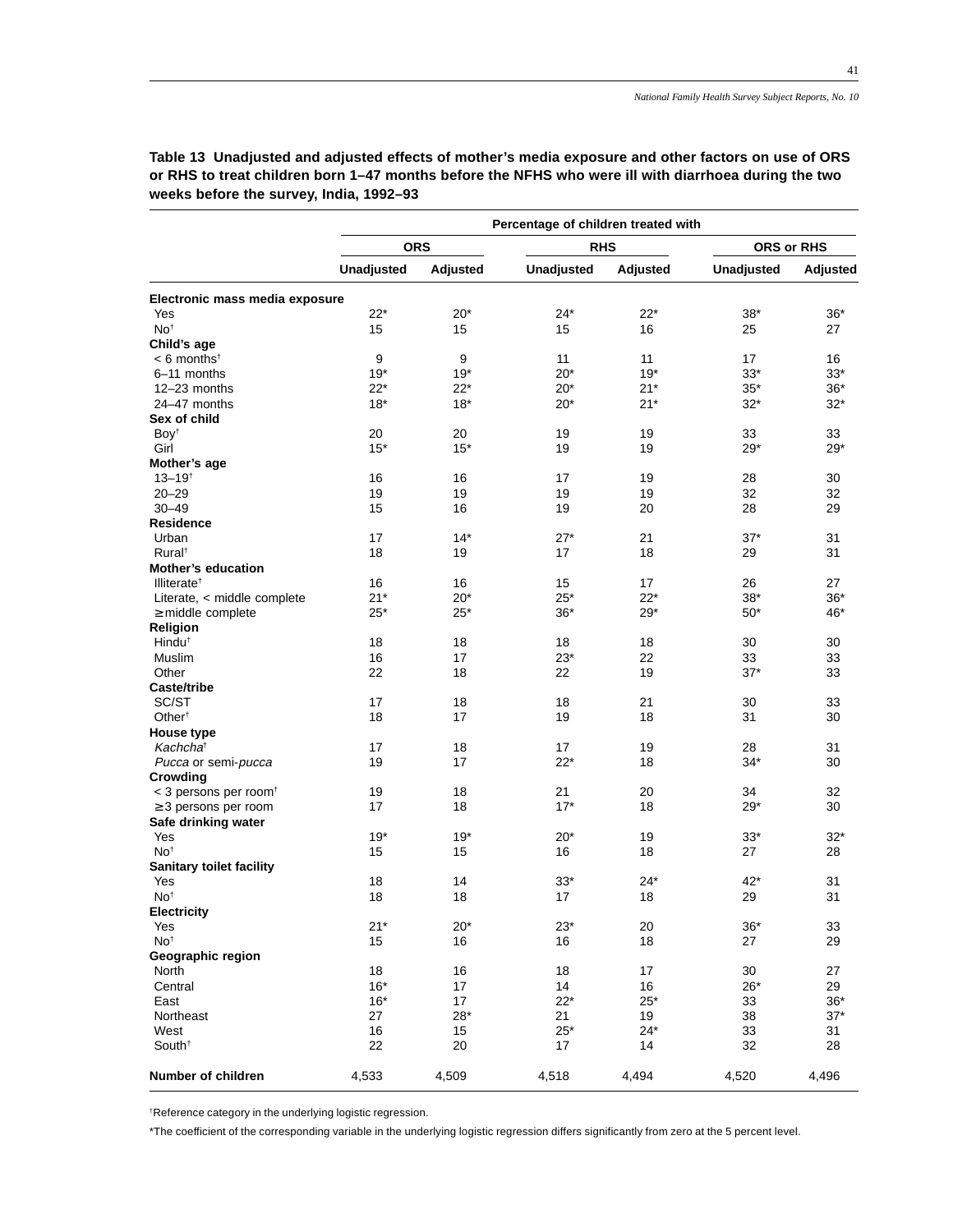for media exposure and the other demographic and socioeconomic variables. Adjusted ORS treatment rates were also significantly higher for children living in households with electricity and in households with access to safe drinking water. There is little variation in adjusted ORS treatment rates by mother's age, religion, caste/tribe, house type, crowding, or access to a sanitary toilet facility. The ORS treatment rate is much higher in the northeast than in other regions of the country.

#### **Treatment with RHS**

Figure 15 and Table 13 show unadjusted and adjusted RHS treatment rates for children who had diarrhoea during the two weeks before the survey. The RHS treatment rate is considerably higher for children whose mothers were exposed to electronic mass media (24 percent) than for children whose mothers were not exposed (15 percent). Controlling for other demographic and socioeconomic variables reduces the difference in RHS treatment rates by about one-third—to 22 percent for children of women exposed to mass media and 16 percent for children of women not exposed. The difference between the two adjusted treatment rates remains highly statistically significant  $(p<.002)$ .

As with ORS treatment, the RHS treatment rate is comparatively low for children under six months of age and does not vary much among older age groups. Unlike ORS treatment, however, the RHS treatment rate shows little variation by sex of child. Neither does RHS treatment vary much by mother's age or by urban/rural residence once electronic mass media exposure and other demographic and socioeconomic variables are controlled. The adjusted effect of mother's education is substantial and highly statistically significant, and the adjusted effect of access to a sanitary toilet facility is positive and statistically significant. The adjusted effects of other variables—including religion, caste/tribe, house type, crowding, access to safe drinking water, and household electricity—are small and not statistically significant. RHS treatment rates are somewhat higher in the east and west than in other regions of India.

#### **Treatment with ORS or RHS**

Table 13 also shows unadjusted and adjusted rates of treatment with ORS or RHS for children who had diarrhoea during the two weeks before the survey. As a combined category, the ORS/RHS treatment rate is inevitably higher than either the ORS treatment rate or the RHS treatment rate alone, but it is not quite as high as these two rates added together because children who were given both ORS and RHS are not counted twice. Mother's exposure to electronic mass media has a large and highly statistically significant (*p*<.0001) effect on ORS/RHS treatment, both before and after adjusting for the effects of other variables.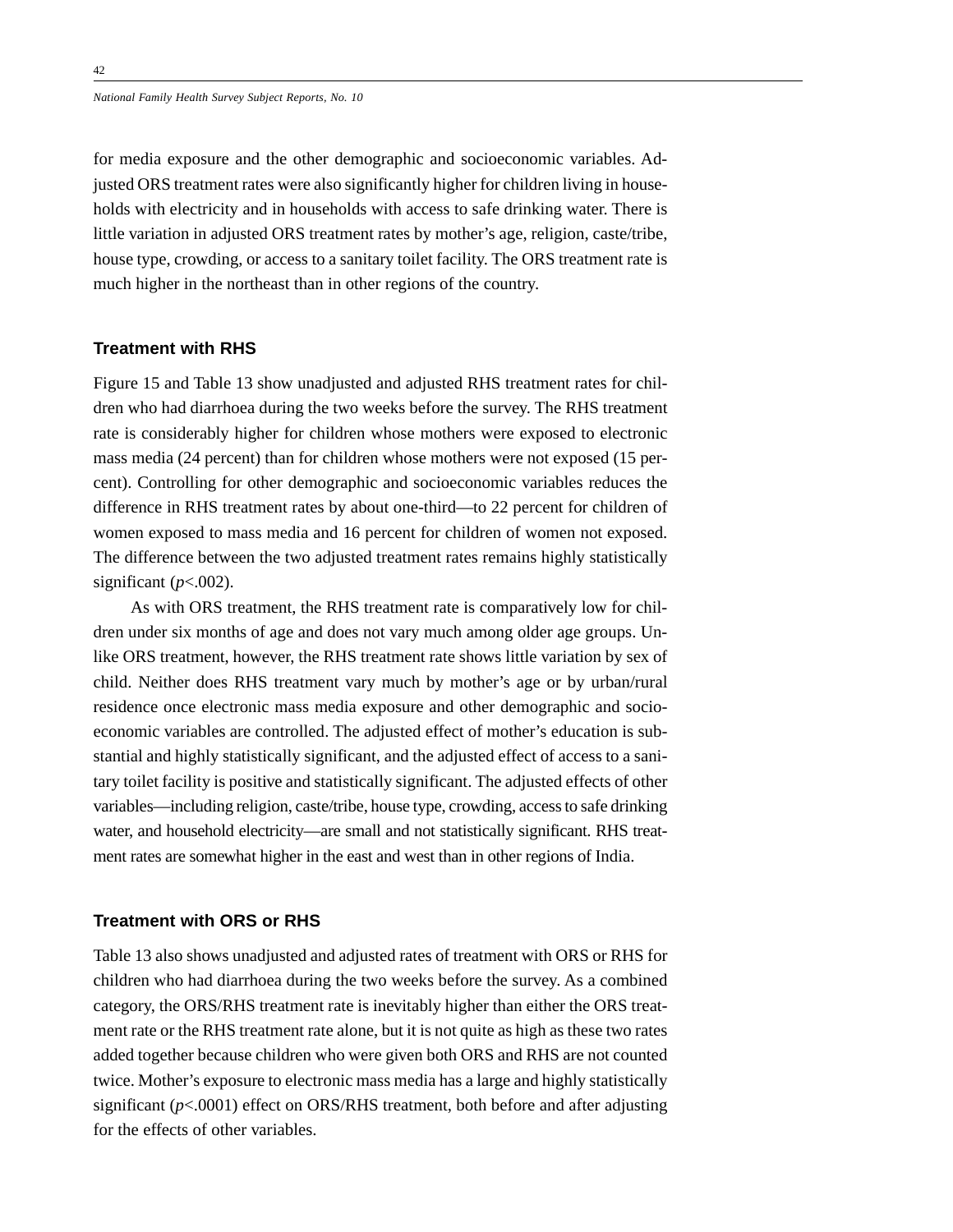

**Figure 16 Adjusted effects of mother's electronic mass media exposure on use of ORS or RHS to treat children born 1–47 months before the NFHS who were ill with diarrhoea during the two weeks before the survey, by residence, India, 1992–93**

As with ORS and RHS treatment rates, the adjusted ORS/RHS treatment rate is comparatively low among children less than six months of age and does not vary much among older age groups. The ORS/RHS treatment rate is somewhat higher for boys than for girls, reflecting the gender difference in the use of ORS discussed earlier. The ORS/RHS treatment rate rises with mother's education and is higher in households that have access to safe drinking water, but none of the other socioeconomic variables has a statistically significant effect. The ORS/RHS treatment rate is higher in the east and northeast than in other regions of the country.

Figure 16 and Table 14 show the adjusted effects of mother's electronic mass media exposure on ORS/RHS treatment, broken down separately for urban and rural areas. With the other predictor variables held constant, mother's exposure to electronic mass media has a large and highly statistically significant effect on ORS/RHS treatment in rural areas but virtually no effect in urban areas. As mentioned earlier, this pattern may occur because mothers in urban areas have more alternative sources of information, while mothers in rural areas rely more heavily on radio, television, and cinema.

Child's age and mother's education both affect ORS/RHS treatment rates rather similarly in urban and rural areas. The 'other religion' category has a large positive effect on the ORS/RHS treatment rate in urban areas but not in rural areas. In urban areas, the ORS/RHS treatment rate is significantly higher in the east than in other regions, but this regional difference is not observed in rural areas. The other socioeconomic variables do not have statistically significant effects in either urban or rural areas.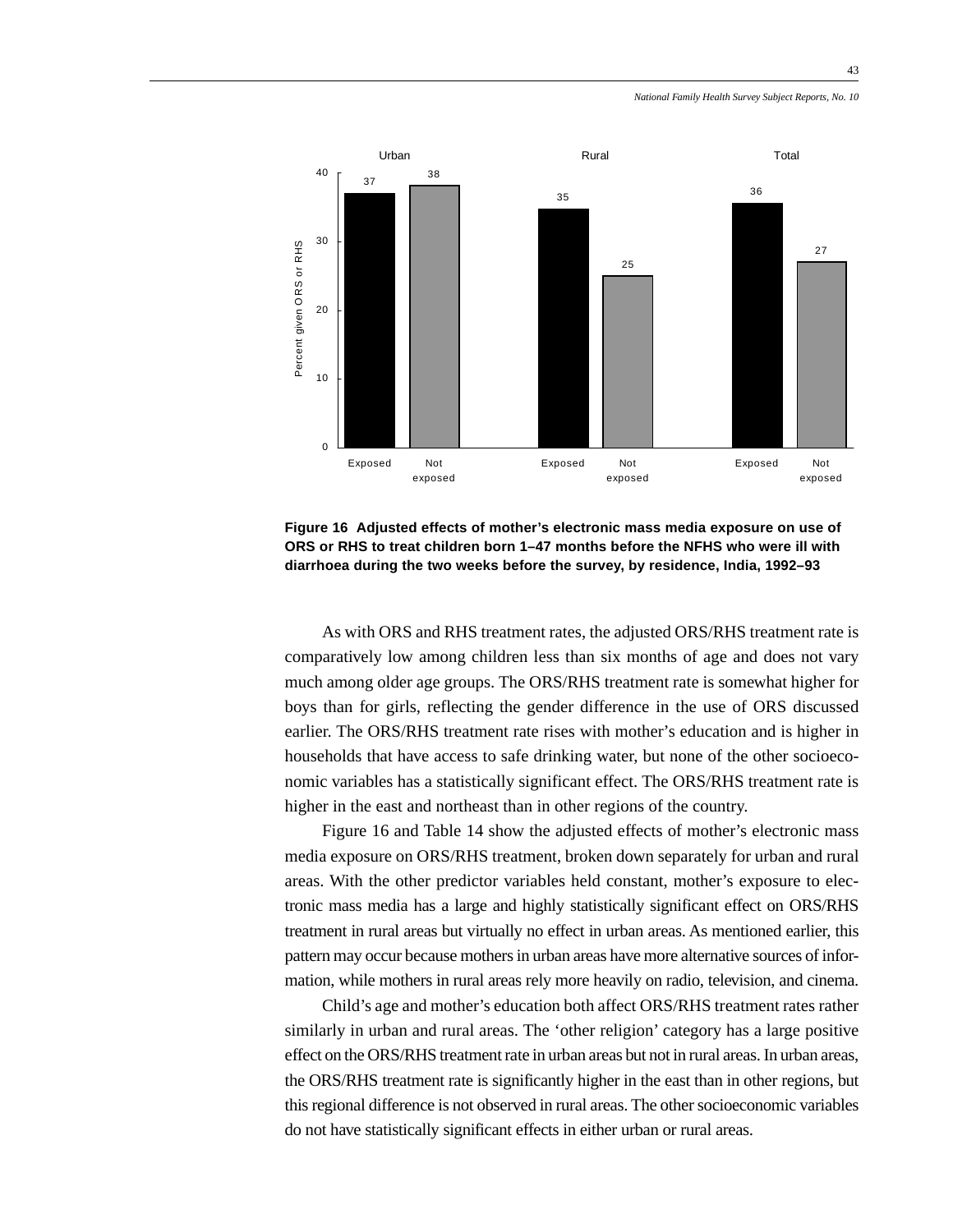# **Table 14 Adjusted effects of mother's media exposure and other factors on use of ORS or RHS to treat children born 1–47 months before the NFHS who were ill with diarrhoea during the two weeks before the survey, by residence, India, 1992–93**

|                                      |           | Percentage of children treated with ORS or RHS |  |
|--------------------------------------|-----------|------------------------------------------------|--|
|                                      | Urban     | Rural                                          |  |
| Electronic mass media exposure       |           |                                                |  |
| Yes                                  | 37        | $35*$                                          |  |
| No <sup>†</sup>                      | 38        | 25                                             |  |
| Village media/educational activity   |           |                                                |  |
| Yes                                  |           | 27                                             |  |
| No <sup>t</sup>                      | ÷.        | 30                                             |  |
| Child's age                          |           |                                                |  |
| $< 6$ months <sup>†</sup>            | 22        | 15                                             |  |
| 6-11 months                          | $42*$     | $30*$                                          |  |
| 12-23 months<br>24-47 months         | 45*<br>33 | $33*$<br>$31*$                                 |  |
| Sex of child                         |           |                                                |  |
| Boy <sup>+</sup>                     | 38        | 31                                             |  |
| Girl                                 | 37        | 27                                             |  |
| Mother's age                         |           |                                                |  |
| $13 - 19^{+}$                        | 39        | 26                                             |  |
| $20 - 29$                            | 38        | 30                                             |  |
| $30 - 49$                            | 36        | 27                                             |  |
| <b>Mother's education</b>            |           |                                                |  |
| Illiterate <sup>+</sup>              | 30        | 26                                             |  |
| Literate, < middle complete          | 39        | $35*$                                          |  |
| $\geq$ middle complete               | $52*$     | 40*                                            |  |
| Religion<br>Hindu <sup>†</sup>       | 35        | 28                                             |  |
| Muslim                               | 38        | 33                                             |  |
| Other                                | $62*$     | 24                                             |  |
| Caste/tribe                          |           |                                                |  |
| SC/ST                                | 39        | 32                                             |  |
| Other <sup>+</sup>                   | 37        | 28                                             |  |
| House type                           |           |                                                |  |
| Kachcha <sup>t</sup>                 | 45        | 29                                             |  |
| Pucca or semi-pucca                  | 35        | 29                                             |  |
| Crowding                             |           |                                                |  |
| $<$ 3 persons per room <sup>+</sup>  | 38        | 30                                             |  |
| $\geq$ 3 persons per room            | 37        | 28                                             |  |
| Safe drinking water                  |           |                                                |  |
| Yes<br>No <sup>t</sup>               | 38<br>30  | 30<br>27                                       |  |
| <b>Sanitary toilet facility</b>      |           |                                                |  |
| Yes                                  | 41        | 26                                             |  |
| No <sup>t</sup>                      | 35        | 29                                             |  |
| <b>Electricity</b>                   |           |                                                |  |
| Yes                                  | 38        | 31                                             |  |
| No <sup>t</sup>                      | 34        | 27                                             |  |
| Village has all-weather road         |           |                                                |  |
| Yes                                  |           | 31                                             |  |
| No <sup>t</sup>                      |           | 27                                             |  |
| Distance to health facility          |           |                                                |  |
| $< 2$ km<br>$\geq 2$ km <sup>+</sup> |           | 29                                             |  |
| Geographic region                    |           | 27                                             |  |
| North                                | 35        | 25                                             |  |
| Central                              | 31        | 28                                             |  |
| East                                 | $52*$     | 31                                             |  |
| Northeast                            | 39        | 36                                             |  |
| West                                 | 37        | 30                                             |  |
| South <sup>+</sup>                   | 37        | 26                                             |  |
| Number of children                   | 915       | 3,384                                          |  |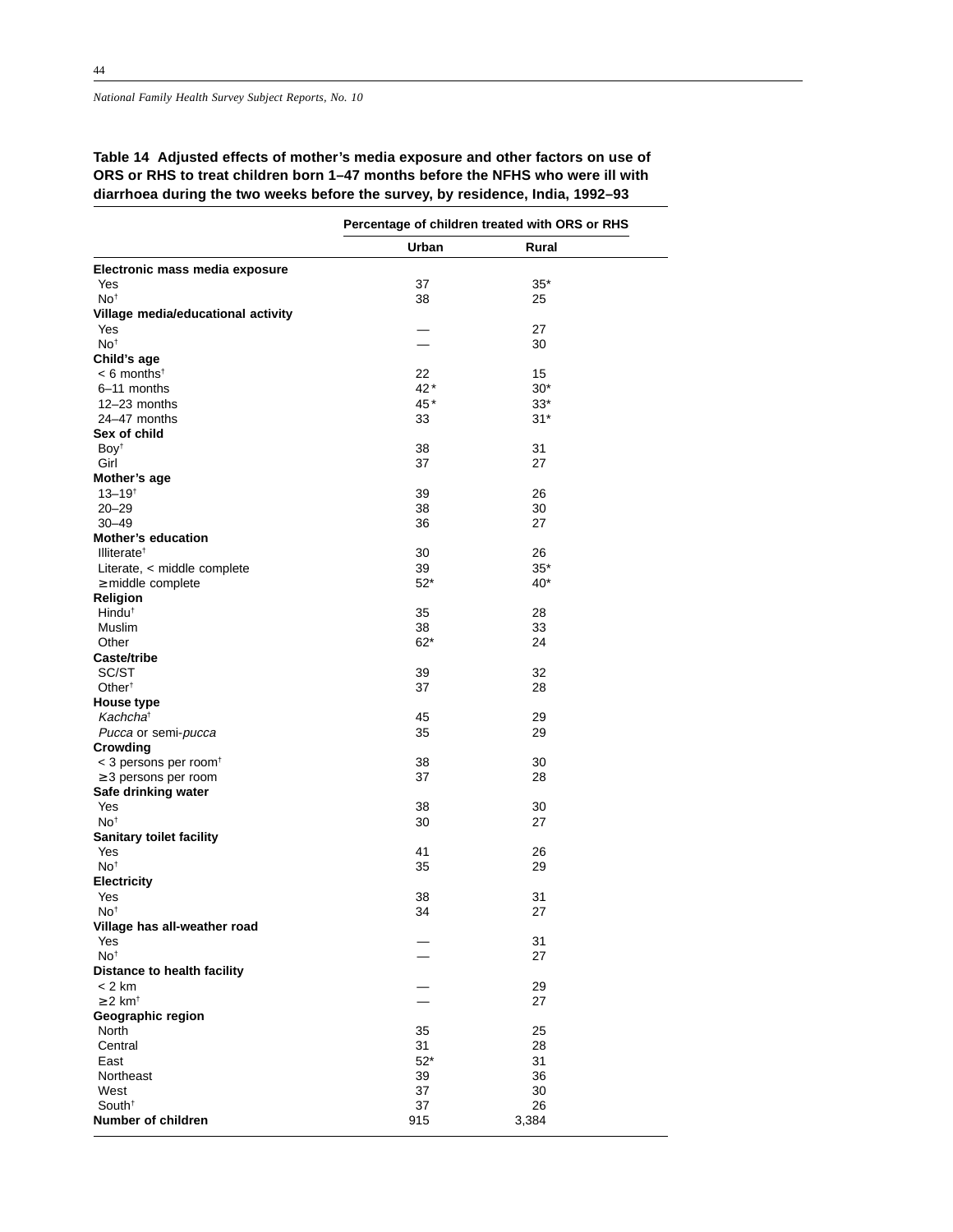#### **ORS and RHS treatment by sex of child**

The findings presented here indicate a degree of discrimination against girls in the use of ORS packets but not of RHS. It is undoubtedly more difficult for mothers to obtain ORS packets than to obtain the simple salt and sugar ingredients needed to prepare RHS, and most mothers who know about ORS packets probably perceive ORS as superior to RHS. Under these circumstances, it is plausible that son preference would translate into a higher ORS treatment rate for boys than for girls but about the same RHS treatment rate for both sexes, which is precisely what the findings in earlier sections indicate.

Figure 17 and Table 15 show the adjusted effects of mother's electronic mass media exposure on ORS and RHS treatment rates, broken down separately for boys and girls. Mother's exposure to electronic mass media has a large positive adjusted effect on ORS treatment for boys, but virtually no effect on ORS treatment for girls. By contrast, mother's exposure to electronic mass media has a positive effect on RHS treatment for both boys and girls. These findings indicate that mothers who are exposed to electronic mass media are more likely than unexposed mothers to discriminate against girls in providing treatment with ORS. The effect of mother's media exposure on the RHS treatment rate, however, is the same for boys and girls.

Table 15 also shows the adjusted effects of other demographic and socioeconomic variables on ORS and RHS treatment rates separately for boys and girls. Regarding ORS, child's age has effects similar to those noted in earlier tables, and these effects are rather similar for boys and girls. Urban/rural residence has a significant effect on the ORS treatment rate for boys, with a higher treatment rate in rural areas, but not for girls. Mother's education, access to safe drinking water, and household electricity all have positive effects on ORS treatment rates for boys but not for girls. Taken together, these findings suggest that women in relatively wealthy households are more likely than women in poor households to discriminate against girls in the use of ORS packets to treat diarrhoea. The table also shows that discrimination against girls is especially prevalent in the central and eastern regions of the country. None of the other predictor variables has a statistically significant effect on ORS treatment for either boys or girls.

Note to Table 14: In this table the units of analysis are children. For definition of variables see Table 17. Adjusted values are estimated by logistic regression. Significance levels take design effects due to clustering into account. For any given predictor variable, the set of control variables consists of all the other predictor variables in the table, which are set at their mean values. Models are based on the weighted sample.

<sup>†</sup>Reference category in the underlying logistic regression.

<sup>\*</sup>The coefficient of the corresponding variable in the underlying logistic regression differs significantly from zero at the 5 percent level.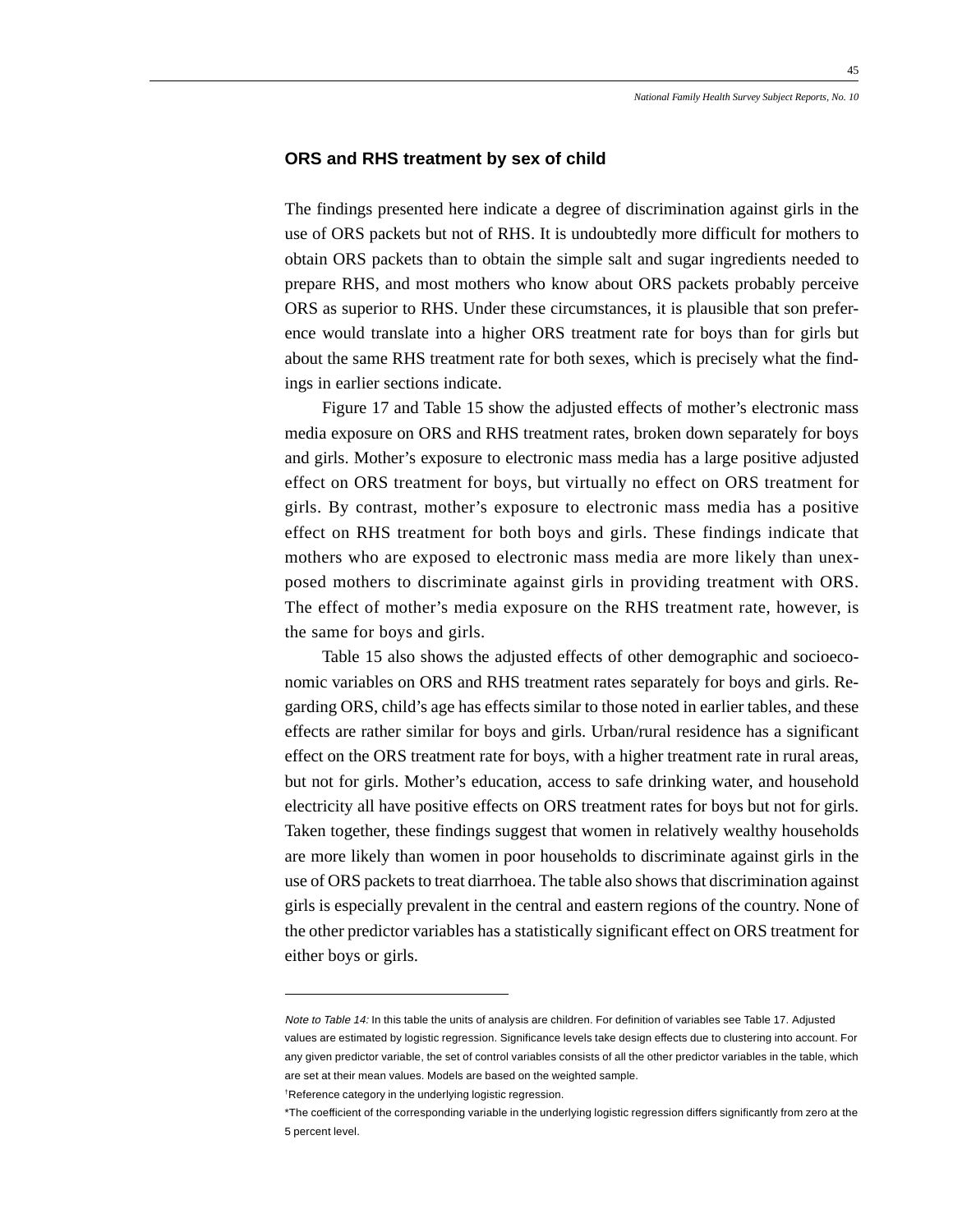*National Family Health Survey Subject Reports, No. 10*



**Figure 17 Adjusted effects of mother's electronic mass media exposure on use of ORS and RHS to treat children born 1–47 months before the NFHS who were ill with diarrhoea during the two weeks before the survey, by sex of child, India, 1992–93**

For RHS, two socioeconomic variables have a greater effect on the treatment rate for boys than for girls—Muslim religion and household electricity. The other demographic and socioeconomic variables have similar effects on RHS treatment rates for children of both sexes.

In the combined treatment category, the effect of mother's electronic mass media exposure on treatment with ORS or RHS is greater for boys than for girls. Household electricity also has a greater effect on the ORS/RHS treatment rate for boys than for girls, but most of the other predictor variables have similar effects for children of both sexes. For girls, the combined ORS/RHS treatment rate is highest in the northeast, whereas for boys it is highest in the east.

# **Fluid intake**

For children born 1–47 months before the NFHS who were ill with diarrhoea during the two weeks before the survey, Figure 18 and Table 16 present the adjusted effects of mother's electronic mass media exposure on frequency of breastfeeding (for children who were still being breastfed) and on level of fluid intake aside from breast milk. Among children who were ill with diarrhoea during the two weeks before the survey, mother's electronic mass media exposure has virtually no effect on frequency of breastfeeding. Seven percent of children whose mothers were exposed to electronic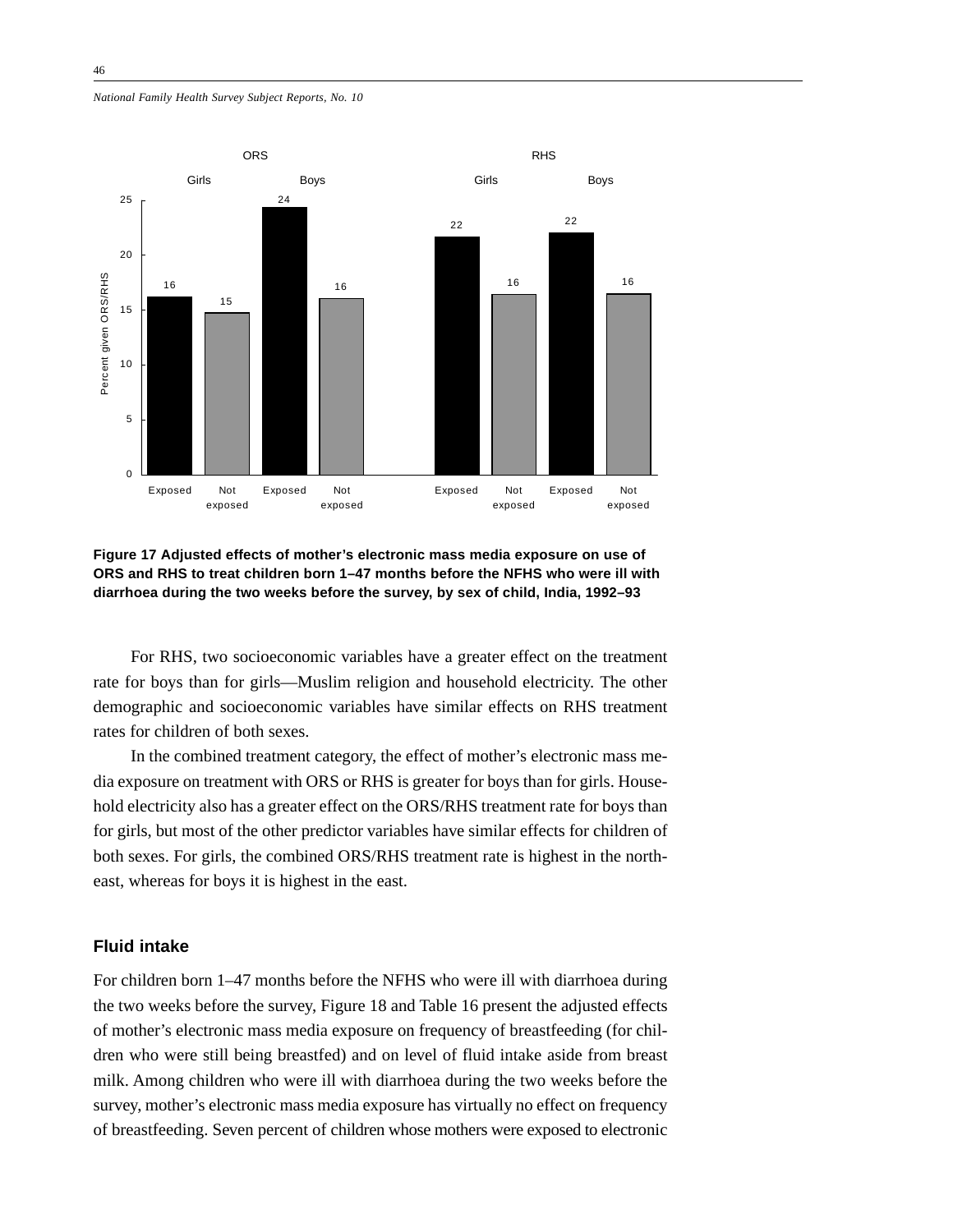|                                               |                | Percentage of children treated with |       |             |       |                   |
|-----------------------------------------------|----------------|-------------------------------------|-------|-------------|-------|-------------------|
|                                               |                | <b>ORS</b>                          |       | <b>RHS</b>  |       | <b>ORS or RHS</b> |
|                                               | Girls          | <b>Boys</b>                         | Girls | <b>Boys</b> | Girls | <b>Boys</b>       |
| Mother's electronic mass media exposure       |                |                                     |       |             |       |                   |
| Yes                                           | 16             | $24*$                               | $22*$ | $22*$       | 31    | $40*$             |
| No <sup>t</sup>                               | 15             | 16                                  | 16    | 16          | 27    | 27                |
| Child's age                                   |                |                                     |       |             |       |                   |
| $< 6$ months <sup>†</sup>                     | $\overline{4}$ | 13                                  | 12    | 9           | 14    | 18                |
| 6-11 months                                   | $18*$          | $21*$                               | $19*$ | $20*$       | $31*$ | $35*$             |
| 12-23 months                                  | $19*$          | $25*$                               | $21*$ | $20*$       | $34*$ | $38*$             |
| 24-47 months                                  | $18*$          | 17                                  | $20*$ | $22*$       | $31*$ | $33*$             |
| Mother's age                                  |                |                                     |       |             |       |                   |
| $13 - 19$ <sup>t</sup>                        | 12             | 19                                  | 14    | 24          | 22    | 38                |
| $20 - 29$                                     | 17             | 20                                  | 19    | 18          | $31*$ | 33                |
| $30 - 49$                                     | 12             | 19                                  | 21    | 20          | 28    | 30                |
| <b>Residence</b>                              |                |                                     |       |             |       |                   |
| Urban                                         | 15             | $14*$                               | 22    | 20          | 31    | 30                |
| Rural <sup>+</sup>                            | 16             | 21                                  | 18    | 19          | 28    | 33                |
|                                               |                |                                     |       |             |       |                   |
| Mother's education<br>Illiterate <sup>†</sup> |                |                                     |       |             |       |                   |
|                                               | 14             | 17                                  | 17    | 16          | 26    | 29                |
| Literate, < middle complete                   | 17             | $23*$                               | 21    | $23*$       | 32    | $40*$             |
| $\geq$ middle complete                        | 20             | $29*$                               | $30*$ | $28*$       | 45*   | 46*               |
| Religion                                      |                |                                     |       |             |       |                   |
| Hindu <sup>+</sup>                            | 15             | 20                                  | 19    | 18          | 29    | 31                |
| Muslim                                        | 15             | 19                                  | 19    | $26*$       | 27    | 39                |
| Other                                         | 15             | 20                                  | 20    | 19          | 29    | 36                |
| Caste/tribe                                   |                |                                     |       |             |       |                   |
| SC/ST                                         | 15             | 21                                  | 21    | 22          | 31    | 35                |
| Other <sup>t</sup>                            | 16             | 19                                  | 18    | 18          | 28    | 32                |
| <b>House type</b>                             |                |                                     |       |             |       |                   |
| Kachcha <sup>t</sup>                          | 16             | 20                                  | 19    | 20          | 29    | 34                |
| Pucca or semi-pucca                           | 15             | 19                                  | 19    | 18          | 29    | 32                |
| Crowding                                      |                |                                     |       |             |       |                   |
| $<$ 3 persons per room <sup>+</sup>           | 16             | 19                                  | 20    | 21          | 30    | 33                |
| $\geq$ 3 persons per room                     | 15             | 20                                  | 18    | 18          | 28    | 32                |
| Safe drinking water                           |                |                                     |       |             |       |                   |
| Yes                                           | 16             | $21*$                               | 19    | 19          | 31    | 34                |
| No <sup>+</sup>                               | 14             | 16                                  | 18    | 19          | 26    | 29                |
| Sanitary toilet facility                      |                |                                     |       |             |       |                   |
| Yes                                           | 13             | 15                                  | 24    | 25          | 29    | 35                |
| No <sup>+</sup>                               | 16             | 20                                  | 18    | 18          | 29    | 32                |
| <b>Electricity</b>                            |                |                                     |       |             |       |                   |
| Yes                                           | 17             | $23*$                               | 19    | 22*         | 29    | $36*$             |
| No <sup>t</sup>                               | 14             | 17                                  | 19    | 16          | 29    | 30                |
| Geographic region                             |                |                                     |       |             |       |                   |
| North                                         | 15             | 18                                  | 16    | 18          | 26    | 28                |
| Central                                       | $13*$          | 22                                  | 16    | 15          | 26    | 33                |
| East                                          | 14             | 21                                  | $23*$ | $27*$       | 31    | $41*$             |
|                                               |                |                                     |       |             |       |                   |
| Northeast                                     | 28             | 27                                  | 24    | 14          | $41*$ | 32                |
| West                                          | 15             | 15                                  | $26*$ | $22*$       | 32    | 29                |
| South <sup>+</sup>                            | 20             | 20                                  | 15    | 14          | 28    | 28                |
| Number of children                            | 2,141          | 2,368                               | 2,137 | 2,357       | 2,136 | 2,360             |

**Table 15 Adjusted effects of media exposure and other factors on use of ORS or RHS to treat children born 1–47 months before the NFHS who were ill with diarrhoea during the two weeks before the survey, by sex of child, India, 1992–93**

Note: In this table the units of analysis are children. For definition of variables see Table 12. Adjusted values are estimated by logistic regression. Significance levels in this table take design effects due to clustering into account. For any given predictor variable, the set of control variables consists of all the other predictor variables in the table, which are set at their mean values. Models are based on the weighted sample. †Reference category in the underlying logistic regression.

\*The coefficient of the corresponding variable in the underlying multinomial logistic regression differs significantly from zero at the 5 percent level.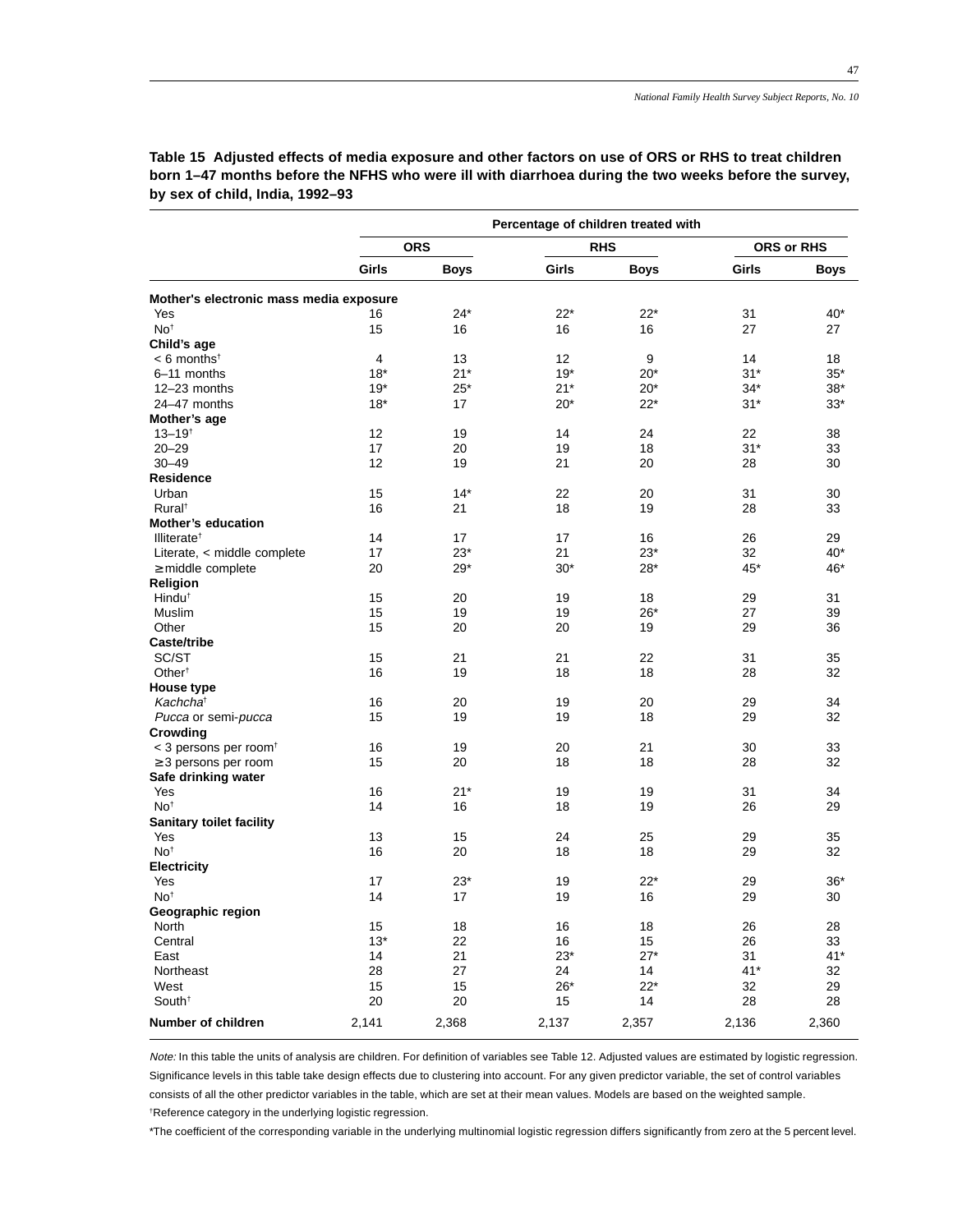#### *National Family Health Survey Subject Reports, No. 10*



**Figure 18 Adjusted effects of mother's electronic mass media exposure on frequency of breastfeeding, if mother still breastfeeding, and on intake of other fluids by children born 1–47 months before the NFHS who were ill with diarrhoea during the two weeks before the survey, India, 1992–93**

mass media received more frequent breastfeeding when they became ill, and 15 percent received less frequent breastfeeding. Eight percent of children whose mothers were not exposed to the media received more frequent breastfeeding when they became ill, and 12 percent received less frequent breastfeeding. The effects of mother's electronic mass media exposure on children's intake of other fluids show a similar pattern. It is noteworthy that children who were ill with diarrhoea are approximately twice as likely to receive decreased breast milk and other fluids as they are to receive increased amounts of these fluids.

Table 16 also shows the effects of selected demographic and socioeconomic variables on frequency of breastfeeding and fluid intake. There is some variation by child's age, with a smaller reduction in the frequency of breastfeeding (as indicated in the 'decreased' column) for children below six months than for older children. There are also substantial regional variations. For example, 28 percent of children in

Note to Table 16: In this table the units of analysis are children. For definition of variables see Table 12. Adjusted values are estimated by multinomial logistic regression. Significance levels in this table do not take design effects due to clustering into account. For any given predictor variable, the set of control variables consists of all the other predictor variables in the table, which are set at their mean values. Models are based on the weighted sample.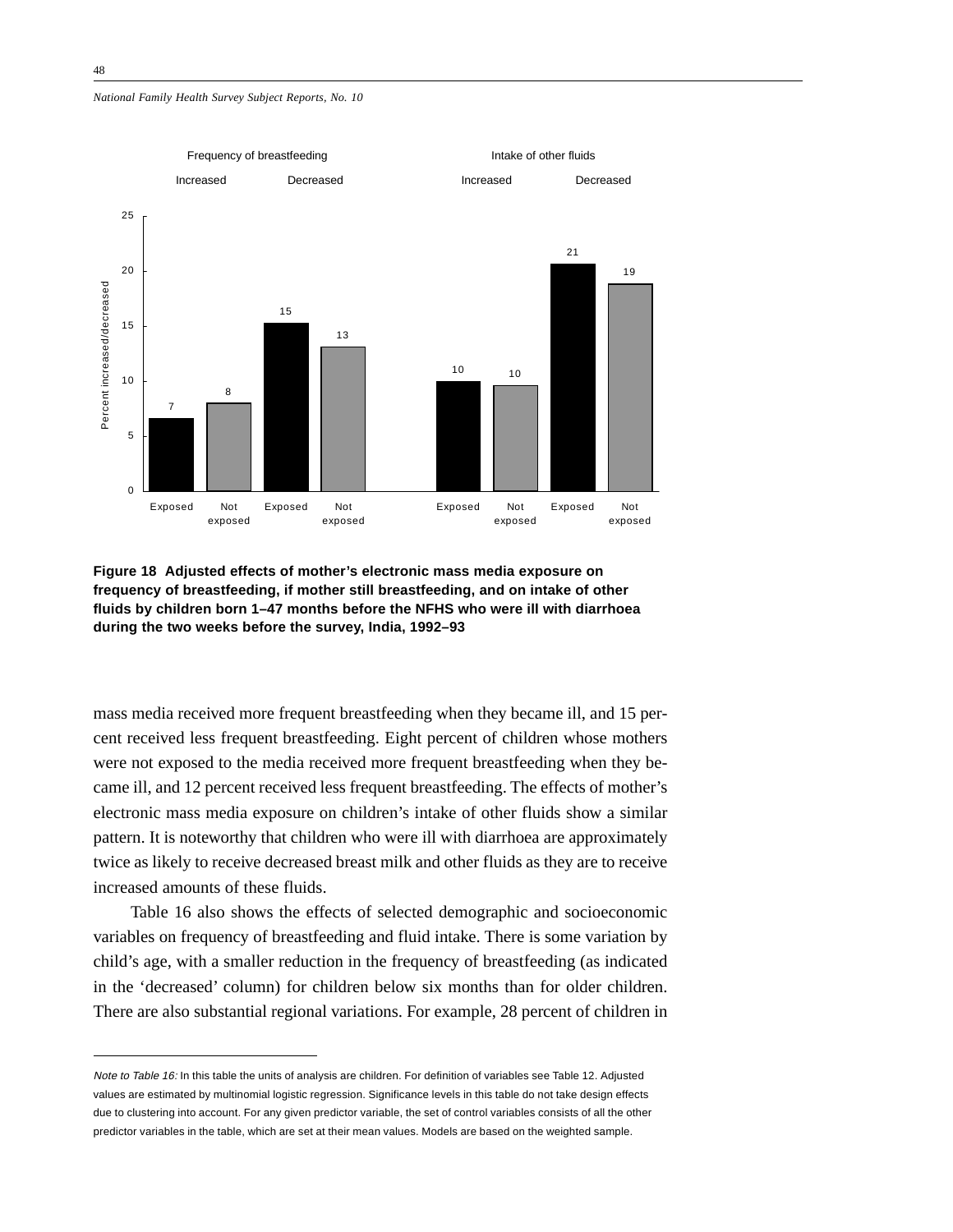|                                                       | <b>Frequency of breastfeeding</b> |                     | Intake of other fluids |          |                  |                  |
|-------------------------------------------------------|-----------------------------------|---------------------|------------------------|----------|------------------|------------------|
|                                                       | Same                              | <b>Increased</b>    | <b>Decreased</b>       | Same     | <b>Increased</b> | <b>Decreased</b> |
| Electronic mass media exposure                        |                                   |                     |                        |          |                  |                  |
| Yes                                                   | 78                                | $\overline{7}$      | 15                     | 69       | 10               | 21               |
| No <sup>t</sup>                                       | 79                                | 8                   | 13                     | 72       | 10               | 19               |
| Child's age                                           |                                   |                     |                        |          |                  |                  |
| $< 6$ months <sup>†</sup>                             | 84                                | 7                   | 8                      | 81       | 7                | 13               |
| 6-11 months                                           | 81                                | 6                   | $13*$                  | 76       | 8                | $16*$            |
| 12-23 months                                          | 74                                | 8                   | $18*$                  | 69       | $11*$            | $21*$            |
| 24-47 months                                          | 75                                | 9                   | $16*$                  | 64       | $12*$            | $24*$            |
| Sex of child                                          |                                   |                     |                        |          |                  |                  |
| Boy <sup>t</sup>                                      | 78                                | 8                   | 14                     | 71       | 9                | 21               |
| Girl                                                  | 79                                | $6*$                | 15                     | 70       | $11*$            | 19               |
| Mother's age                                          |                                   |                     |                        |          |                  |                  |
| $13 - 19$ <sup>t</sup>                                | 77                                | 9                   | 14                     | 70       | 8                | 22               |
| $20 - 29$                                             | 78                                | 7                   | 14                     | 70       | 10               | 20               |
| $30 - 49$                                             | 80                                | $\overline{7}$      | 13                     | 72       | 11               | 17               |
| Residence                                             |                                   |                     |                        |          |                  |                  |
| Urban                                                 | 80                                | $5*$                | 14                     | 72       | 10               | 18               |
| Rural <sup>+</sup>                                    | 78                                | 8                   | 14                     | 70       | 10               | 20               |
| <b>Mother's education</b>                             |                                   |                     |                        |          |                  |                  |
|                                                       |                                   |                     | 14                     |          | 9                | 18               |
| Illiterate <sup>†</sup>                               | 79<br>77                          | 7<br>8              | 14                     | 73<br>68 | 10               | $22*$            |
| Literate, < middle complete<br>$\geq$ middle complete | 76                                | 8                   |                        | 56       | $17*$            |                  |
|                                                       |                                   |                     | 16                     |          |                  | $26*$            |
| Religion<br>Hindu <sup>+</sup>                        |                                   |                     | 14                     |          |                  |                  |
|                                                       | 78                                | 8                   |                        | 71       | 10               | 19<br>$25*$      |
| Muslim<br>Other                                       | 77<br>87                          | 7<br>5              | 16<br>9                | 65<br>73 | 9                |                  |
| Caste/tribe                                           |                                   |                     |                        |          | 12               | 14               |
| SC/ST                                                 | 79                                | 7                   | 15                     | 71       | 9                | 19               |
|                                                       | 79                                | 8                   | 14                     | 70       |                  |                  |
| Other <sup><math>†</math></sup>                       |                                   |                     |                        |          | 10               | 20               |
| House type<br>Kachcha <sup>t</sup>                    | 79                                | 8                   | 13                     | 72       | 10               | 18               |
|                                                       | 78                                | $\overline{7}$      |                        | 69       | 10               |                  |
| Pucca or semi-pucca                                   |                                   |                     | 15                     |          |                  | $21*$            |
| Crowding                                              |                                   | $\overline{7}$      |                        |          |                  |                  |
| $<$ 3 persons per room <sup>+</sup>                   | 77                                |                     | 16                     | 70       | 9                | 21               |
| $\geq$ 3 persons per room                             | 80                                | $\overline{7}$      | 13                     | 71       | 10               | $18*$            |
| Safe drinking water                                   |                                   |                     |                        |          |                  |                  |
| Yes                                                   | 77                                | $8*$                | 15                     | 70       | 10               | 20               |
| No <sup>t</sup>                                       | 81                                | 6                   | 13                     | 72       | 10               | 19               |
| Sanitary toilet facility                              |                                   |                     |                        |          |                  |                  |
| Yes                                                   | 79                                | 9<br>$\overline{7}$ | 12                     | 68       | 11               | 21               |
| No <sup>t</sup>                                       | 78                                |                     | 14                     | 71       | 10               | 19               |
| Electricity                                           |                                   |                     |                        |          |                  |                  |
| Yes                                                   | 77                                | 8                   | 15                     | 69       | $11*$            | 20               |
| No <sup>t</sup>                                       | 80                                | $\overline{7}$      | 14                     | 72       | 9                | 20               |
| Geographic region                                     |                                   |                     |                        |          |                  |                  |
| North                                                 | 82                                | 6                   | 12                     | 68       | $13*$            | $19*$            |
| Central                                               | 71                                | $17*$               | $13*$                  | 73       | $16*$            | 11               |
| East                                                  | 74                                | 5                   | $21*$                  | 55       | $9^{\ast}$       | $35*$            |
| Northeast                                             | 58                                | $13*$               | $28*$                  | 44       | $9^*$            | $48^{\ast}$      |
| West                                                  | 86                                | $3^*$               | 12                     | 76       | 5                | 19               |
| South <sup>+</sup>                                    | 83                                | $\overline{7}$      | 9                      | 78       | $\overline{7}$   | 15               |
| Number of children                                    |                                   | 3,230               |                        |          | 4,514            |                  |

**Table 16 Adjusted effects of media exposure and other factors on frequency of breastfeeding, if mother still breastfeeding, and on intake of other fluids by children born 1–47 months before the NFHS who were ill with diarrhoea during the two weeks before the survey, India, 1992–93**

†Reference category in the underlying logistic regression.

\*The coefficient of the corresponding variable in the underlying multinomial logistic regression differs significantly from zero at the 5 percent level.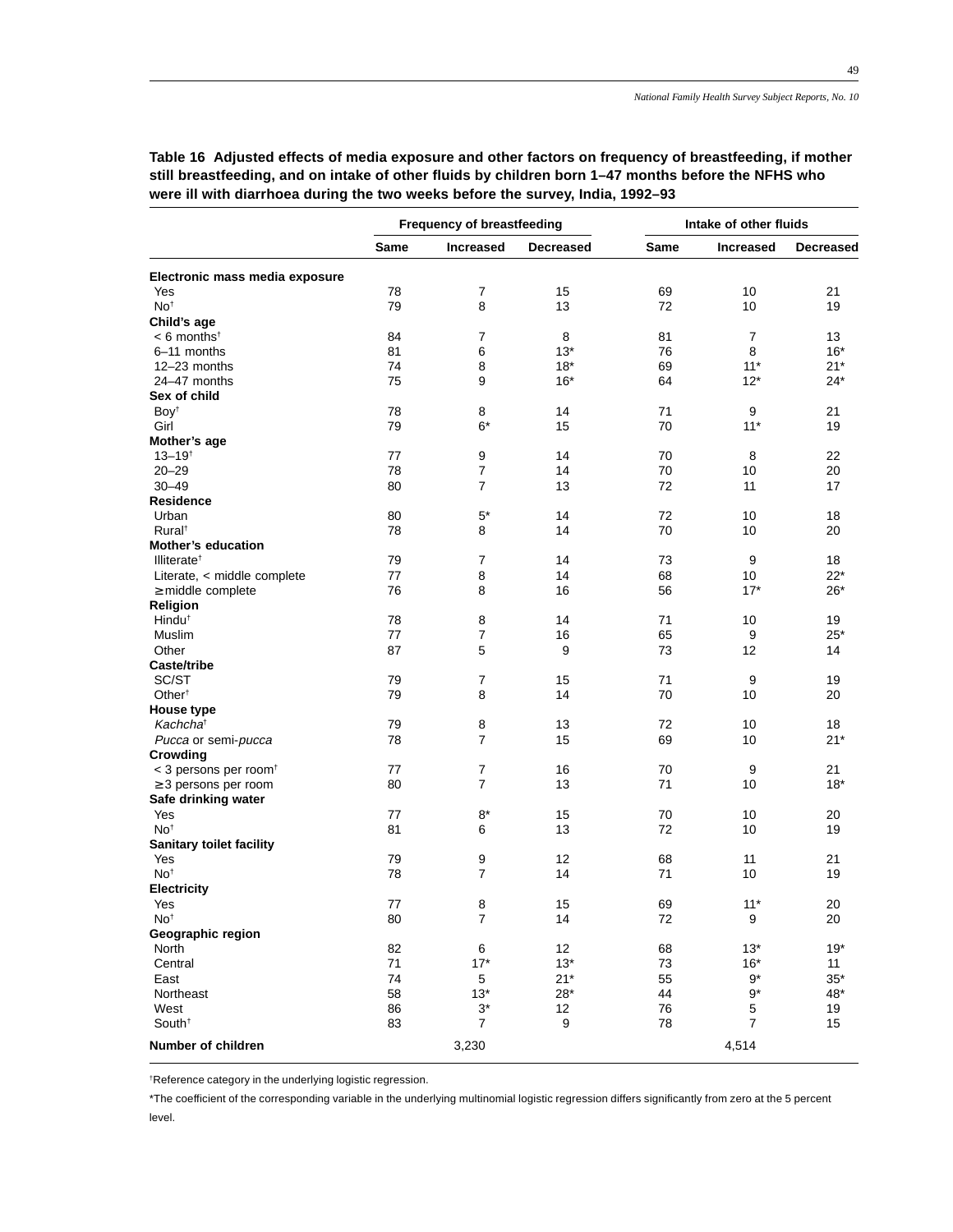the northeast experienced a reduction in the frequency of breastfeeding when they were ill with diarrhoea, compared with only 9 percent in the south. None of the other demographic or socioeconomic variables has a substantial effect on the frequency of breastfeeding.

Older children are slightly more likely than younger children to receive either increased or decreased fluids (other than breast milk) when ill with diarrhoea, while younger children are more likely to maintain the same level of fluid intake. Consistent with expectations, children of more-educated mothers are more likely than other children to receive increased fluids when ill with diarrhoea, but, surprisingly, they are also more likely to receive decreased fluids. Evidently even highly educated women do not necessarily appreciate the importance of increasing fluids when children have diarrhoea. Muslim children are much more likely to receive decreased fluids than are Hindu children or children belonging to other religions. There is considerable regional variation in the extent to which diarrhoea induces changes in children's fluid intake.

These findings indicate that most women in India, regardless of their socioeconomic background, are not aware of the importance of increasing breastfeeding and the intake of other fluids when children are ill with diarrhoea. Apparently the Oral Rehydration Therapy Programme has not sufficiently emphasized the need for increased fluids as an essential aspect of proper treatment of diarrhoea. Although socioeconomic factors do not have much effect on either the frequency of breastfeeding or amount of other fluid intake, there is considerable variation by geographic region. The reasons for this geographic variation are unclear.

# **Source of information about RHS**

Women who reported using RHS to treat a child who had diarrhoea during the two weeks before the survey were asked where they learned to prepare the solution. Among 17 possible pre-coded responses to this question, 'mass media' were defined as television, radio, or printed material. Thus, in our analysis of responses to this question, the mass media include television and radio, but not cinema, and they also include the print media. Twenty-seven percent of mothers who gave RHS to children who were ill with diarrhoea during the two weeks before the survey learned how to prepare the solution from the mass media as defined in this way.

Figure 19 and Table 17 show the unadjusted and adjusted effects of selected variables on whether a woman identified the mass media as her source of information on RHS, with women as the units of analysis. Woman's age has no effect on whether the mass media were her source of information on RHS. Urban/rural residence, on the other hand, has a substantial effect. Even after other variables are controlled, urban women are twice as likely as rural women to have learned about RHS from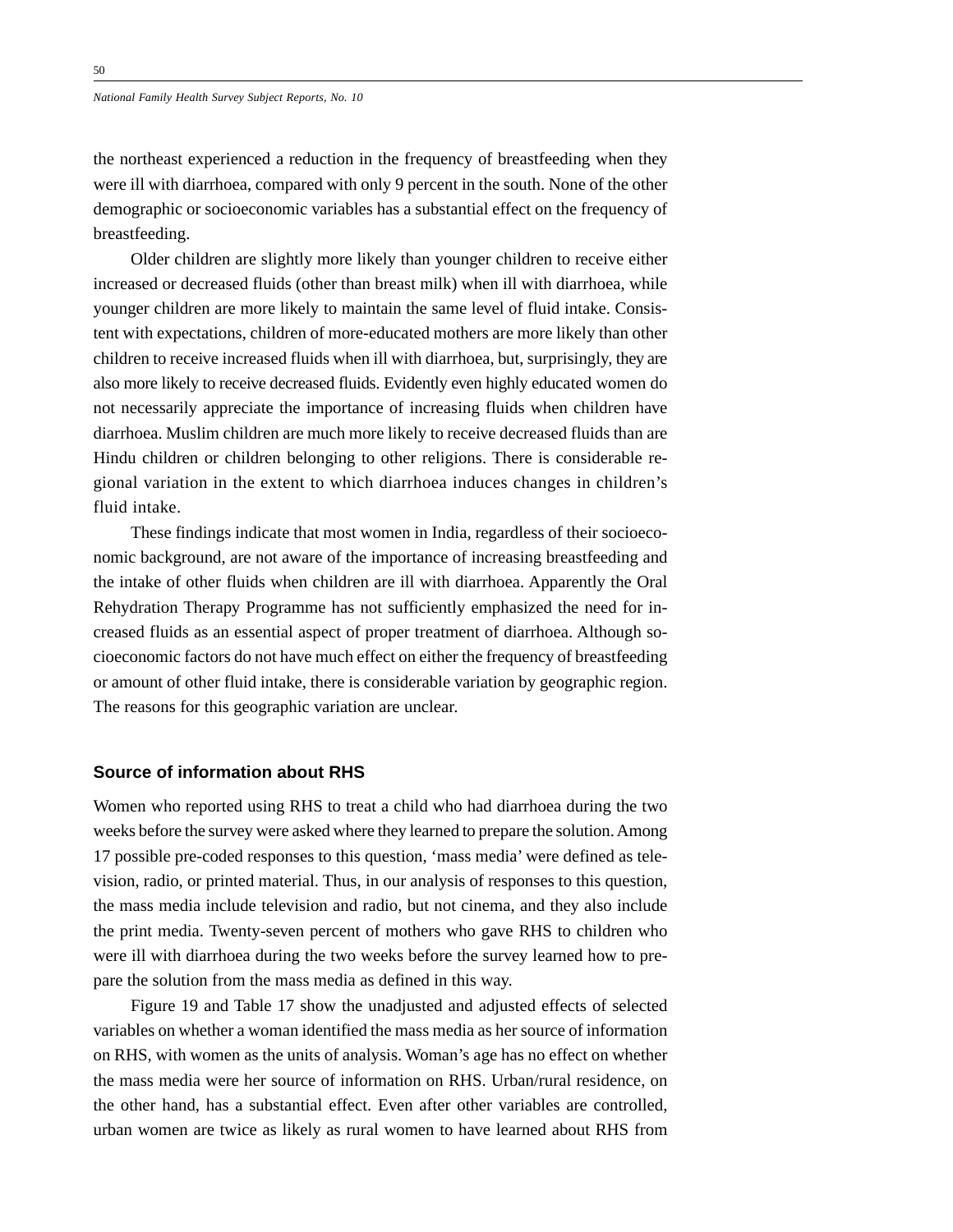*National Family Health Survey Subject Reports, No. 10*



**Figure 19 Adjusted percentages of women who learned about RHS from the mass media, by selected characteristics, India, 1992–93**

mass media. More-educated women are more likely than less-educated women to have learned about RHS from mass media. Women who have completed middle school or higher education are nearly three times as likely as illiterate women to have learned about RHS from mass media. Religion does not have an effect on the role of mass media as a source of information on RHS, but membership in a scheduled caste or scheduled tribe does have an effect. Scheduled-caste and scheduled-tribe women are much less likely than other women to have learned about RHS from mass media.

Women living in *pucca* or semi-*pucca* houses, in households with less than three persons per room, or in households with access to a sanitary toilet facility or electricity are all much more likely than other women to have learned about RHS from mass media. The effects of these variables become much smaller and lose their statistical significance, however, when potentially confounding variables are controlled. For reasons that are not clear, women living in northern India are much more likely than women in other regions to have learned about RHS from mass media.

# **CONCLUSIONS AND POLICY RECOMMENDATIONS**

Results of this study indicate that in spite of the Indian Government's vigorous Oral Rehydration Therapy Programme, which has been in place for more than a decade,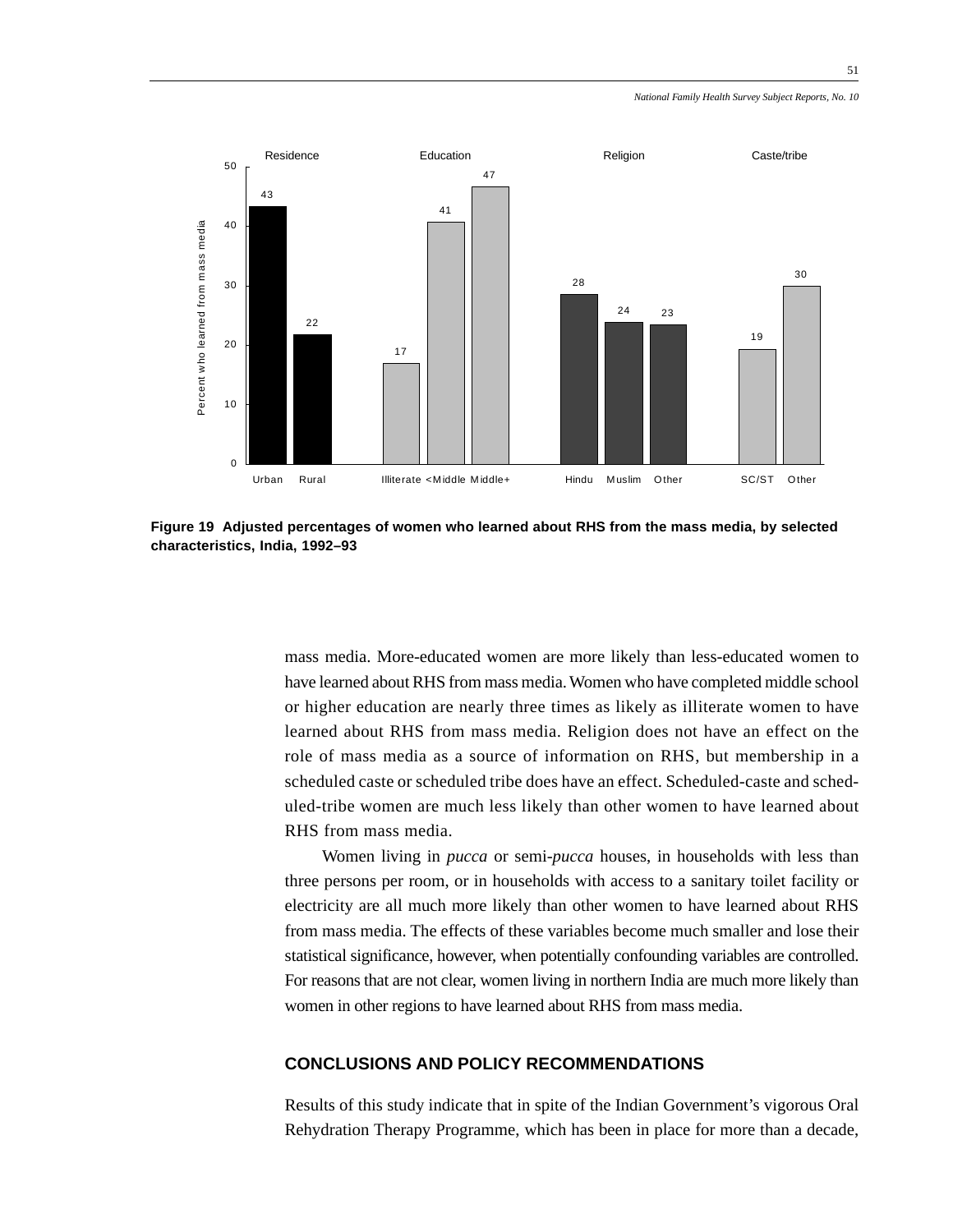**Table 17 Among women who gave RHS to a child who was ill with diarrhoea during the two weeks before the NFHS, the percentage who learned how to prepare RHS from the mass media, by selected characteristics, India, 1992–93**

|                                     | Percentage of women who learned about RHS from mass media |          |  |  |  |
|-------------------------------------|-----------------------------------------------------------|----------|--|--|--|
|                                     | <b>Unadjusted</b>                                         | Adjusted |  |  |  |
| Age                                 |                                                           |          |  |  |  |
| $13 - 19$ <sup>t</sup>              | 20                                                        | 24       |  |  |  |
| $20 - 29$                           | 30                                                        | 28       |  |  |  |
| $30 - 49$                           | 24                                                        | 27       |  |  |  |
| <b>Residence</b>                    |                                                           |          |  |  |  |
| Urban                               | 48*                                                       | $43*$    |  |  |  |
| Rural <sup>+</sup>                  | 21                                                        | 22       |  |  |  |
| <b>Education</b>                    |                                                           |          |  |  |  |
| Illiterate <sup>+</sup>             | 15                                                        | 17       |  |  |  |
| Literate, < middle complete         | $42*$                                                     | $41*$    |  |  |  |
| $\geq$ middle complete              | $56*$                                                     | $47*$    |  |  |  |
| Religion                            |                                                           |          |  |  |  |
| Hindu <sup>+</sup>                  | 26                                                        | 28       |  |  |  |
| Muslim                              | 28                                                        | 24       |  |  |  |
| Other                               | $40*$                                                     | 23       |  |  |  |
| <b>Caste/tribe</b>                  |                                                           |          |  |  |  |
| SC/ST                               | $15*$                                                     | $19*$    |  |  |  |
| Other <sup>†</sup>                  | 32                                                        | 30       |  |  |  |
| House type                          |                                                           |          |  |  |  |
| Kachcha <sup>t</sup>                | 17                                                        | 26       |  |  |  |
| Pucca or semi-pucca                 | $39*$                                                     | 28       |  |  |  |
| Crowding                            |                                                           |          |  |  |  |
| $<$ 3 persons per room <sup>+</sup> | 32                                                        | 28       |  |  |  |
| $\geq$ 3 persons per room           | $23*$                                                     | 27       |  |  |  |
| Safe drinking water                 |                                                           |          |  |  |  |
| Yes                                 | 29                                                        | 25       |  |  |  |
| No <sup>t</sup>                     | 24                                                        | 33       |  |  |  |
| Sanitary toilet facility            |                                                           |          |  |  |  |
| Yes                                 | 49*                                                       | 28       |  |  |  |
| No <sup>t</sup>                     | 22                                                        | 27       |  |  |  |
| Electricity                         |                                                           |          |  |  |  |
| Yes                                 | $40*$                                                     | 30       |  |  |  |
| No <sup>t</sup>                     | 16                                                        | 24       |  |  |  |
| Geographic region                   |                                                           |          |  |  |  |
| <b>North</b>                        | $45*$                                                     | $42*$    |  |  |  |
| Central                             | 23                                                        | 28       |  |  |  |
| East                                | 22                                                        | 25       |  |  |  |
| Northeast                           | 23                                                        | 27       |  |  |  |
| West                                | 33                                                        | 30       |  |  |  |
| South <sup>+</sup>                  | 28                                                        | 20       |  |  |  |
|                                     |                                                           |          |  |  |  |
| <b>Number of women</b>              | 762                                                       | 760      |  |  |  |

Note: In this table the units of analysis are women, and 'mass media' include radio, television, and printed material. For definition of variables see Table 7. Both unadjusted and adjusted values are estimated by logistic regression. Significance levels take design effects due to clustering into account. Unadjusted values are based on separate logistic regressions for each predictor variable, with that predictor variable as the only predictor variable in the regression. Adjusted values are based on a single logistic regression that includes all the predictor variables in the table. For any given predictor variable in the adjusted column, the set of control variables consists of all the other predictor variables, which are set at their mean values. Models are based on the weighted sample. Number of women in the unadjusted column varies slightly for individual variables depending on the number of missing values. † Reference category in the underlying logistic regression.

\*The coefficient of the corresponding variable in the underlying logistic regression differs significantly from zero at the 5 percent level.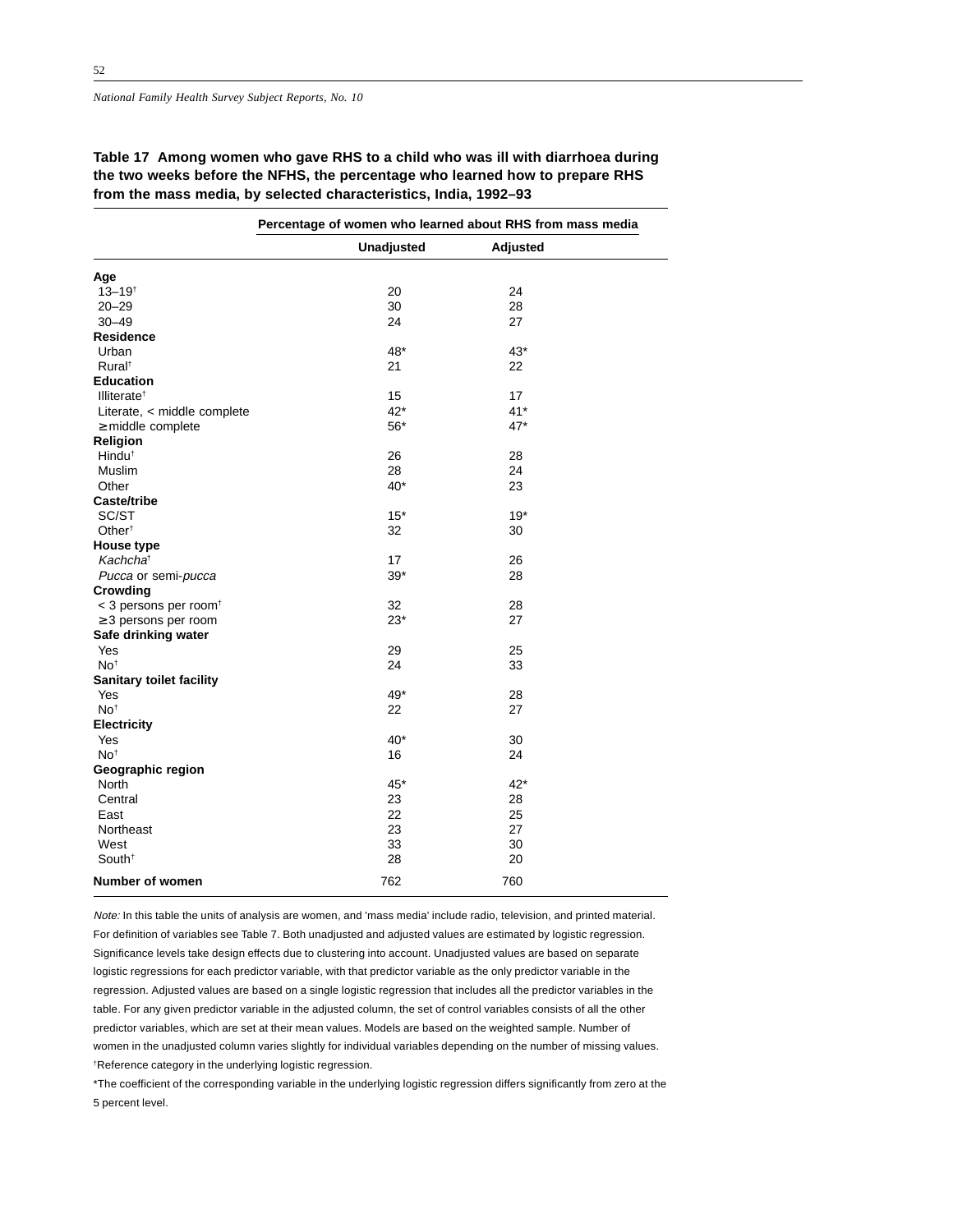women's knowledge and use of oral rehydration therapy to treat childhood diarrhoea remain quite limited. According to the NFHS, only 43 percent of women who gave birth during the four years before the survey know about ORS packets, and only 26 percent have ever used them. Only 18 percent of children born 1–47 months before the NFHS who were ill with diarrhoea during the two weeks before the survey were treated with ORS packets, and only 19 percent were treated with RHS. Sixty-nine percent received neither ORS nor RHS.

The results also suggest that the government's Oral Rehydration Therapy Programme has not sufficiently emphasized the importance of increased breastfeeding and fluid intake in the treatment of childhood diarrhoea. Only 7 percent of children were given more frequent breastfeeding when they were ill with diarrhoea, whereas 14 percent were given less frequent breastfeeding, and for some of these children breastfeeding was stopped completely. Only 10 percent received increased fluids aside from breast milk, while 20 percent received decreased fluids.

Very small percentages of children who were ill with diarrhoea during the two weeks before the NFHS were treated with ORS, RHS, or increased fluids, despite the fact that 61 percent of these children received treatment from a health facility or provider. Among those who received treatment from a health facility or provider, 94 percent were treated with antibiotics or other antidiarrhoeal drugs, contrary to WHO recommendations that drugs not be used for treatment of diarrhoea in children under five. Fifty-nine percent of these children received drugs alone without ORS or RHS. Treatment with drugs appears to be widespread among both public- and private-sector providers, but it is somewhat more common in the private sector.

These findings indicate a lack of awareness of proper treatment of childhood diarrhoea, not only among Indian mothers but also among health-care providers. It is possible that many health-care providers are ignorant of the proper roles of oral rehydration therapy and drugs in the management of childhood diarrhoea. It is also possible that many providers (including some public-sector providers who have private practices on the side) prefer to prescribe drugs in order to be able to charge more money than would be possible if they simply recommended oral rehydration. Finally, the tendency of health providers to prescribe drugs may reflect parental expectations about what constitutes proper medical care of children who are ill with diarrhoea.

The analysis indicates that the electronic mass media are effective in increasing awareness and use of oral rehydration therapy. Women regularly exposed to electronic mass media are much more likely than other women to know about ORS packets and to use ORS or RHS to treat their children for diarrhoea. The effect of electronic mass media exposure on knowledge and use of ORS packets is stronger in rural areas than in urban areas, probably because urban women have access to a wider variety of services and sources of information than do rural women. Among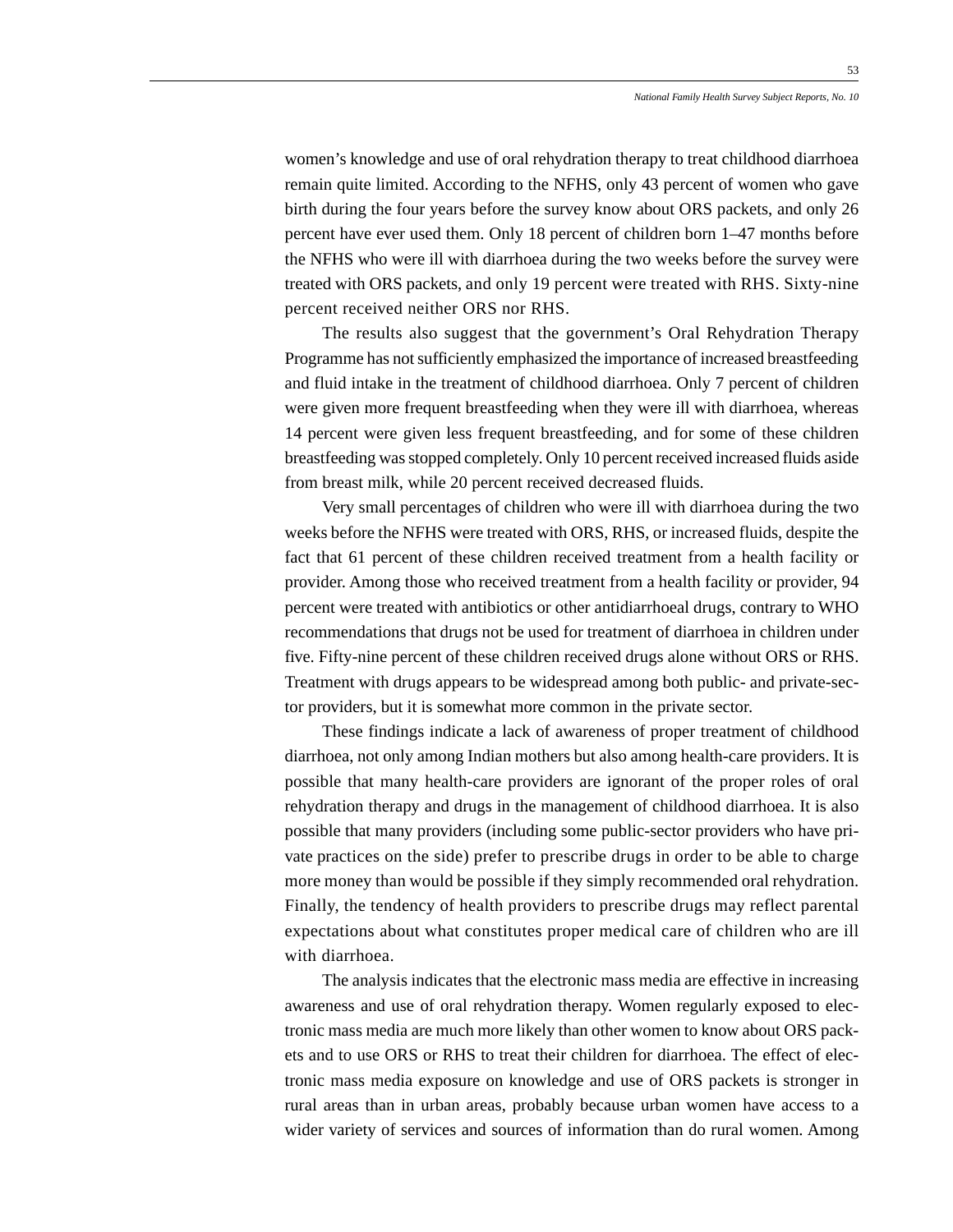women who have used RHS to treat childhood diarrhoea, however, those who live in urban areas and those who have completed middle school or higher education are much more likely than other women to have learned about RHS from the mass media. In rural areas, community-level mass media and group educational activities have positive effects on knowledge and use of oral rehydration therapy over and above the effects of mother's exposure to electronic mass media and of other demographic and socioeconomic variables.

The results reported here suggest that there is some discrimination against girls in the use of ORS packets to treat diarrhoea. The use of RHS, however, is about the same for boys and girls.

There is clearly a need to strengthen educational programmes for mothers and communities and to provide supplemental training to health-care providers in the proper treatment of childhood diarrhoea. Such educational programmes need to emphasize the importance of increasing fluid intake—including greater use of ORS packets—and continuing feeding in the treatment of childhood diarrhoea. They also need to discourage the use of unnecessary and potentially harmful drugs. Finally, the Oral Rehydration Therapy Programme needs to address the problem of gender discrimination in the treatment of childhood diarrhoea. The mass media can help in these efforts.